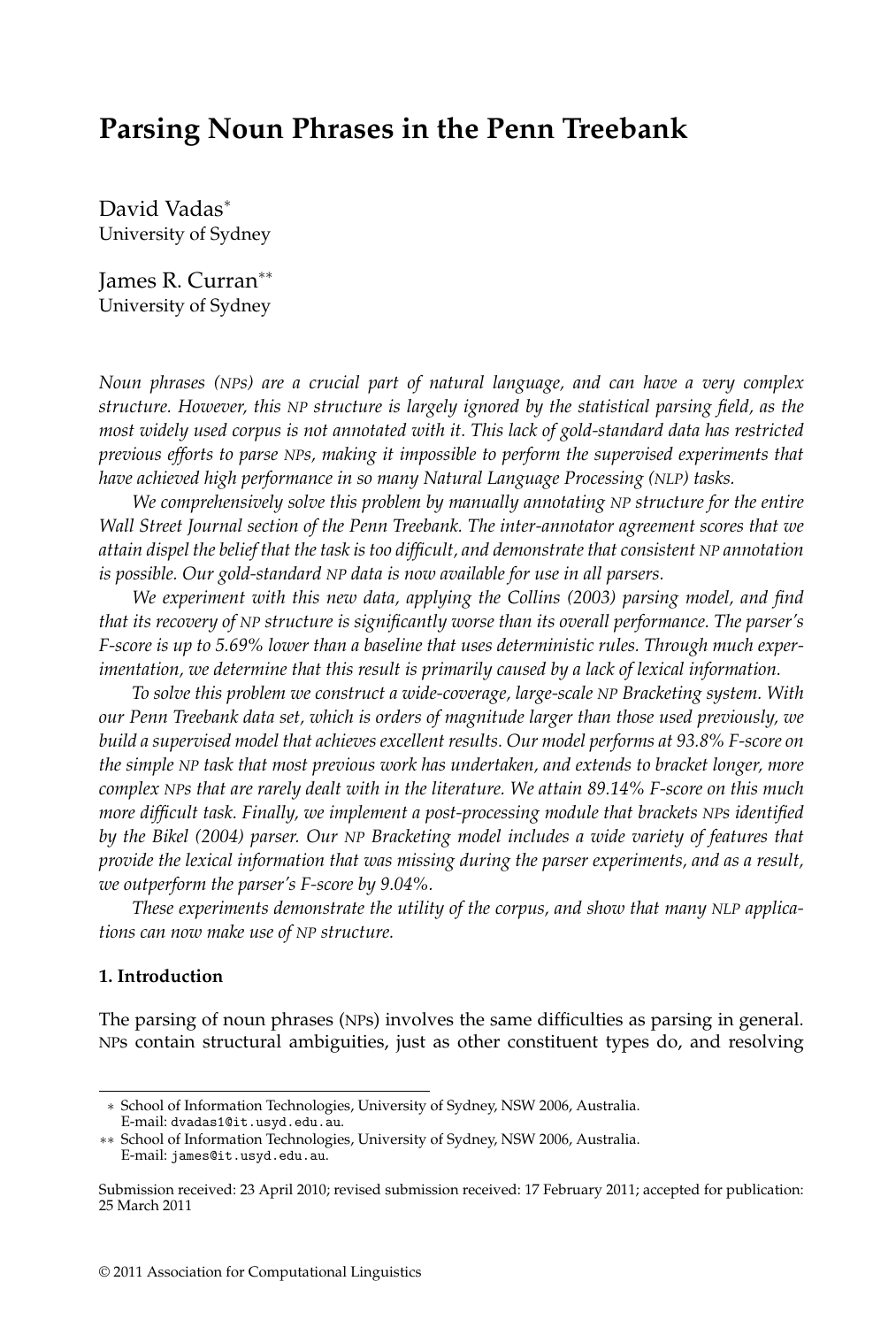Computational Linguistics Volume 37, Number 4

these ambiguities is required for their proper interpretation. Despite this, statistical methods for parsing NPs have not achieved high performance until now.

Many Natural Language Processing (NLP) systems specifically require the information carried within NPs. Question Answering (QA) systems need to supply an NP as the answer to many types of factoid questions, often using a parser to identify candidate NPs to return to the user. If the parser cannot recover NP structure then the correct candidate may never be found, even if the correct dominating noun phrase has been found. As an example, consider the following extract:

... as crude oil prices rose by 50%, a result of the...

and the question:

The price of what commodity rose by 50%?

The answer *crude oil* is internal to the NP *crude oil prices*. Most commonly used parsers will not identify this internal NP, and will never be able to get the answer correct.

This problem also affects anaphora resolution and syntax-based machine translation. For example, Wang, Knight, and Marcu (2007) find that the flat tree structure of the Penn Treebank elongates the tail of rare tree fragments, diluting individual probabilities and reducing performance. They attempt to solve this problem by automatically binarizing the phrase structure trees. The additional NP annotation provides these SBSMT systems with more detailed structure, increasing performance. However, this SBSMT system, as well as others (Melamed, Satta, and Wellington 2004; Zhang et al. 2006), must still rely on a non-gold-standard binarization. Our experiments in Section 6.3 suggest that using supervised techniques trained on gold-standard NP data would be superior to these unsupervised methods.

This problem of parsing NP structure is difficult to solve, because of the absence of a large corpus of manually annotated, gold-standard NPs. The Penn Treebank (Marcus, Santorini, and Marcinkiewicz 1993) is the standard training and evaluation corpus for many syntactic analysis tasks, ranging from POS tagging and chunking, to full parsing. However, it does not annotate internal NP structure. The NP mentioned earlier, *crude oil prices*, is left flat in the Penn Treebank. Even worse, NPs with different structures (e.g., *world oil prices*) are given exactly the same annotation (see Figure 1). This means that [any system trained on Penn Treebank data will be una](http://www.mitpressjournals.org/action/showImage?doi=10.1162/COLI_a_00076&iName=master.img-000.png&w=246&h=125)ble to model the syntactic and semantic structure inside base-NPs.



#### **Figure 1**

Parse trees for two NPs with different structures. The top row shows the identical Penn Treebank bracketings, and the bottom row includes the full internal structure.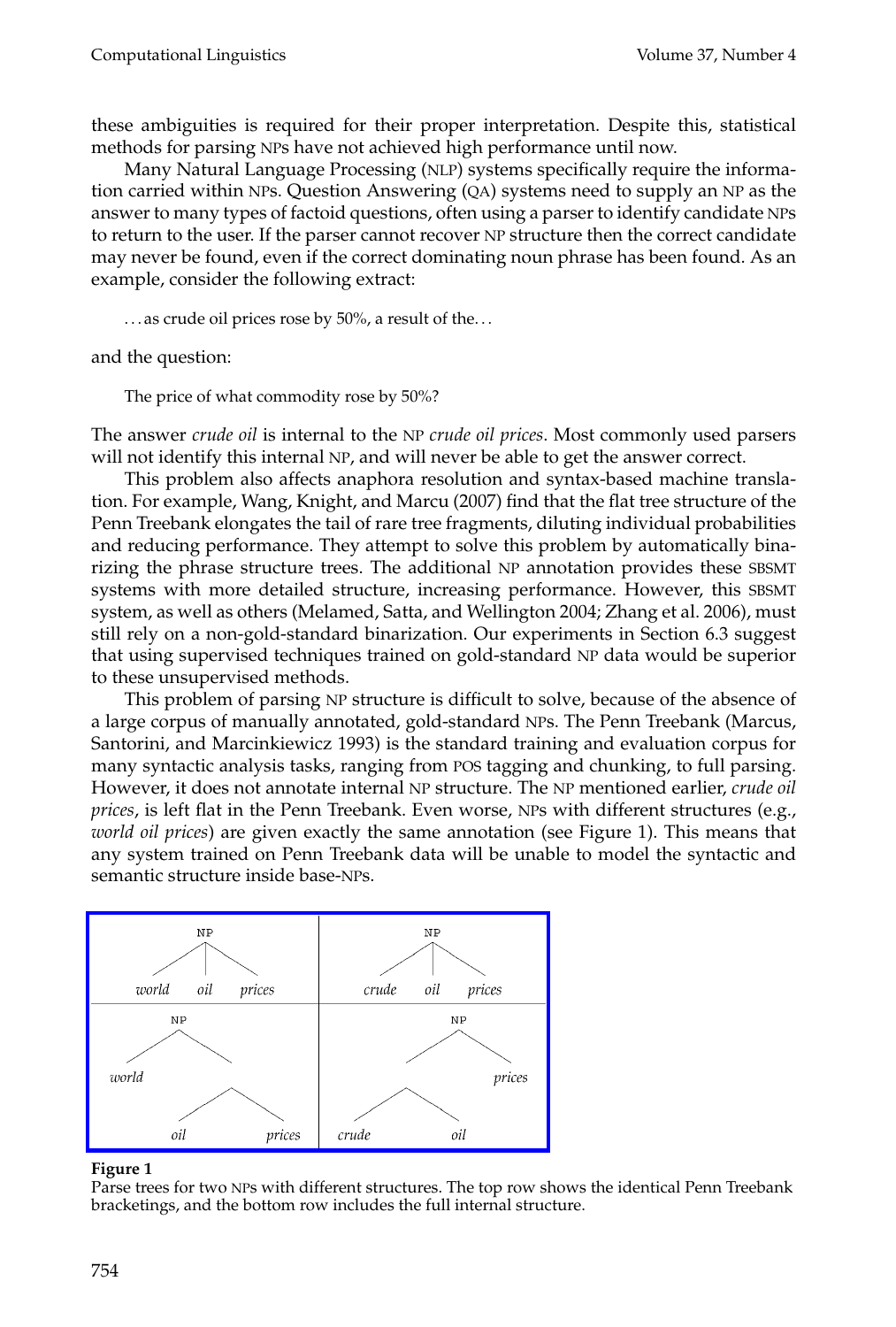Our first major contribution is a gold-standard labeled bracketing for every ambiguous noun phrase in the Penn Treebank. We describe the annotation guidelines and process, including the use of named entity data to improve annotation quality. We check the correctness of the corpus by measuring inter-annotator agreement and by comparing against DepBank (King et al. 2003). We also analyze our extended Treebank, quantifying how much structure we have added, and how it is distributed across NPs. This new resource will allow any system or corpus developed from the Penn Treebank to represent noun phrase structure more accurately.

Our next contribution is to conduct the first large-scale experiments on NP parsing. We use the newly augmented Treebank with the Bikel (2004) implementation of the Collins (2003) model. Through a number of experiments, we determine what effect various aspects of Collins's model, and the data itself, have on parsing performance. Finally, we perform a comprehensive error analysis which identifies the many difficulties in parsing NPs. This shows that the primary difficulty in bracketing NP structure is a lack of lexical information in the training data.

In order to increase the amount of information included in the NP parsing model, we turn to NP bracketing. This task has typically been approached with unsupervised methods, using statistics from unannotated corpora (Lauer 1995) or Web hit counts (Lapata and Keller 2004; Nakov and Hearst 2005). We incorporate these sources of data and use them to build large-scale supervised models trained on our Penn Treebank corpus of bracketed NPs. Using this data allows us to significantly outperform previous approaches on the NP bracketing task. By incorporating a wide range of features into the model, performance is increased by 6.6% F-score over our best unsupervised system.

Most of the NP bracketing literature has focused on NPs that are only three words long and contain only nouns. We remove these restrictions, reimplementing Barker's (1998) bracketing algorithm for longer noun phrases and combine it with the supervised model we built previously. Our system achieves 89.14% F-score on matched brackets. Finally, we apply these supervised models to the output of the Bikel (2004) parser. This post-processor achieves an F-score of 79.05% on the internal NP structure, compared to the parser output baseline of 70.95%.

This work contributes not only a new data set and results from numerous experiments, but also makes large-scale wide-coverage NP parsing a possibility for the first time. Whereas before it was difficult to even evaluate what NP information was being recovered, we have set a high benchmark for NP structure accuracy, and opened the field for even greater improvement in the future. As a result, downstream applications can now take advantage of the crucial information present in NPs.

## **2. Background**

The internal structure of NPs can be interpreted in several ways, for example, the DP (determiner phrase) analysis argued by Abney (1987) and argued against by van Eynde (2006), treats the determiner as the head, rather than the noun. We will use a definition that is more informative for statistical modeling, where the noun—which is much more semantically indicative—acts as the head of the NP structure.

A noun phrase is a constituent that has a noun as its head, $<sup>1</sup>$  and can also contain</sup> determiners, premodifiers, and postmodifiers. The head by itself is then an unsaturated

<sup>1</sup> The Penn Treebank also labels substantive adjectives such as *the rich* as NP, see Bies et al. (1995, §11.1.5)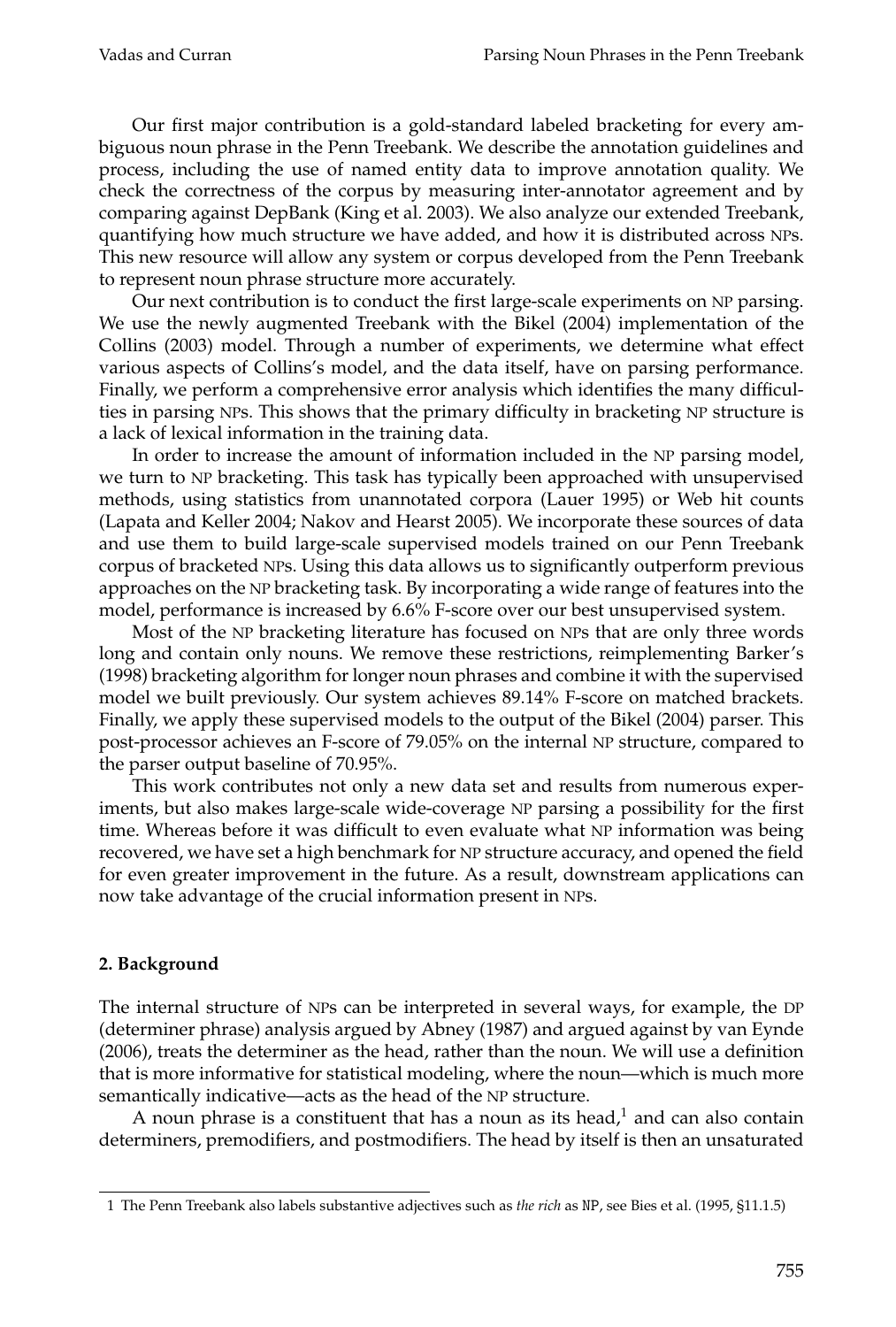NP, to which we can add modifiers and determiners to form a saturated NP. Or, in terms of X-bar theory, the head is an N-bar, as opposed to the fully formed NP. Modifiers do not raise the level of the N-bar, allowing them to be added indefinitely, whereas determiners do, making NPs such as *\*the the dog* ungrammatical.

The Penn Treebank annotates at the NP level, but leaves much of the N-bar level structure unspecified. As a result, most of the structure we annotate will be on unsaturated NPs. There are some exceptions to this, such as appositional structure, where we bracket the saturated NPs being apposed.

Quirk et al. (1985, §17.2) describe the components of a noun phrase as follows:

- - The head is the central part of the NP, around which the other constituent parts cluster.
- - The determinative, which includes predeterminers such as *all* and *both*; central determiners such as *the*, *a*, and *some*; and postdeterminers such as *many* and *few*.
- - Premodifiers, which come between the determiners and the head. These are principally adjectives (or adjectival phrases) and nouns.
- - Postmodifiers are those items after the head, such as prepositional phrases, as well as non-finite and relative clauses.

Most of the ambiguity that we deal with arises from premodifiers. Quirk et al. (1985, page 1243) specifically note that "premodification is to be interpreted . . . in terms of postmodification and its greater explicitness." Comparing *an oil man* to *a man who sells oil* demonstrates how a postmodifying clause and even the verb contained therein can be reduced to a much less explicit premodificational structure. Understanding the NP is much more difficult because of this reduction in specificity, although the NP can still be interpreted with the appropriate context.

# **2.1 Noun Phrases in the Penn Treebank**

The Penn Treebank (Marcus, Santorini, and Marcinkiewicz 1993) annotates NPs differently from any other constituent type. This special treatment of NPs is summed up by the annotation guidelines (Bies et al. 1995, page 120):

As usual, NP structure is different from the structure of other categories.

In particular, the Penn Treebank does not annotate the internal structure of noun phrases, instead leaving them flat. The Penn Treebank representation of two NPs with different structures is shown in the top row of Figure 1. Even though *world oil prices* is right-branching and *crude oil prices* is left-branching, they are both annotated in exactly the same way. The difference in their structures, shown in the bottom row of Figure 1, is not reflected in the underspecified Penn Treebank representation. This absence of annotated NP data means that any parser trained on the Penn Treebank is unable to recover NP structure.

Base-NP structure is also important for corpora derived from the Penn Treebank. For instance, CCGbank (Hockenmaier 2003) was created by semi-automatically converting the Treebank phrase structure to Combinatory Categorial Grammar (CCG) (Steedman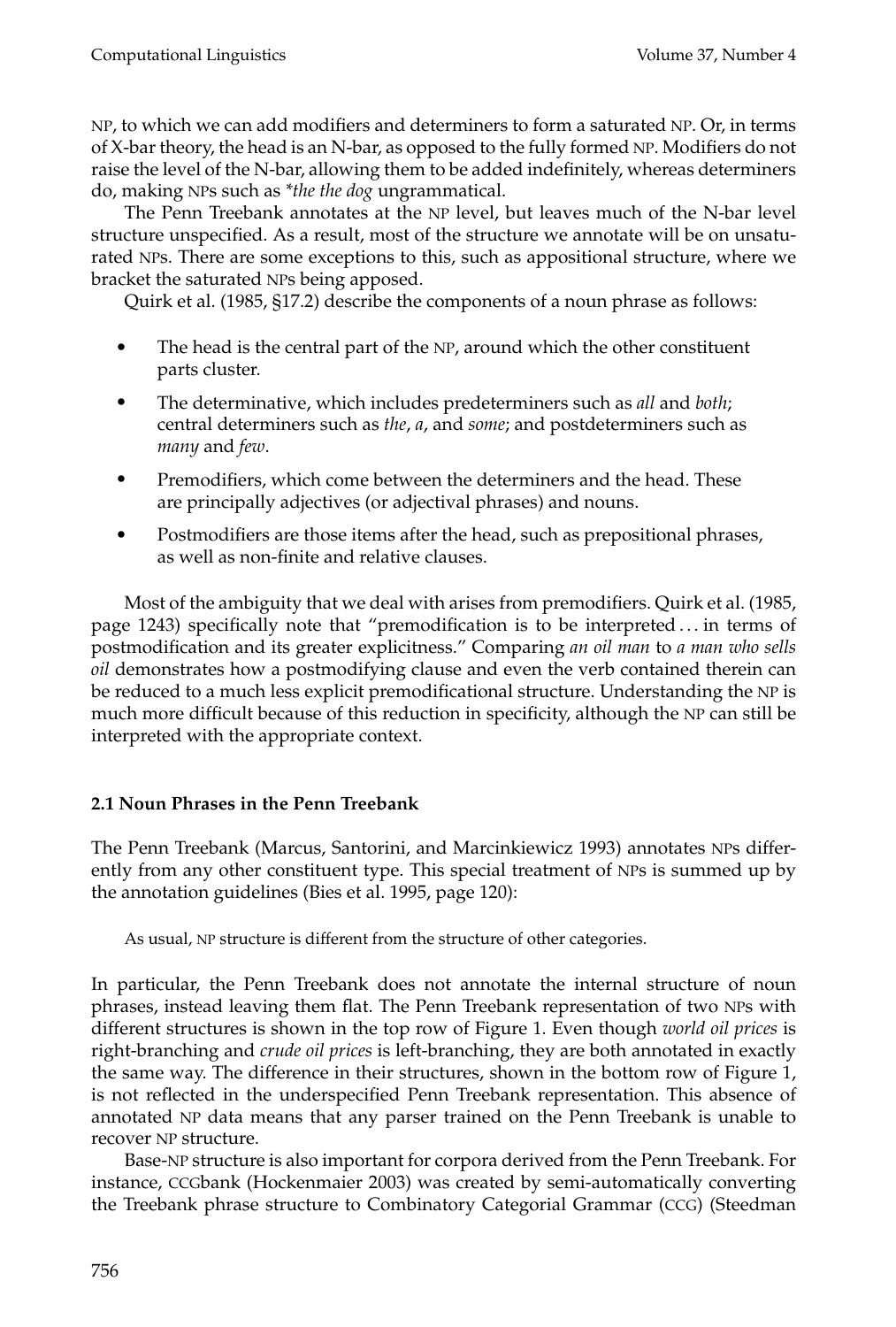2000) derivations. Because CCG derivations are binary branching, they cannot directly represent the flat structure of the Penn Treebank base-NPs. Without the correct bracketing in the Treebank, strictly right-branching trees were created for all base-NPs. This is the most sensible approach that does not require manual annotation, but it is still incorrect in many cases. Looking at the following example NP, the CCGbank goldstandard is (a), whereas the correct bracketing would be (b).

```
(a) (consumer ((electronics) and (appliances (retailing chain))))
```

```
(b) ((((consumer electronics) and appliances) retailing) chain)
```
The Penn Treebank literature provides some explanation for the absence of NP structure. Marcus, Santorini, and Marcinkiewicz (1993) describe how a preliminary experiment was performed to determine what level of structure could be annotated at a satisfactory speed. This chosen scheme was based on the Lancaster UCREL project (Garside, Leech, and Sampson 1987). This was a fairly skeletal representation that could be annotated 100–200 words an hour faster than when applying a more detailed scheme. It did not include the annotation of NP structure, however.

Another potential explanation is that Fidditch (Hindle 1983, 1989)—the partial parser used to generate a candidate structure, which the annotators then corrected did not generate NP structure. Marcus, Santorini, and Marcinkiewicz (1993, page 326) note that annotators were much faster at deleting structure than inserting it, and so if Fidditch did not generate NP structure, then the annotators were unlikely to add it.

The bracketing guidelines (Bies et al. 1995, §11.1.2) suggest a further reason why NP structure was not annotated, saying "it is often impossible to determine the scope of nominal modifiers." That is, Bies et al. (1995) claim that deciding whether an NP is left- or right-branching is difficult in many cases. Bies et al. give some examples such as:

```
(NP fake sales license)
(NP fake fur sale)
(NP white-water rafting license)
(NP State Secretary inauguration)
```
The scope of these modifiers is quite apparent. The reader can confirm this by making his or her own decisions about whether the NPs are left- or right-branching. Once this is done, compare the bracketing decisions to those made by our annotators, shown in this footnote.<sup>2</sup> Bies et al. give some examples that were more difficult for our annotators:

```
(NP week-end sales license)
(NP furniture sales license)
```
However this difficulty in large part comes from the lack of context that we are given. If the surrounding sentences were available, we expect that the correct bracketing would become more obvious. Unfortunately, this is hard to confirm, as we searched the corpus for these NPs, but it appears that they do not come from Penn Treebank text, and

<sup>2</sup> Right, left, left, left.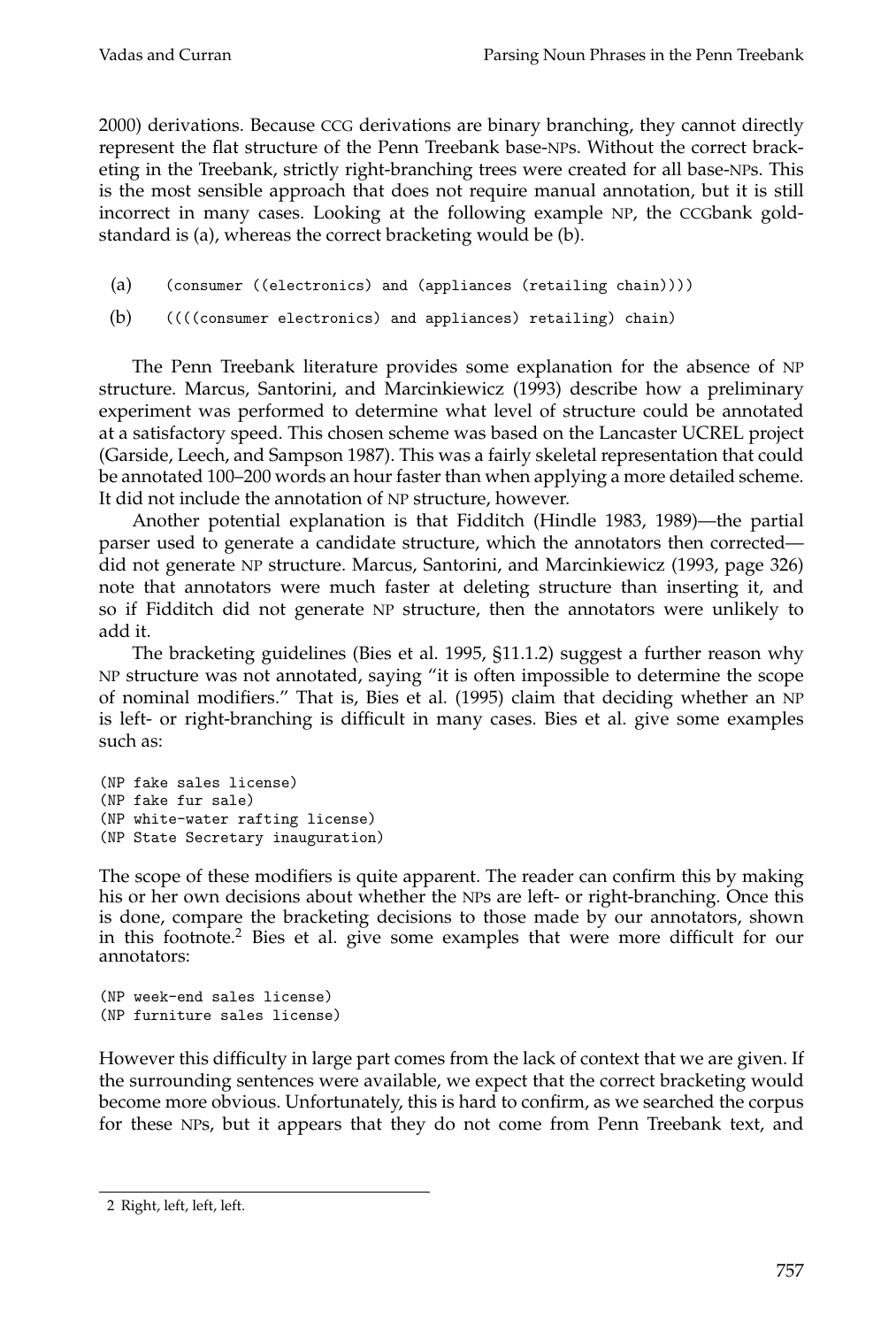therefore the context is not available. And if the reader wishes to compare again, here are the decisions made by our annotators for these two NPs.<sup>3</sup>

Our position then, is that consistent annotation of NP structure is entirely feasible. As evidence for this, consider that even though the guidelines say the task is difficult, the examples they present can be bracketed quite easily. Furthermore, Quirk et al. (1985, page 1343) have this to say:

Indeed, it is generally the case that obscurity in premodification exists only for the hearer or reader who is unfamiliar with the subject concerned and who is not therefore equipped to tolerate the radical reduction in explicitness that premodification entails.

Accordingly, an annotator with sufficient expertise at bracketing NPs should be capable of identifying the correct premodificational structure, except in domains they are unfamiliar with. This hypothesis will be tested in Section 4.1.

## **2.2 Penn Treebank Parsing**

With the advent of the Penn Treebank, statistical parsing without extensive linguistic knowledge engineering became possible. The first model to exploit this large corpus of gold-standard parsed sentences was described in Magerman (1994, 1995). This model achieves 86.3% precision and 85.8% recall on matched brackets for sentences with fewer than 40 words on Section 23 of the Penn Treebank.

One of Magerman's important innovations was the use of deterministic headfinding rules to identify the head of each constituent. The head word was then used to represent the constituent in the features higher in the tree. This original table of headfinding rules has since been adapted and used in a number of parsers (e.g., Collins 2003; Charniak 2000), in the creation of derived corpora (e.g., CCGbank [Hockenmaier 2003]), and for numerous other purposes.

Collins (1996) followed up on Magerman's work by implementing a statistical model that calculates probabilities from relative frequency counts in the Penn Treebank. The conditional probability of the tree is split into two parts: the probability of individual base-NPs; and the probability of dependencies between constituents. Collins uses the CKY chart parsing algorithm (Kasami 1965; Younger 1967; Cocke and Schwartz 1970), a dynamic programming approach that builds parse trees bottom–up. The Collins (1996) model performs similarly to Magerman's, achieving 86.3% precision and 85.8% recall for sentences with fewer than 40 words, but is simpler and much faster.

Collins (1997) describes a cleaner, generative model. For a tree *T* and a sentence *S*, this model calculates the joint probability,  $P(T, S)$ , rather than the conditional,  $P(T|S)$ . This second of Collins's models uses a lexicalized Probabilistic Context Free Grammar (PCFG), and solves the data sparsity issues by making independence assumptions. We will describe Collins's parsing models in more detail in Section 2.2.1. The best performing model, including all of these extensions, achieves 88.6% precision and 88.1% recall on sentences with fewer than 40 words.

Charniak (1997) presents another probabilistic model that builds candidate trees using a chart, and then calculates the probability of chart items based on two values: the probability of the head, and that of the grammar rule being applied. Both of these

<sup>3</sup> Right, left.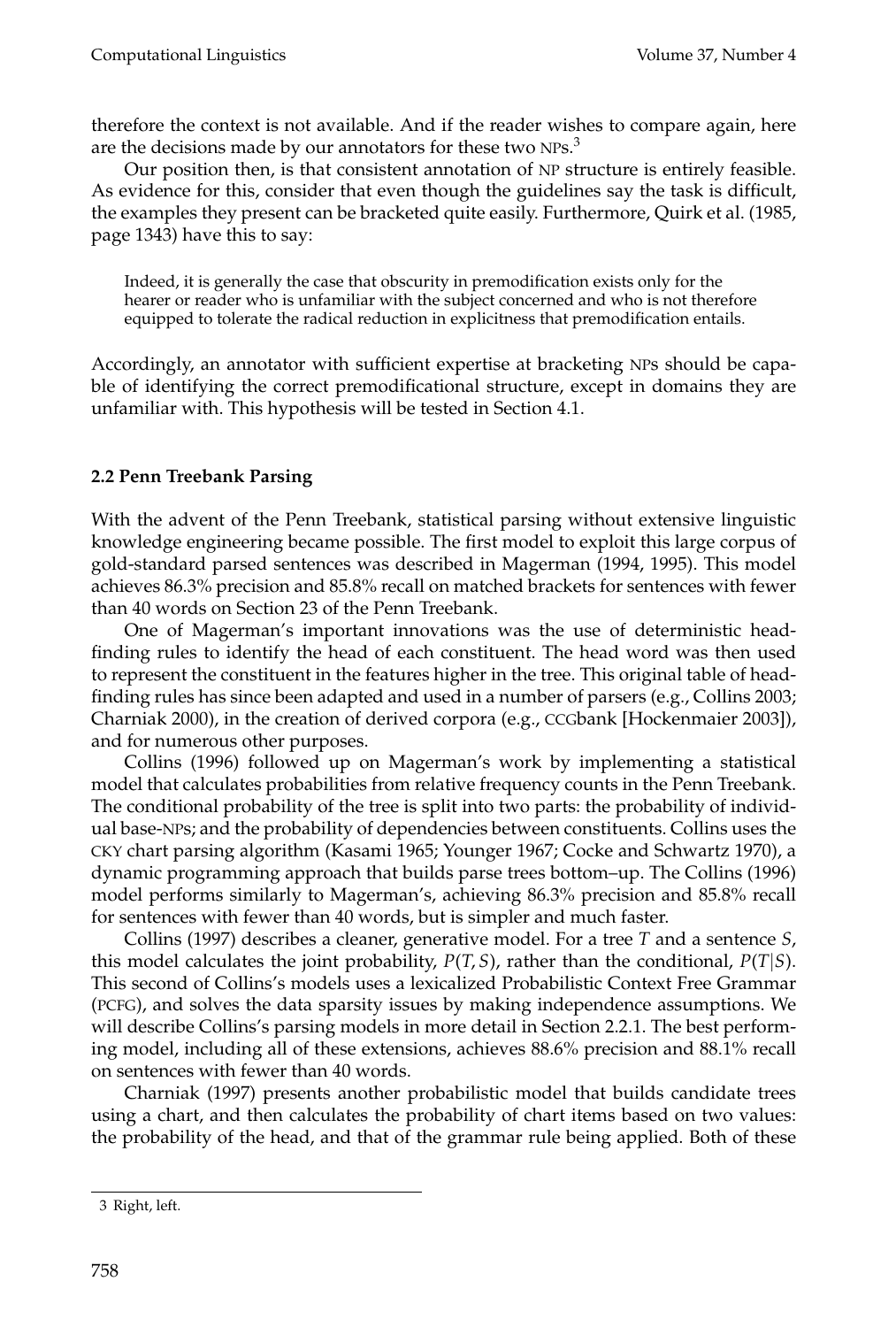are conditioned on the node's category, its parent category, and the parent category's head. This model achieves 87.4% precision and 87.5% recall on sentences with fewer than 40 words, a better result than Collins (1996), but inferior to Collins (1997). Charniak (2000) improves on this result, with the greatest performance gain coming from generating the lexical head's pre-terminal node before the head itself, as in Collins (1997).

Bikel (2004) performs a detailed study of the Collins (2003) parsing models, finding that lexical information is not the greatest source of discriminative power, as was previously thought, and that 14.7% of the model's parameters could be removed without decreasing accuracy.

Note that many of the problems discussed in this article are specific to the Penn Treebank and parsers that train on it. There are other parsers capable of recovering full NP structure (e.g., the PARC parser [Riezler et al. 2002]).

*2.2.1 Collins's Models.* In Section 5, we will experiment with the Bikel (2004) implementation of the Collins (2003) models. This will include altering the parser itself, and so we describe Collins's Model 1 here. This and the NP submodel are the parts relevant to our work.

All of the Collins (2003) models use a lexicalized grammar, that is, each nonterminal is associated with a head token and its POS tag. This information allows a better parsing decision to be made. However, in practice it also creates a sparse data problem. In order to get more reasonable estimates, Collins (2003) splits the generation probabilities into smaller steps, instead of calculating the probability of the entire rule. Each grammar production is framed as follows:

$$
P(h) \to L_n(l_n) \dots L_1(l_1) H(h) R_1(r_1) \dots R_m(r_m)
$$
 (1)

where *H* is the head child,  $L_n(l_n) \dots L_1(l_1)$  are its left modifiers, and  $R_1(r_1) \dots R_m(r_m)$  are its right modifiers. Making independence assumptions between the modifiers and then using the chain rule yields the following expressions:

$$
P_h(H|Parent, h) \tag{2}
$$

$$
\prod_{i=1...n+1} P_l(L_i(l_i)|\text{Parent}, H, h) \tag{3}
$$

$$
\prod_{i=1...m+1} P_r(R_i(r_i)|\text{Parent}, H, h) \tag{4}
$$

The head is generated first, then the left and right modifiers, which are conditioned on the head but not on any other modifiers. A special STOP symbol is introduced (the  $n + 1$ <sup>th</sup> and  $m + 1$ <sup>th</sup> modifiers), which is generated when there are no more modifiers.

The probabilities generated this way are more effective than calculating over one very large rule. This is a key part of Collins's models, allowing lexical information to be included while still calculating useful probability estimates.

Collins (2003, §3.1.1, §3.2, and §3.3) also describes the addition of distance measures, subcategorization frames, and traces to the parsing model. However, these are not relevant to parsing NPs, which have their own submodel, described in the following section.

*2.2.2 Generating NPs in Collins's Models.* Collins's models generate NPs using a slightly different model to all other constituents. These differences will be important in Section 5, where we make alterations to the model and analyze its performance. For base-NPs,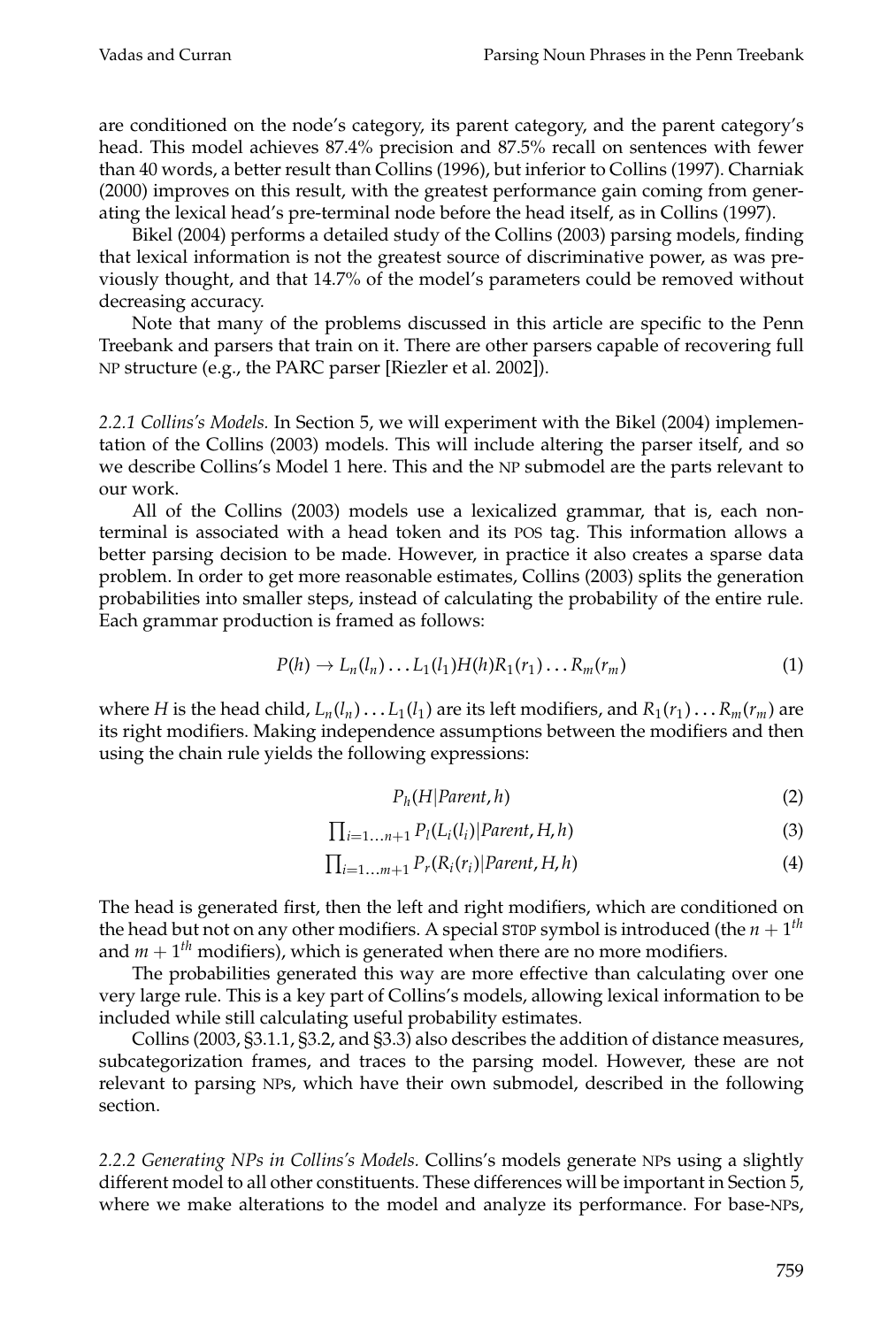instead of conditioning on the head, the current modifier is dependent on the previous modifier, resulting in what is almost a bigram model. Formally, Equations (3) and (4) are changed as shown:

$$
\prod_{i=1...n+1} P_l(L_i(l_i)|\text{Parent}, L_{i-1}(l_{i-1}))\tag{5}
$$

$$
\prod_{i=1...m+1} P_r(R_i(r_i)|\text{Parent}, R_{i-1}(r_{i-1})) \tag{6}
$$

There are a few reasons given by Collins for this. Most relevant for this work is that because the Penn Treebank does not fully bracket NPs, the head is unreliable. When generating *crude* in the NP *crude oil prices*, we would want to condition on *oil*, the true head of the internal NP structure. However, *prices* is the head that would be found. Using the NP submodel thus results in the correct behavior. As Bikel (2004) notes, the model is not conditioning on the previous modifier *instead* of the head, the model is treating the previous modifier *as* the head. With the augmented Penn Treebank that we have created, the true head can now be identified. This may remove the need to condition on the previous modifier, and will be experimented with in Section 5.4.

The separate NP submodel also allows the parser to learn NP boundaries effectively, namely, that it is rare for words to precede a determiner in an NP. Collins (2003, page 602) gives the example *Yesterday the dog barked*, where conditioning on the head of the NP, *dog*, results in incorrectly generating *Yesterday* as part of the NP. On the other hand, if the model is conditioning on the previous modifier, *the*, then the correct STOP category is much more likely to be generated, as words do not often come before *the* in an NP.

Collins also notes that a separate X-bar level is helpful for the parser's performance. For this reason, and to implement the separate base-NP submodel, a preprocessing step is taken wherein NP brackets that do not dominate any other non-possessive NP nodes are relabeled as NPB. For consistency, an extra NP bracket is inserted around NPB nodes not already dominated by an NP. These NPB nodes are removed before evaluation. An example of this transformation can be seen here:

```
(S \t S)(NP (DT The) (NN dog) ) (NP (VBZ barks) ) ) (
                                 (NPB (DT The) (NN dog) ) )(VP (VBZ barks) ) )
```
#### **2.3 NP Bracketing**

Many approaches to identifying noun phrases have been explored as part of chunking (Ramshaw and Marcus 1995), but determining internal NP structure is rarely addressed. Recursive NP bracketing—as in the CoNLL 1999 shared task and as performed by Daumé III and Marcu (2004)—is closer, but still less difficult than full NP bracketing. Neither of these tasks require the recovery of full sub-NP structure, which is in part because gold-standard annotations for this task have not been available in the past.

Instead, we turn to the NP bracketing task as framed by Marcus (1980, page 253) and Lauer (1995), described as follows: given a three-word noun phrase like those here, decide whether it is left branching (a) or right branching (b):

```
(a) ((crude oil) prices)
```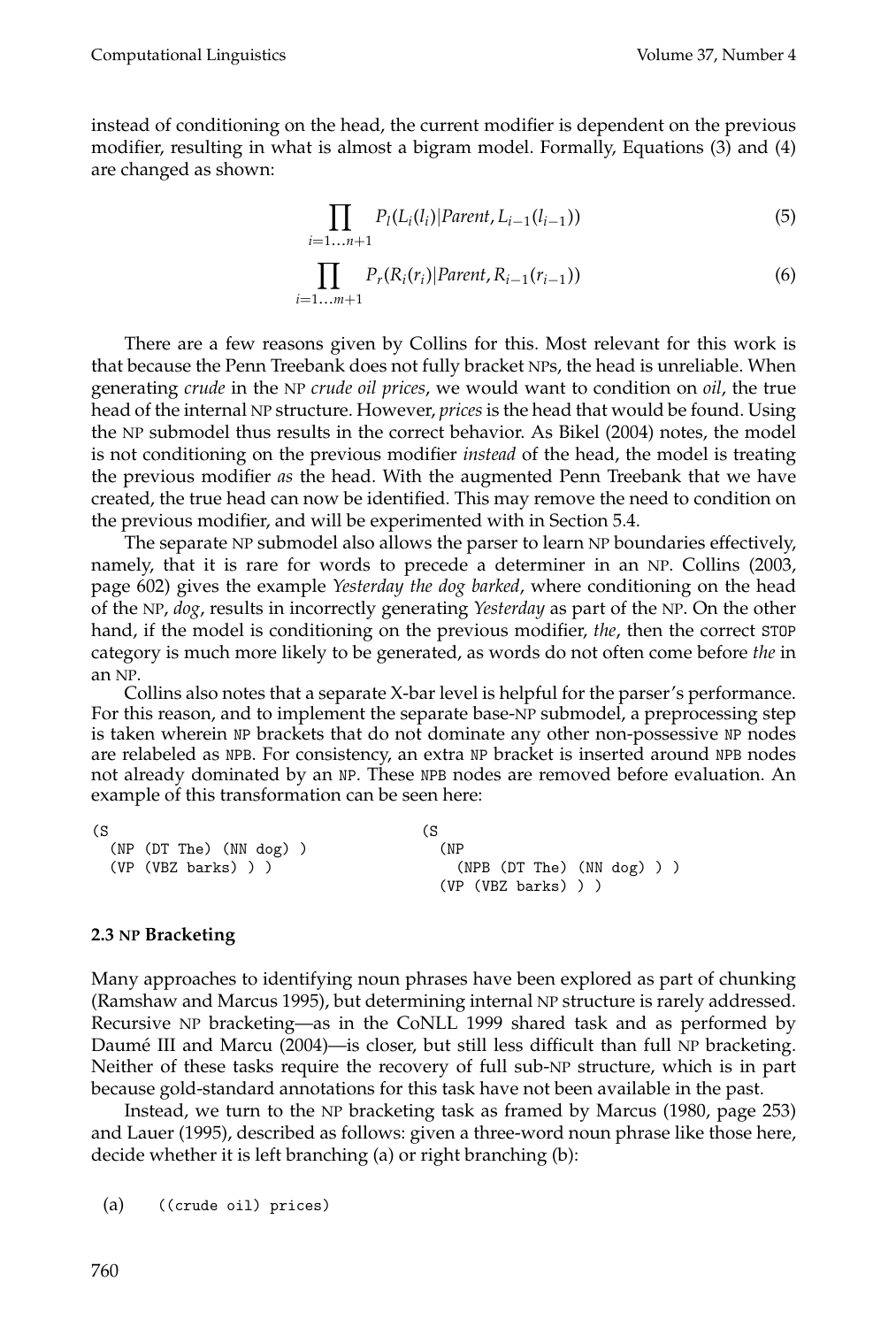Vadas and Curran **Parsing Noun Phrases in the Penn Treebank** Parsing Noun Phrases in the Penn Treebank

#### (b) (world (oil prices))

Most approaches to the problem use unsupervised methods, based on competing association strengths between pairs of words in the compound (Marcus 1980, page 253). There are two possible models to choose from: dependency or adjacency. The **dependency model** compares the association between words 1–2 to words 1–3, whereas the **adjacency model** compares words 1–2 to words 2–3. Both models are illustrated in Figure 2.

Lauer (1995) demonstrated superior performance of the dependency model using a test set of 244 (216 unique) noun compounds drawn from Grolier's encyclopedia. These data have been used to evaluate most research since. Lauer uses Roget's thesaurus to smooth words into semantic classes, and then calculates association between classes based on their counts in a body of text, also drawn from Grolier's. He achieves 80.7% accuracy using POS tags to identify bigrams in the training set.

Lapata and Keller (2004) derive estimates of association strength from Web counts, and only compare at a lexical level, achieving 78.7% accuracy. Nakov and Hearst (2005) also use Web counts, but incorporate additional counts from several variations on simple bigram queries, including queries for the pairs of words concatenated or joined by a hyphen. This results in an impressive 89.3% accuracy.

There have also been attempts to solve this task using supervised methods, even though the lack of gold-standard data makes this difficult. Girju et al. (2005) train a decision tree classifier, using 362 manually annotated NPs from the *Wall Street Journal* (WSJ) as training data, and testing on Lauer's data. For each of the three words in the NP, they extract five features from WordNet (Fellbaum 1998). This approach achieves 73.1% accuracy, although when they shuffled their WSJ data with Lauer's to create a new test and training split, performance increased to 83.1%. This may be a result of the  $\sim$ 10% duplication in Lauer's data set, however.

Barker (1998) describes an algorithm for bracketing longer NPs (described in Section 6.4) by reducing the problem to making a number of decisions on three word NPs. This algorithm is used as part of an annotation tool, where three-word NPs for which no data are available are presented to the user. Barker reports accuracy on these threeword NPs only (because there is no gold-standard for the complete NPs), attaining 62% and 65% on two different data sets.

In this section, we have described why the Penn Treebank does not internally annotate NPs, as well as how a widely used parser generates NP structure. The following [section will detail how we annotated a corpus of](http://www.mitpressjournals.org/action/showImage?doi=10.1162/COLI_a_00076&iName=master.img-001.png&w=236&h=79) NPs, creating data for both a PCFG parser and an NP bracketing system.



#### **Figure 2**

The associations compared by the adjacency and dependency models, from Lauer (1995).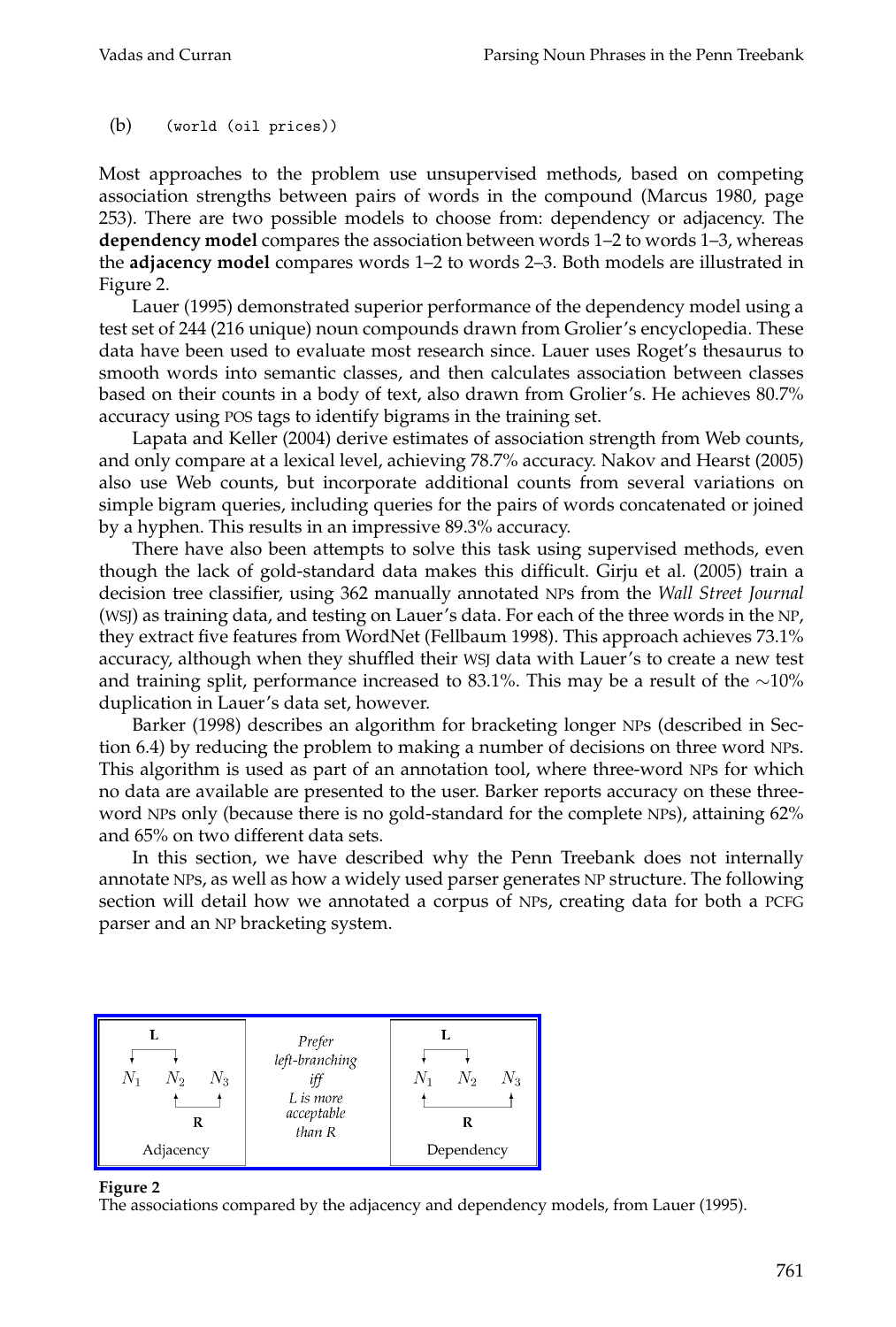#### **3. Annotation Process**

The first step to statistical parsing of NPs is to create a gold-standard data set. This section will describe the process of manually annotating such a corpus of NP structure. The data will then be used in the parsing experiments of Section 5 and the NP Bracketing experiments in Section 6. Extending the Penn Treebank annotation scheme and corpus is one of the major contributions of this article.

There are a handful of corpora annotated with NP structure already, although these do not meet our requirements. DepBank (King et al. 2003) fully annotates NPs, as does the Briscoe and Carroll (2006) reannotation of DepBank. This corpus consists of only 700 sentences, however. The Redwoods Treebank (Oepen et al. 2002) also includes NP structure, but is again comparatively small and not widely used in the parsing community. The Biomedical Information Extraction Project (Kulick et al. 2004) introduces the use of NML nodes to mark internal NP structure in its Addendum to the Penn Treebank Bracketing Guidelines (Warner et al. 2004). This corpus is specifically focused on biomedical text, however, rather than newspaper text. We still base our approach to bracketing NP structure on these biomedical guidelines, as the grammatical structure being annotated remains similar.

We chose to augment the WSJ section of the Penn Treebank with the necessary NP structure, as it is the corpus most widely used in the parsing field for English. This also meant that the NP information would not need to be imported from a separate model, but could be included into existing parsers and their statistical models with a minimum of effort. One principle we applied during the augmentation process was to avoid altering the original Penn Treebank brackets. This meant that results achieved with the extended corpus would be comparable to those achieved on the original, excluding the new NP annotations.

The manual annotation was performed by the first author, and a computational linguistics PhD student also annotated Section 23. This helped to ensure the reliability of the annotations, by allowing inter-annotator agreement to be measured (see Section 4.1). This also maximized the quality of the section used for parser testing. Over 60% of sentences in the corpus were manually examined during the annotation process.

## **3.1 Annotation Guidelines**

We created a set of guidelines in order to aid in the annotation process and to keep the result consistent and replicable. These are presented in full in Appendix A, but we will also present a general description of the guidelines here, together with a number of examples.

Our approach is to leave right-branching structures unaltered, while labeled brackets are inserted around left-branching structures.

```
(NP (NN world) (NN oil) (NNS prices) )
(NP (NML (NN crude) (NN oil) )
 (NNS prices) )
```
Left- and right-branching NPs are now differentiated. Although explicit brackets are not added to right-branching NPs, they should now be interpreted as having the following implicit structure:

```
(NP (NN world)
 (NODE (NN oil) (NNS prices) ) )
```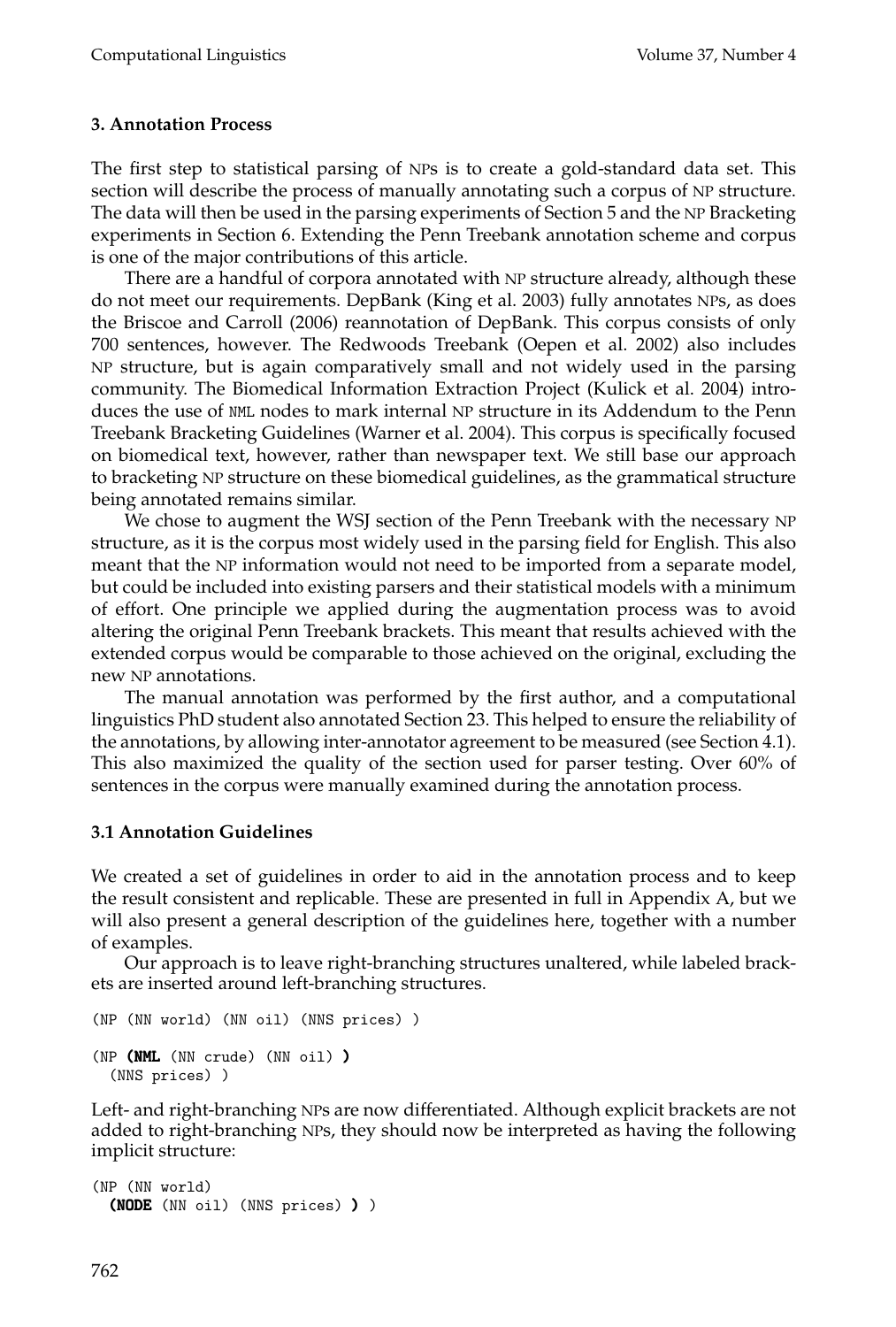This representation was used in the biomedical guidelines, and has many advantages. By keeping right-branching structure implicit, the tree does not need to be binarized. Binarization can have a harmful effect on parsers using PCFGs, as it reduces the context-sensitivity of the grammar (Collins 2003, page 621). It also reduces the amount of clutter in the trees, making them easier to view and annotate. Rightbranching structure can still be added automatically if required, as we experiment with in Section 5.5. Not inserting it, however, makes the annotator's task simpler.

The label of the newly created constituent is NML (**nominal modifier**), as in the example above, or JJP (**adjectival phrase**), depending on whether its head is a noun or an adjective. Examples using the JJP label are shown here:

```
(NP (JJP (JJ dark) (JJ red) )
 (NN car) )
(NP (DT the)
 (JJP (JJS fastest) (VBG developing) )
  (NNS trends) )
```
Rather than this separate JJP label, the biomedical treebank replicates the use of the ADJP label in the original Penn Treebank. We wanted to be able to distinguish the new annotation from the old in later experiments, which required the creation of this additional label. JJPs can easily be reverted back to ADJP, as we will experiment with in Section 5.2.

Non-base-NPs may also need to be bracketed, as shown:

```
(NP-SBJ
 (NML (JJ former)
    (NAC (NNP Ambassador)
      (PP (TO to)
       (NP (NNP Costa) (NNP Rica)))))
  (NNP Francis) (NNP J.) (NNP McNeil) )
```
In this example, we join *former* and the NAC node, as he is formerly the *Ambassador*, not formerly *Mr. McNeil*.

Many coordinations need to be bracketed, as in the following examples:

```
(NP (DT the)
  (NML (NNPS Securities)
    (CC and) (NNP Exchange) )
  (NNP Commission) )
(NP (PRP$ its)
  (JJP (JJ current)
    (CC and) (JJ former) )
  (NNS ratepayers) )
```
Without these brackets, the NP's implicit structure, as shown here, would be incorrect.

```
(NP (DT the)
  (NODE
    (NODE (NNPS Securities) )
    (CC and)
    (NODE (NNP Exchange) (NNP Commission) ) ) )
```
The erroneous meaning here is *the Securities* and *the Exchange Commission*, rather than the correct *the Securities Commission* and *the Exchange Commission*. There is more detail on how coordinations are bracketed in Appendix A.2.1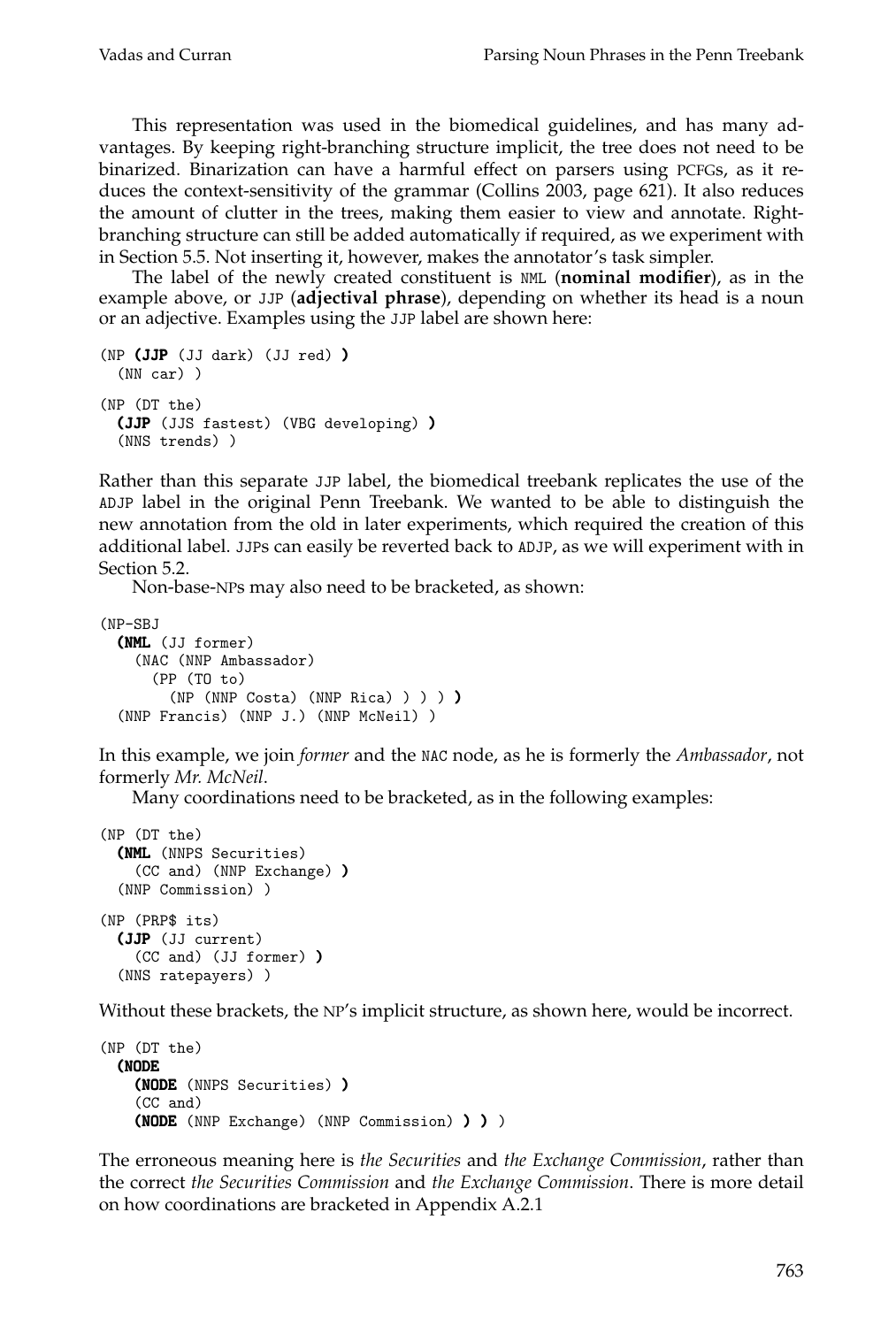As can be seen from these examples, most of the our annotation is concerned with how premodifiers attach to each other and to their head.

*3.1.1 Difficult Cases.* During the annotation process, we encountered a number of NPs that were difficult to bracket. The main cause of this difficulty was technical jargon, for example, in the phrase *senior subordinate reset discount debentures*. The Penn Treebank guidelines devote an entire section to this *Financialspeak* (Bies et al. 1995, §23). The biomedical guidelines similarly contain some examples that are difficult for a nonbiologist to annotate:

```
liver cell mutations
p53 gene alterations
ras oncogene expression
polymerase chain reaction
```
Even these NPs were simple to bracket for an expert in the biological domain, however. We did find that there were relatively few NPs that the annotators clearly understood, but still had difficulty bracketing. This agrees with our hypothesis in Section 2.1, that modifier scope in NPs is resolvable.

For those difficult-to-bracket NPs that were encountered, we bracket what structure is clear and leave the remainder flat. This results in a right-branching default. The biomedical guidelines (Warner et al. 2004, §1.1.5) also take this approach, which can be compared to how ambiguous attachment decisions are bracketed in the Penn Treebank and in the Redwoods Treebank (Oepen et al. 2002). Bies et al. (1995, §5.2.1) says "the default is to attach the constituent at the highest of the levels where it can be interpreted."

# **3.2 Annotation Tool**

We developed a bracketing tool to identify ambiguous NPs and present them to an annotator for disambiguation. An ambiguous NP is any (possibly non-base) NP with three or more contiguous children that are either single words or another NP. Certain common patterns, such as three words beginning with a determiner, were observed as being entirely unambiguous during the initial phase of the annotation. Because of this, they are filtered out by the tool. The complete list of patterns is:  $*$  CC  $*$ ,  $*$   $*$   $*$  -NONE-, DT \* \*, PRP\$ \* \*, and \* \* POS. The latter pattern also inserts a NML bracket around the first two tokens.

In order to better inform the annotator, the tool also displayed the entire sentence surrounding the ambiguous NP. During the annotation process, most NPs could be bracketed without specifically reading this information, because the NP structure was clear and/or because the annotator already had some idea of the article's content from the NPs (and surrounding context) shown previously. In those cases where the surrounding sentence provided insufficient context for disambiguation, it was typically true that no amount of surrounding context was informative. For these NPs, the principle of leaving difficult cases flat was applied. We did not mark flat NPs during the annotation process (it is a difficult distinction to make) and so cannot provide a figure for how many there are.

*3.2.1 Automatic Bracketing Suggestions.* We designed the bracketing tool to automatically suggest a bracketing, using rules based mostly on named entity tags. These NER tags are drawn from the BBN Pronoun Coreference and Entity Type Corpus (Weischedel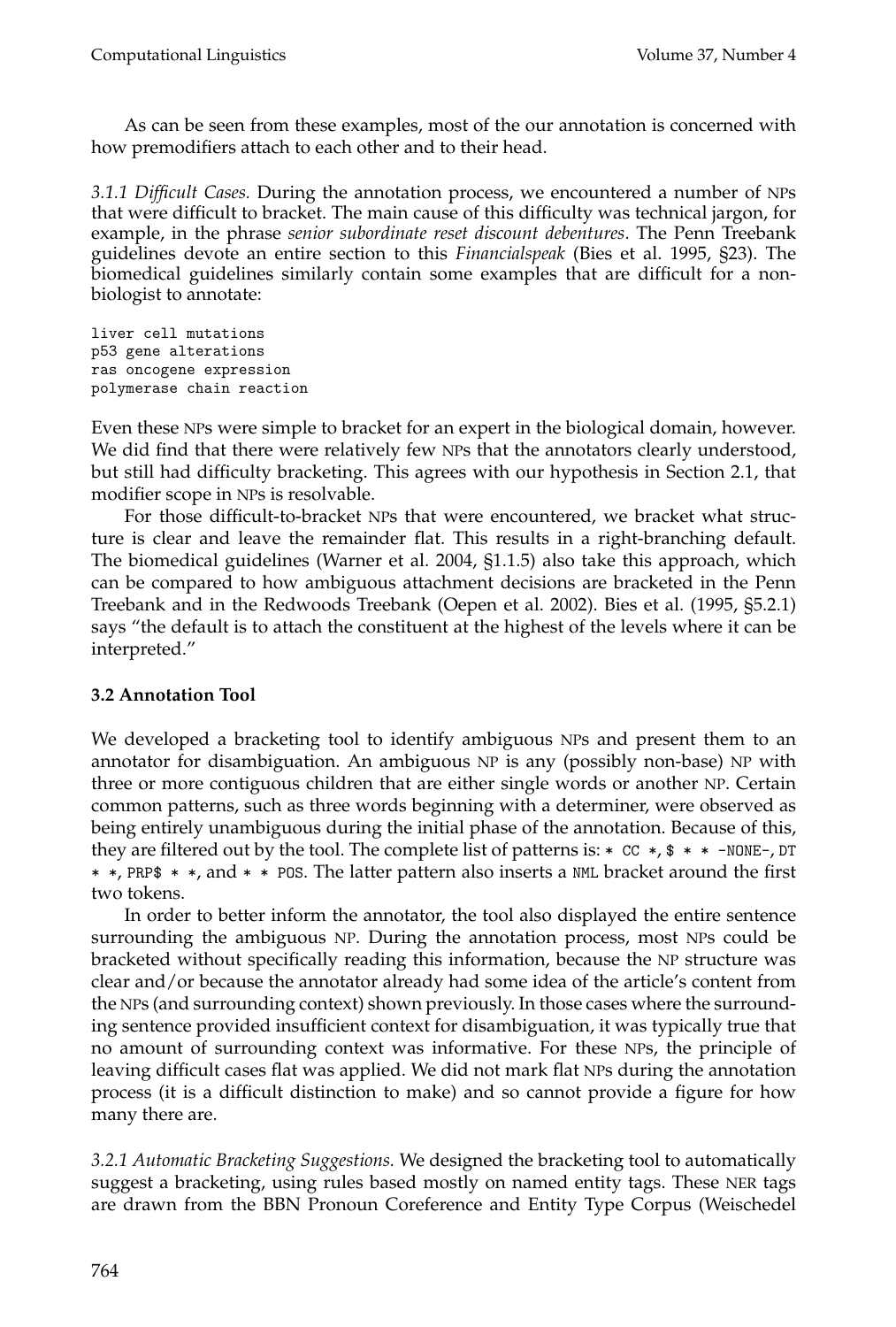and Brunstein 2005). This corpus of gold-standard data annotates 29 different entity tags. Some of the NER tags have subcategories, for example, GPE (Geo-Political Entity) is divided into Country, City, State/Province and Other, however we only use the coarse tags for the annotation tool suggestions.

This NER information is useful, for example, in bracketing the NP *Air Force contract*. Because *Air Force* is marked as an organization, the tool can correctly suggest that the NP is left-branching. Using NER tags is more informative than simply looking for NNP POS tags, as there are many common nouns that are entities; for example, *vice president* is a PER DESC (person descriptor).

The tool also suggests bracketings based on the annotator's previous decisions. Whenever the annotator inserts a bracket, the current NP and its structure, together with the label and placement of the new bracket, is stored. Then, whenever the same NP and structure is seen in the future, the same bracketing is suggested. This source of suggestions is particularly important, as it helps to keep the annotator consistent.

Other suggestions are based on gazetteers of common company and person name endings. Preliminary lists were generated automatically by searching for the most frequently occurring final tokens in the relevant named entities. Some of the most common examples are *Co.* and *Inc* for companies and *Jr* and *III* for people's names. There were also some incorrect items that were removed from the lists by manual inspection.

The guidelines also mandate the insertion of nodes around brackets and speech marks (see Appendix A.2.2 and A.2.3). These are detected automatically and included in the suggestion system accordingly. Unbalanced quotes do not result in any suggestions.

The last source of suggestions is final possessives, as in *John Smith's*. In these cases, a bracket around the possessor *John Smith* is suggested.

It should be noted that using this suggestion feature of the annotation tool may bias an annotator towards accepting an incorrect decision. The use of previous decisions in particular makes it much easier to always choose the same decision. We believe it is worth the trade-off of using the suggestions, however, as it allows faster, more consistent annotation.

## **3.3 Annotation Post-Processes**

In order to increase the reliability of the corpus, a number of post-processes have been carried out since the annotation was first completed. Firstly, 915 NPs were marked by the annotator as difficult during the main annotation phase. In discussion with two other experts, the best bracketing for these NPs was determined. Secondly, the annotator identified 241 phrases that occurred numerous times and were non-trivial to bracket. These phrases were usually idiomatic expressions like *U.S. News & World Report* and/or featured technical jargon as in *London Interbank Offered Rate*. An extra pass was made through the corpus, ensuring that every instance of these phrases was bracketed consistently.

The main annotator made another pass (from version 0.9 to 1.0) over the corpus in order to change the standard bracketing for coordinations, speech marks, and brackets. These changes were aimed at increasing consistency and bringing our annotations more in line with the biomedical guidelines (Kulick et al. 2004). For example, *royalty and rock stars* is now bracketed the same way as *rock stars and royalty*. For more detail, see Sections A.2.1, A.2.2, and A.2.3 in the annotation guidelines appendix.

Only those NPs that had at least one bracket inserted during the first pass were manually inspected during this pass. NPs with a conjunction followed by multiple tokens, such as *president and chief executive officer*, also needed to be reannotated. By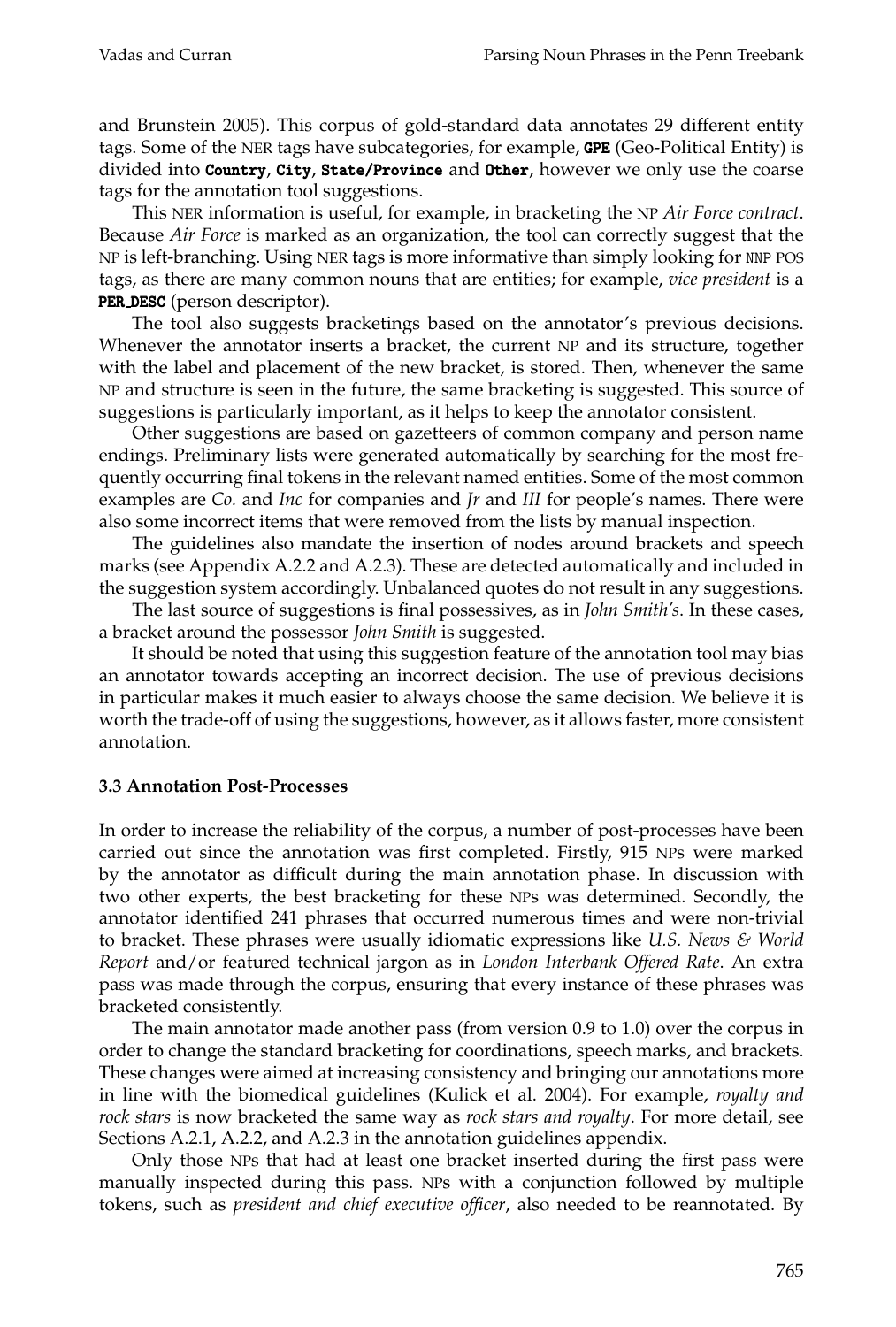only reanalyzing this subset of ambiguous NPs, the annotator's workload was reduced, while still allowing for a number of simple errors to be noted and corrected.

Lastly, we identified all NPs with the same word sequence and checked that they were always bracketed identically. Those that differed from the majority bracketing were manually reinspected and corrected as necessary. However, even after this process, there were still 48 word sequences by type (201 by token) that were inconsistent. In these remaining cases, such as the NP below:

```
(NP-TMP (NML (NNP Nov.) (CD 15)) (NP-TMP (NP (NNP Nov.) (CD 15))(, 1) (, 1)(CD 1999)) (CD 1999))
```
we were inconsistent in inserting the NML node (shown on the left) because the Penn Treebank sometimes already has the structure annotated under an NP node (shown on the right). Since we do not make changes to existing brackets, we cannot fix these cases. This problem may be important later on, as a statistical parser will have difficulty learning whether it is appropriate to use an NML or NP label.

## **3.4 Annotation Time**

Annotation initially took over 9 hours per section of the Treebank. With practice, however, this was reduced to about 3 hours per section. Each section contains around 2,500 ambiguous NPs (i.e., annotating took approximately 5 seconds per NP). Most NPs require no bracketing, or fit into a standard pattern which the annotator soon becomes accustomed to, hence the task can be performed quite quickly.

As a comparison, during the original creation of the Treebank, annotators performed at 375–475 words per hour after a few weeks, and increased to about 1,000 words per hour after gaining more experience (Marcus, Santorini, and Marcinkiewicz 1993). For our annotations, we would expect to be in the middle of this range, as the task was not large enough to get more than a month's experience, or perhaps faster as there is less structure to annotate. The actual figure, calculated by counting each word in every NP shown, is around 800 words per hour. This matches the expectation quite well.

## **4. Corpus Analysis**

Looking at the entire Penn Treebank corpus, the annotation tool finds 60,959 ambiguous NPs out of the 432,639 NPs in the corpus (14.09%). Of these, 23,129 (37.94%) had brackets inserted by the annotator. This is as we expect, as the majority of NPs are rightbranching. Of the brackets added, 26,372 were NML nodes, and 894 were JJP.

To compare, we can count the number of existing NP and ADJP nodes found in the NPs that the bracketing tool presents. We find there are 32,772 NP children, and 579 ADJP, which is quite similar to the number and proportion of nodes we have added. Hence, our annotation process has introduced almost as much structural information into NPs as there was in the original Penn Treebank.

Table 1 shows the most common POS tag sequences for NP, NML, and JJP nodes, over the entire corpus. An example is given showing typical words that match the POS tags. For NML and JJP, the example shows the complete NP node, rather than just the NML or JJP bracket. It is interesting to note that RB JJ sequences are annotation errors in the original Treebank, and should have an ADJP bracket already.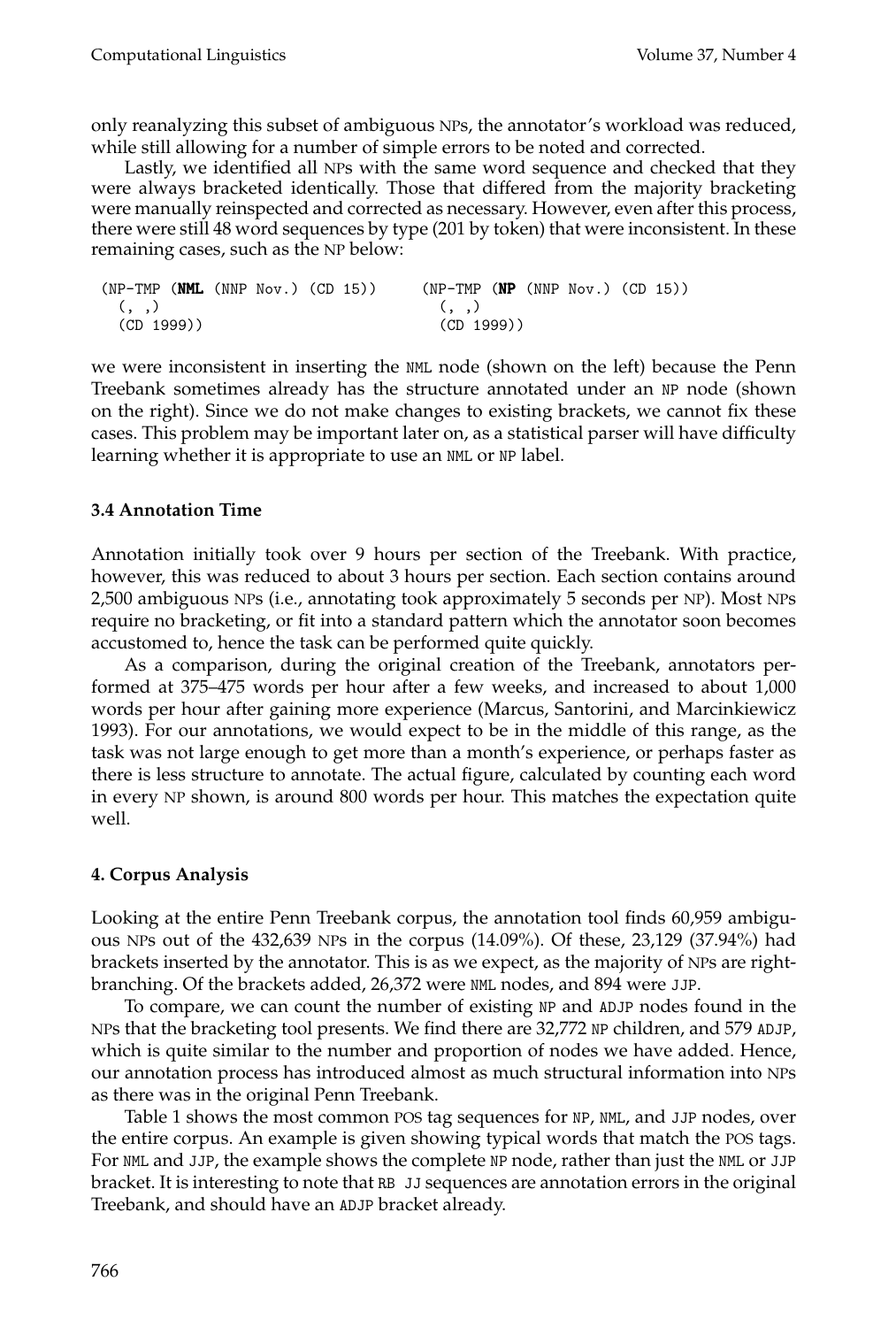#### **Table 1**

The most common POS tag sequences in the NP annotated corpus. The examples show a complete NP, and thus the POS tags for NML and JJP match only the bracketed words.

| LABEL | <b>COUNT</b>            | POS TAGS                                   | <b>EXAMPLE</b>                                                |  |
|-------|-------------------------|--------------------------------------------|---------------------------------------------------------------|--|
| ΝP    | 3,557<br>2,453<br>1,693 | NNP NNP NNP<br>DT NN POS<br>JJ NN NNS      | John A. Smith<br>(the $dog$ ) 's<br>high interest rates       |  |
| NML   | 8,605<br>2,475<br>1,652 | NNP NNP<br>DT NN<br>NNP NNP NNP            | (John Smith) Jr.<br>(the $dog$ ) 's<br>$(A. B. C.)$ Corp      |  |
| JJP   | 162<br>120<br>112       | $\ldots$ 11, $\ldots$<br>JJ CC JJ<br>RB JJ | $"$ smart") cars<br>(big and red) apples<br>(very high) rates |  |

#### **4.1 Inter-Annotator Agreement**

To determine the correctness and consistency of our corpus, we calculate inter-annotator agreement on Section 23. Note that the second annotator was following version 0.9 of the bracketing guidelines, and since then the guidelines have been updated to version 1.0. Because of this, we can only analyze the 0.9 version of the corpus, that is, before the primary annotator made the second pass mentioned in Section  $3.3<sup>4</sup>$ . This is not problematic, as the definition of what constitutes an NML or JJP node has not changed, only their representation in the corpus. That is, the dependencies that can be drawn from the NPs remain the same.

We have not calculated a kappa statistic, a commonly used measure of interannotator agreement, as it is difficult to apply to this task. This is because the bracketing of an NP cannot be divided into two choices; there are far more possibilities for NPs longer than three words. Whether the evaluation is over brackets or dependencies, there is always structure that the annotator has made an implicit decision not to add, and counting these true negatives is a difficult task. The true negative count cannot be taken as zero either, as doing so makes the ratios and thus the final kappa value uninformative.

Instead, we measure the proportion of matching brackets and (unlabeled) dependencies between annotators, taking one as a gold standard and then calculating precision, recall, and F-score. For the brackets evaluation, we count only the newly added NML and JJP brackets, not the enclosing NP or any other brackets. This is because we want to evaluate our annotation process and the structure we have added, not the pre-existing Penn Treebank annotations. The dependencies are generated by assuming the head of a constituent is the right-most token, and then joining each modifier to its head. This is equivalent to adding explicit right-branching brackets to create a binary tree. The number of dependencies is fixed by the length of the NP, so the dependency precision and recall are the same.

Table 2 shows the results, including figures from only those NPs that have three consecutive nouns. Noun compounds such as these have a high-level of ambiguity (as

<sup>4</sup> Although the subsequent consistency checks described there *had* been carried out, and were applied again afterwards.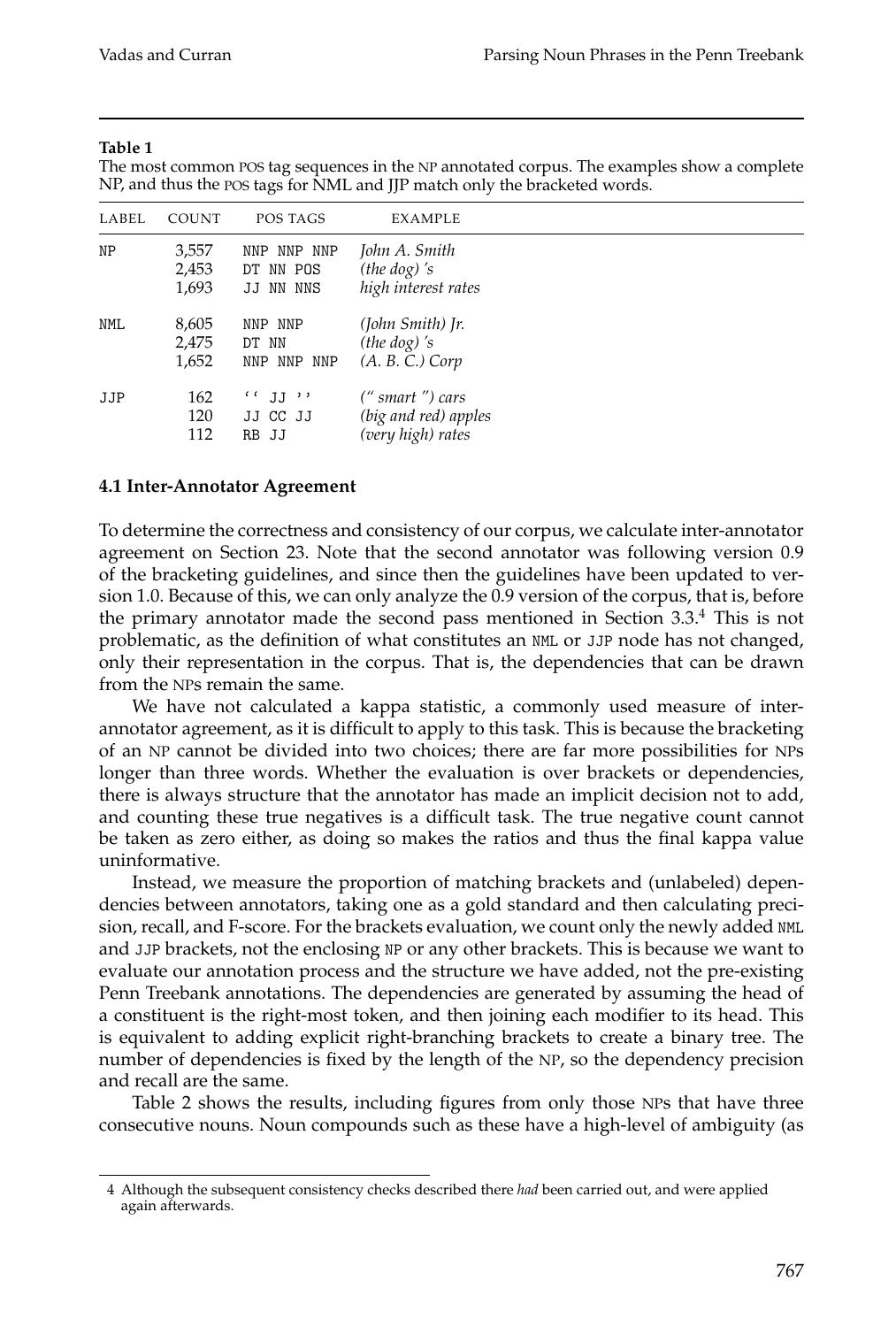#### **Table 2**

Agreement between annotators, before and after discussion and revision. Two evaluations are shown: matched brackets of the newly added NML and JJP nodes, and automatically generated dependencies for all words in the NP.

|                                                     | PREC. | RECALL | <b>F-SCORE</b> |
|-----------------------------------------------------|-------|--------|----------------|
| <b>Brackets</b>                                     | 89.17 | 87.50  | 88.33          |
| Dependencies                                        | 96.40 | 96.40  | 96.40          |
| Brackets, NPs with three consecutive nouns only     | 87.46 | 91.46  | 89.42          |
| Dependencies, NPs with three consecutive nouns only | 92.59 | 92.59  | 92.59          |
| Brackets, revised                                   | 97.56 | 98.03  | 97.79          |
| Dependencies, revised                               | 99.27 | 99.27  | 99.27          |

will be shown later in Table 14), so it is interesting to compare results on this subset to those on the corpus in full. Table 2 also shows the result after cases of disagreement were discussed and the annotations revised.

In all cases, matched brackets give a lower inter-annotator agreement F-score. This is because it is a harsher evaluation, as there are many NPs that both annotators agree should have no additional bracketing that are not taken into account by the metric. For example, consider an NP that both annotators agree is right-branching:

```
(NP (NN world) (NN oil) (NNS prices))
```
The F-score is not increased by the matched bracket evaluation here, as there is no NML or JJP bracket and thus nothing to evaluate. A dependency score, on the other hand, would find two matching dependencies (between *world* and *prices* and *oil* and *prices*), increasing the inter-annotator agreement measure accordingly.

We can also look at exact matching on NPs, where the annotators originally agreed in 2,667 of 2,908 cases (91.71%), or 613 of 721 (85.02%) NPs that had three consecutive nouns. After revision, the annotators agreed in 2,864 of 2,908 cases (98.49%). Again, this is a harsher evaluation as partial agreement is not taken into account.

All of these inter-annotator figures are at a high level, thus demonstrating that the task of identifying nominal modifier scope can be performed consistently by multiple annotators. We have attained high agreement rates with all three measures, and found that even difficult cases could be resolved by a relatively short discussion.

The bracketing guidelines were revised as a result of the post-annotation discussion, to clarify those cases where the disagreements had occurred. The disagreements after revision occurred for a small number of repeated instances, such as:

| (NP (NNP Goldman) | (NP                |
|-------------------|--------------------|
| $($ , $)$         | (NML (NNP Goldman) |
| (NNP Sachs)       | $($ . $)$          |
| (CC > (NNP Co) )  | (NNP Sachs))       |
|                   | (CC > (NNP Co) )   |

The second annotator felt that *Goldman , Sachs* should form its own NML constituent, whereas the first annotator did not.

We would like to be able to compare our inter-annotator agreement to that achieved in the original Penn Treebank project. Marcus, Santorini, and Marcinkiewicz (1993) describe a 3% estimated error rate for their POS tag annotations, but unfortunately, no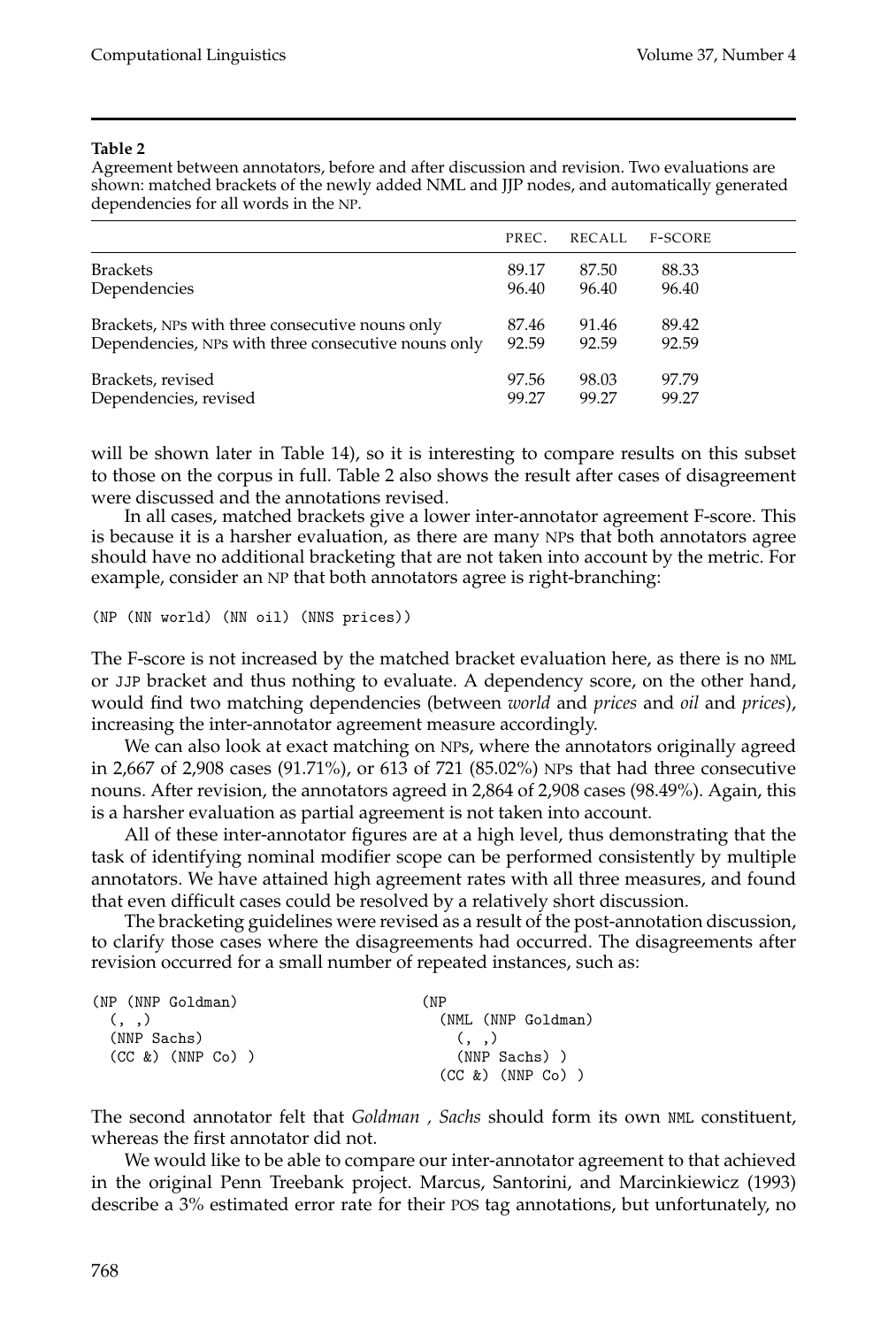figure is given for bracketing error rates. As such, a meaningful comparison between the NP annotations described here and the original Penn Treebank cannot be made.

We can compare against the inter-annotator agreement scores in Lauer (1995, §5.1.7). Lauer calculates a pair-wise accuracy between each of seven annotators, and then averages the six numbers for each annotator. This results in agreement scores between 77.6% and 82.2%. These figures are lower than those we have reported here, although Lauer only presented the three words in the noun compound with no context. This makes the task significantly harder, as can be seen from the fact the annotators only achieve between 78.7% and 86.1% accuracy against the gold standard. Considering this, it is not surprising that the annotators were not able to come to the same level of agreement that the two annotators in our process reached.

## **4.2 DepBank Agreement**

Another approach to measuring annotator reliability is to compare with an independently annotated corpus of the same text. We use the Briscoe and Carroll (2006) version of the PARC700 Dependency Bank (King et al. 2003). These 560 sentences from Section 23 are annotated with labeled dependencies, and are used to evaluate the RASP parser.

Some translation is required to compare our brackets to DepBank dependencies, as this is not a trivial task. We map the brackets to dependencies by finding the head of the NP, using the Collins (1999) head-finding rules, and then creating a dependency between each other child's head and this head. The results are shown in Table 3. We give two evaluation scores, the dependencies themselves and how many NPs had all their dependencies correct. The second evaluation is tougher, and so once again the dependency numbers are higher than those at the NP level. And although we cannot evaluate matched brackets as we did for inter-annotator agreement, we can (in the bottom two rows of the table) look only at cases where we have inserted some annotations, which is similar in effect. As expected, these are more difficult cases and the score is not as high.

The results of this analysis are better than they appear, as performing a crossformalism conversion to DepBank does not work perfectly. Clark and Curran (2007) found that their conversion method to DepBank only achieved 84.76% F-score on labeled dependencies, even when using gold-standard data. In the same way, our agreement figures could not possibly reach 100%. Accordingly, we investigated the errors manually to determine their cause, with the most common results shown in Table 4.

True disagreement between the Briscoe and Carroll (2006) annotations and ours is only the second most common cause. In the example in Table 4, the complete sentence

#### **Table 3**

Agreement with DepBank. Two evaluations are shown: over-all dependencies, and where all dependencies in an NP must be correct. The bottom two rows exclude NPs where no NML or JJP annotation was added.

|                                    | MATCHED | TOTAL | $\%$  |
|------------------------------------|---------|-------|-------|
| By dependency                      | 1,027   | 1,114 | 92.19 |
| By noun phrase                     | 358     | 433   | 82.68 |
| By dependency, only annotated NPs  | 476     | 541   | 87.99 |
| By noun phrase, only annotated NPs | 150     | 203   | 73.89 |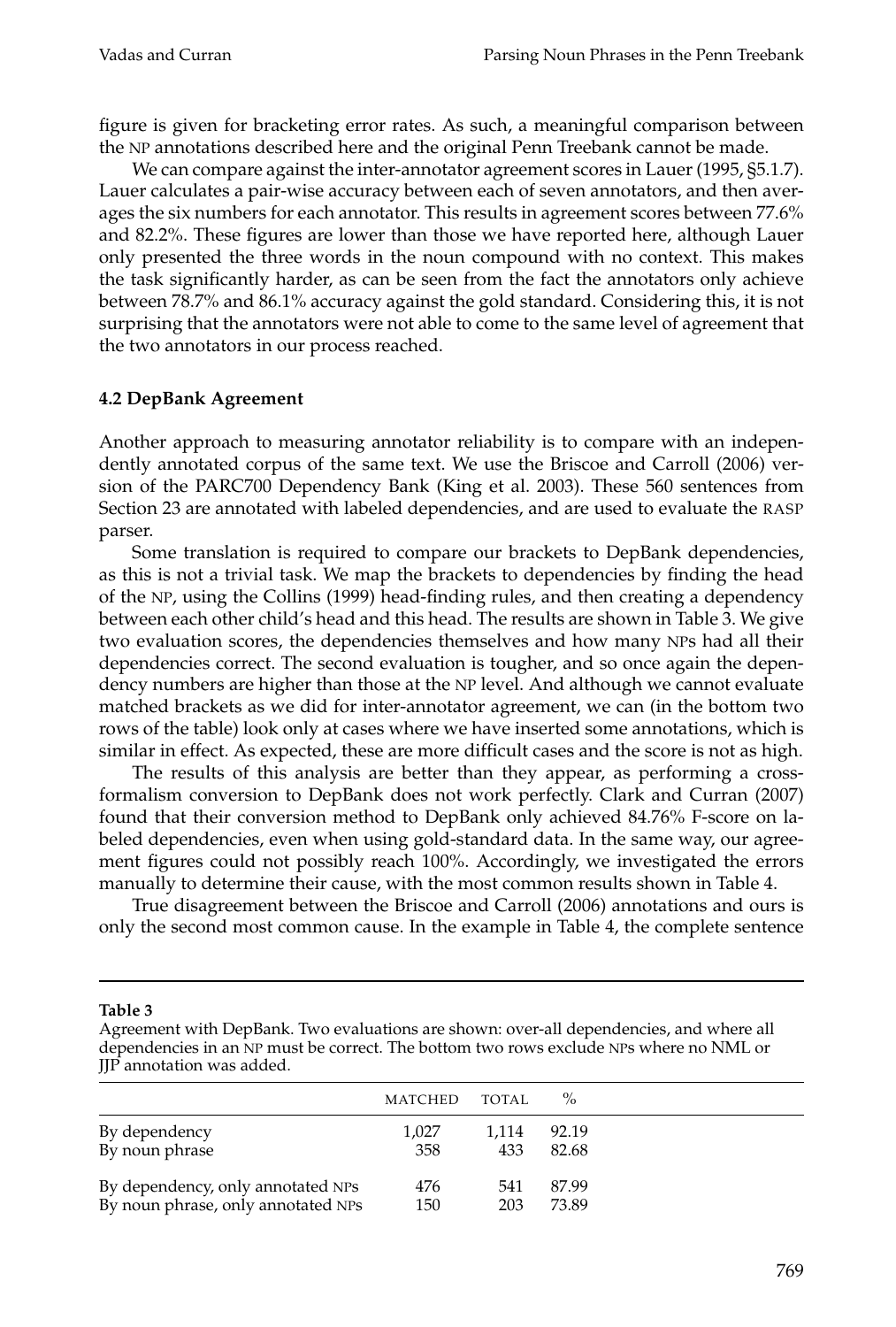#### **Table 4**

Disagreement analysis with DepBank, showing how many dependencies were not matched.

| ERROR TYPE                 | <b>COUNT</b> | EXAMPLE NP                   |
|----------------------------|--------------|------------------------------|
| Company name post-modifier | 26           | Twenty-First Securities Corp |
| True disagreement          | 25           | mostly real estate           |
| Head finding error         | 21           | Skippy the Kangaroo          |

is: *These "clean-bank" transactions leave the bulk of bad assets, mostly real estate, with the government, to be sold later.* We annotated *mostly real estate* as a right-branching NP, that is, with dependencies between *mostly* and *estate* and *real* and *estate*. Briscoe and Carroll form a dependency between *mostly* and *real*.

The largest source of disagreements arises from how company names are bracketed. Whereas we have always separated the company name from post-modifiers such as *Corp* and *Inc*, DepBank does not in most cases. The other substantial cause of annotation discrepancies is a result of the head-finding rules. In these cases, the DepBank dependency will often be in the opposite direction of the Penn Treebank one, or the head found by Collins's rules will be incorrect. For example, in the NP *Skippy the Kangaroo*, the Collins's head-finding rules identify *Kangaroo* as the head, whereas the DepBank head is *Skippy*. In both cases, a dependency between the two words is created, although the direction is different and so no match is found.

Even without taking these problems into account, these results show that consistently and correctly bracketing noun phrase structure is possible, and that interannotator agreement is at an excellent level.

#### **4.3 Evaluating the Annotation Tool's Suggestions**

This last analysis of our corpus evaluates the annotation tool's suggestion feature. This will serve as a baseline for NP bracketing performance in Section 5, and will be a much stronger baseline than making all NPs left- or right-branching. A left-branching baseline would perform poorly, as only 37.94% of NPs had left-branching structure. A rightbranching baseline would be even worse as no brackets would be inserted, resulting in an F-score of 0.0%.

The annotation tool was run over the entire Penn Treebank in its original state. Suggestions were automatically followed and no manual changes were made. All the suggestion rules (described in Section 3.2.1) were used, except for those from the annotator's previous bracketings, as these would not be available unless the annotation had already been completed. Also note that these experiments use gold-standard NER data; we expect that automatically generated NER tags would not perform as well. The results in Table 5 show that in all cases, the suggestion rules have high precision and low recall. NER-based features, for example, are only helpful in NPs that dominate named entities, although whenever they can be applied, they are almost always correct.

The subtractive analysis shows that each of the suggestion types increases performance, with NER and company and name endings providing the biggest gains. Surprisingly, precision improves with the removal of the NER suggestion type. We suspect that this is caused by some of the annotation choices in the BBN corpus that do not align well with the parse structure. For example, in *Mr Vinken*, the words are annotated as O and PERSON respectively, rather than having PERSON on both words. Conversely, all three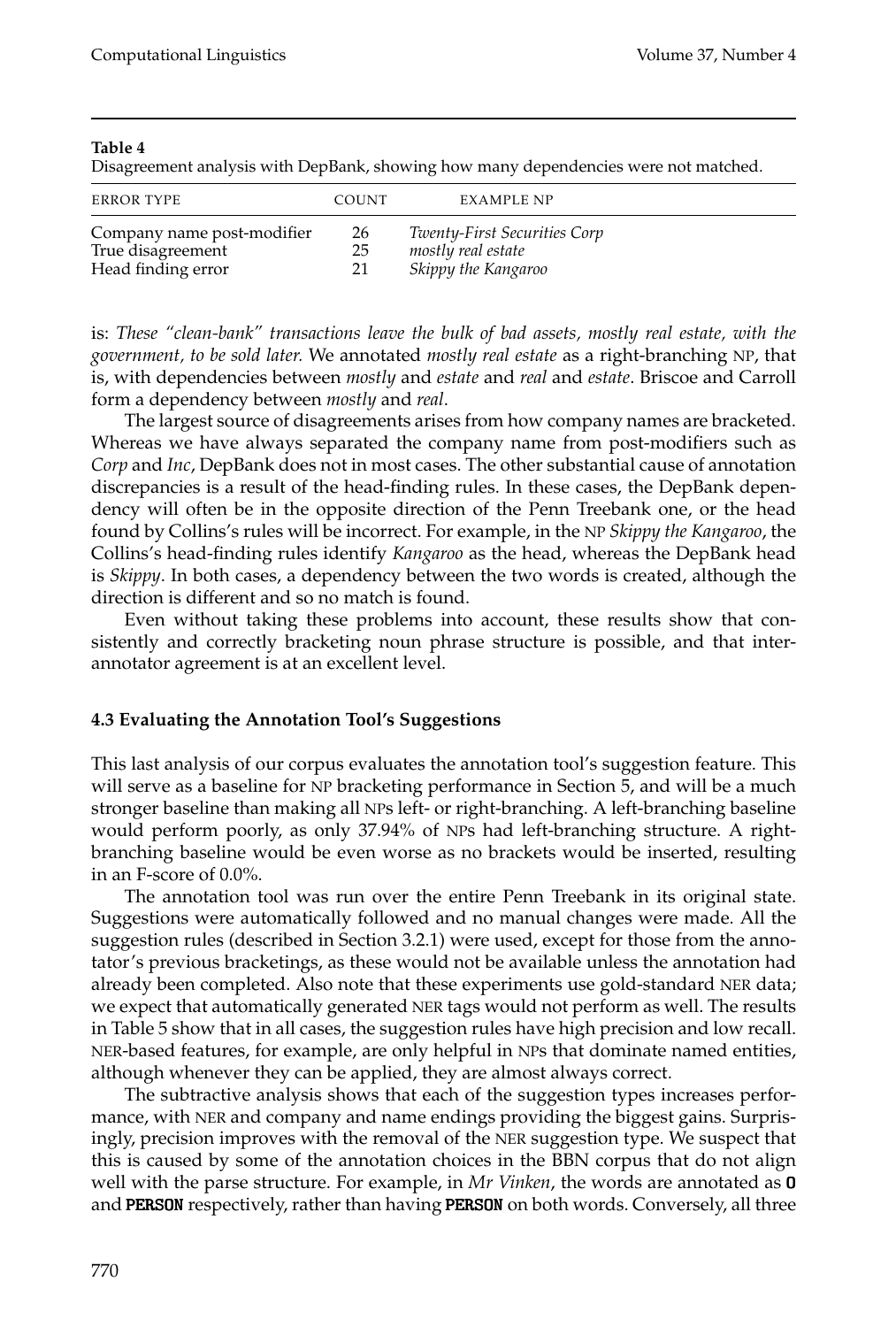tokens in *a few years* are annotated as DATE, even though *years* is the only date-related word.

Note that all of the results in Table 5, except for the last two lines, are evaluating over the entire corpus, as there was no need for training data. With this baseline, we have set a significant challenge for finding further improvement.

## **5. Statistical Parsing**

In the previous section, we described the augmentation of the Penn Treebank with NP structure. We will now use this extended corpus to conduct parsing experiments. We use the Bikel (2004) implementation of the Collins (2003) models, as it is a widely used and well-known parser with state-of-the-art performance. It is important to make the distinction between Collins's and Bikel's parsers, as they are not identical. The same is true for their underlying models, which again have slight differences. We use Bikel's *parser* in all of our experiments, but will still refer to Collins's *models* for the most part.

We compare the parser's performance on the original Penn Treebank and the new NML and JJP bracketed version. We report the standard Parseval measures (Black et al. 1991) labeled bracket precision, recall, and F-scores over all sentences. Sections 02–21 are used for training, Section 00 for development, and testing is carried out on Section 23.

## **5.1 Initial Experiments**

Table 6 shows the results of Section 00. The first row comes from training and evaluating on the original Penn Treebank, and the next three are all using the extended NP corpus. The first of these, **Original structure**, evaluates only the brackets that existed before the NP augmentation. That is, the NML and JJP brackets are removed before calculating these figures, in the same way that the NPB brackets added as part of Collins's parsing process are excised. The next figures, for NML **and** JJP **brackets only**, work in the opposite manner, with all brackets besides NML and JJP being ignored. The final row shows the results when all of the brackets—NMLs, JJPs, and the original structure—are evaluated.

These figures supply a more detailed picture of how performance has changed, showing that although the new brackets make parsing marginally more difficult overall (by about 0.5% in F-score), accuracy on the original structure is only negligibly worse.

#### **Table 5**

| all other lightes are calculated over the entire corpus.                               |                                  |                                  |                                  |  |
|----------------------------------------------------------------------------------------|----------------------------------|----------------------------------|----------------------------------|--|
| <b>SUGGESTIONS USED</b>                                                                | PREC.                            | RECALL                           | F-SCORE                          |  |
| NER only<br>All                                                                        | 94.16<br>94.84                   | 32.57<br>54.86                   | 48.40<br>69.51                   |  |
| $-NER$<br>$-Company$ and name endings<br>-Brackets and speech marks<br>$-P$ ossessives | 97.46<br>94.55<br>95.03<br>94.51 | 41.31<br>41.42<br>50.62<br>50.95 | 58.02<br>57.60<br>66.05<br>66.20 |  |
| All, Section 00<br>All, Section 23                                                     | 95.64<br>94.29                   | 59.36<br>56.81                   | 73.25<br>70.90                   |  |

Suggestion rule performance. The middle group shows a subtractive analysis, removing individual suggestion groups from the All row. The final two rows are on specific sections; all other figures are calculated over the entire corpus.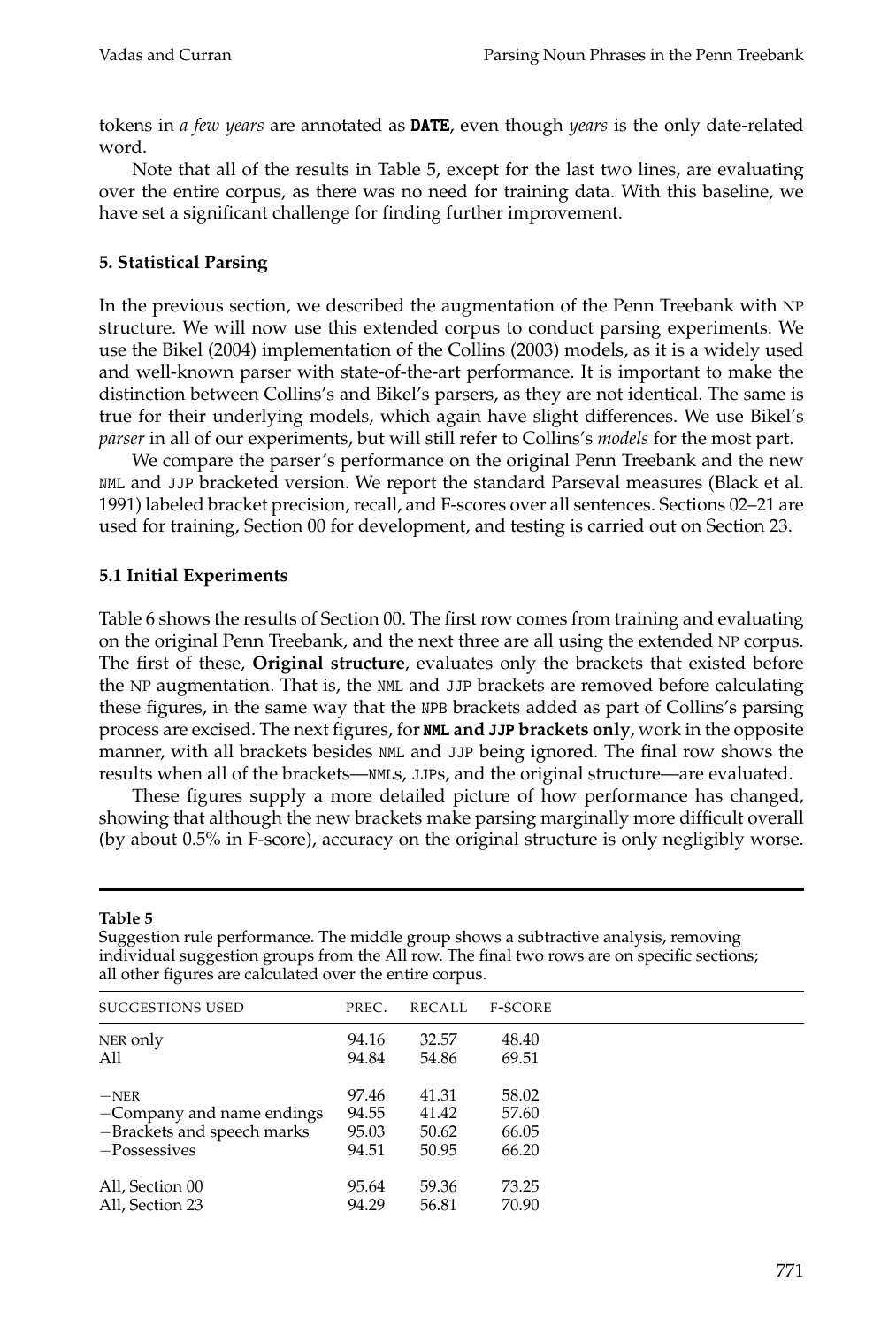#### **Table 6**

Performance achieved with the Bikel (2004) parser, initial results on development set.

|                                                                 | PREC.                   | RECALL                  | F-SCORE                 |
|-----------------------------------------------------------------|-------------------------|-------------------------|-------------------------|
| Original PTB                                                    | 88.88                   | 88.85                   | 88.86                   |
| Original structure<br>NML and JJP brackets only<br>All brackets | 88.81<br>76.32<br>88.55 | 88.88<br>60.42<br>88.15 | 88.85<br>67.44<br>88.35 |

The new NML and JJP brackets are the cause of the performance drop, with an F-score more than 20% lower than the overall figure. This demonstrates the difficulty of parsing NPs.

The all-brackets result actually compares well to the original Penn Treebank model, as the latter is not recovering or being evaluated on NP structure and as such, has a much easier task. However the parser's performance on NML and JJP brackets is surprisingly poor. Indeed, the figure of 67.44% is more than 5% lower than the baseline established using the annotation tool's suggestions (see Table 5). The suggestions were in part based on NER information that the parser does not possess, but we would still expect the parser to outperform a set of deterministic rules. The rest of this section will describe a number of attempts to improve the parser's performance by altering the data being used and the parser model itself.

## **5.2 Relabeling NML and JJP**

Bikel's parser does not come inbuilt with an expectation of NML or JJP nodes in the treebank, and these new labels could cause problems. For example, head-finding for these constituents is undefined. Further, changing the structure of NPs (which are already treated differently in many aspects of Collins's model) also has deeper implications, as we shall see. In an attempt to remove any complications introduced by the new labels, we ran an experiment where the new NML and JJP labels were relabeled as NP and ADJP. These are the labels that would be given if NPs were originally bracketed with the rest of the Penn Treebank. This relabeling means that the model does not have to discriminate between two different types of noun and adjective structure, and for this reason we might expect to see an increase in performance. This approach is also easy to implement, and negates the need for any change to the parser itself.

The figures in Table 7 show that this is not the case, as the all-brackets F-score has dropped by almost half a percent, compared to the numbers in Table 6. To evaluate the NML and JJP brackets only, we compare against the corpus without relabeling, and whenever a test NP matches a gold NML we count it as a correct bracketing. The same is done for ADJP and JJP brackets. However, only recall can be measured in this way, and not precision, as the parser does not produce NML or JJP brackets that can be evaluated.

These nodes can only be known when they have already been matched against the gold standard, which falsely suggests a precision of 100%. The incorrect NML and JJP nodes are hidden by incorrect NP or ADJP nodes and the difference cannot be recovered. Thus the NML and JJP brackets difference in Table 7 is for recall, not F-score. This also means that the figures given for the original structure are not entirely accurate, as the original NPs cannot be distinguished from the NMLs we annotated and have converted to NPs. This explains why precision drops by 0.89%, whereas recall is only 0.20% lower.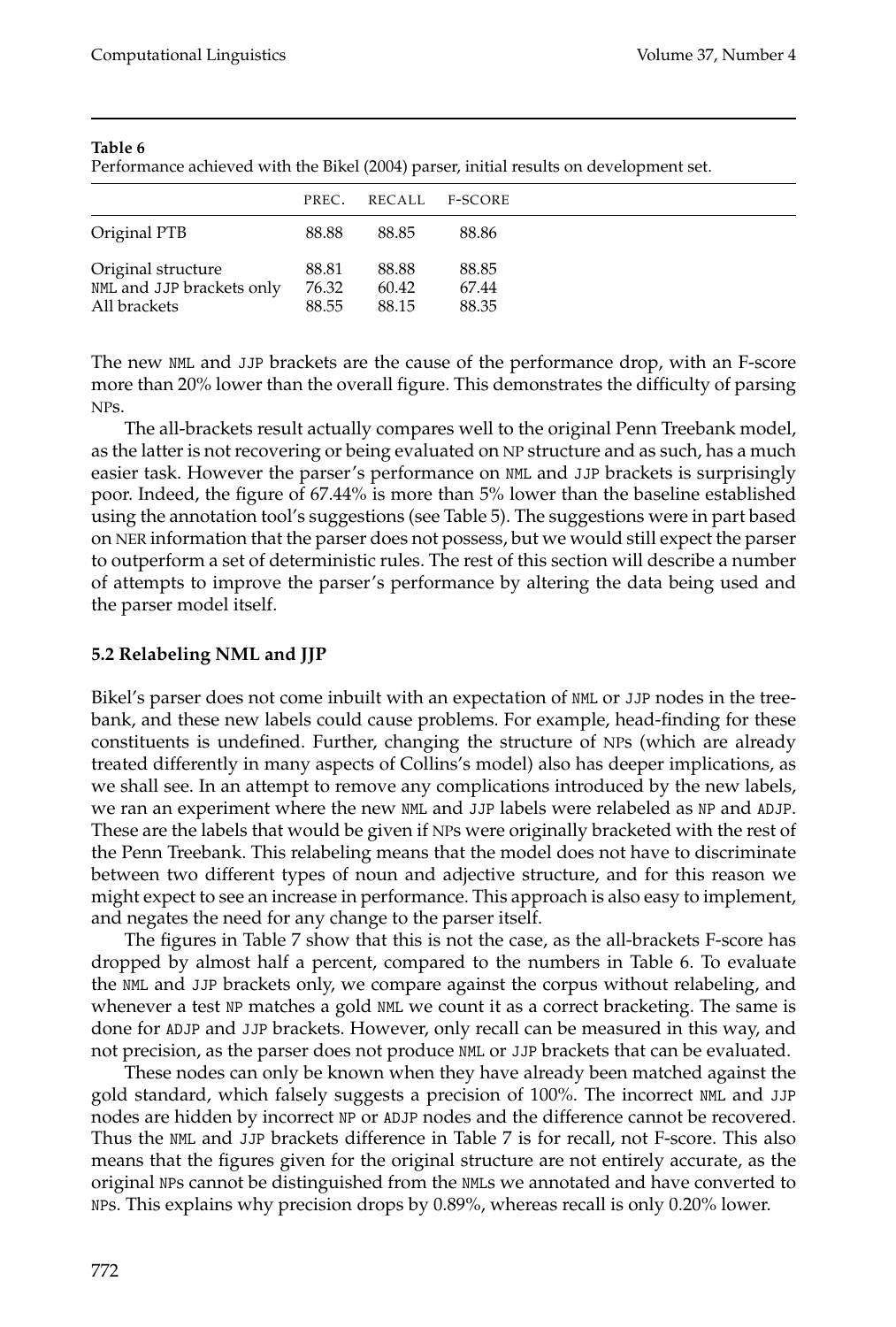## **Table 7**

Performance achieved with the Bikel (2004) parser and relabeled brackets. The DIFF column compares against the initial results in Table 6.

|                                                                 |                |                            | PREC RECALL F-SCORE                    | <b>DIFF</b>                   |
|-----------------------------------------------------------------|----------------|----------------------------|----------------------------------------|-------------------------------|
| Original structure<br>NML and JJP brackets only<br>All brackets | 87.92<br>88.09 | 88.68<br>$-53.54$<br>87.77 | 88.30<br>and the state of the<br>87.93 | $-0.55$<br>$-6.88$<br>$-0.42$ |

Despite all these complications, the decreases in performance on every evaluation make it clear that the relabeling has not been successful. We carried out a visual inspection of the errors that were made in this experiment, which hadn't been made when the NP and NML labels were distinct. It was noticeable that many of these errors occurred when a company name or other entity needed to be bracketed, such as W.R. Grace in the following gold-standard NP:

## (NP

(ADVP (RB formerly) ) (DT a) (NML (NNP W.R.) (NNP Grace) ) (NN vice) (NN chairman) )

The parser output had no bracket around *W.R. Grace*.

We conclude that the model was not able to generalize a rule that multiple tokens with the NNP POS tag should be bracketed. Even though NML brackets often follow this rule, NPs do not. As a result, the distinction between the labels should be retained, and we must change the parser itself to deal with the new labels properly.

# **5.3 Head-Finding Rules**

The first and simplest change we made was to create head-finding rules for NML and JJP constituents. In the previous experiments, these nodes would be covered by the catchall rule, which simply chooses the left-most child as the head. This is incorrect in most NMLs, where the head is usually the right-most child. To define the NML and JJP rules, we copy those for NPs and ADJPs, respectively. We also add to the rules for NPs, so that child NML and JJP nodes can be recursively examined, in the same way that NPs and ADJPs are. This change is not needed for other labels, as NMLs and JJPs only exist under NPs. We ran the parser again with this change, and achieved the results in Table 8. The differences shown are against the original results from Table 6.

#### **Table 8**

Performance achieved with the Bikel (2004) parser and correct head-finding rules. The DIFF column compares against the initial results in Table 6.

|                           | PREC  | RECALL F-SCORE |       | DIFF    |
|---------------------------|-------|----------------|-------|---------|
| Original structure        | 88.78 | 88.86          | 88.82 | $-0.03$ |
| NML and JJP brackets only | 75.27 | 58.33          | 65.73 | $-1.71$ |
| All brackets              | 88.51 | 88.07          | 88.29 | $-0.06$ |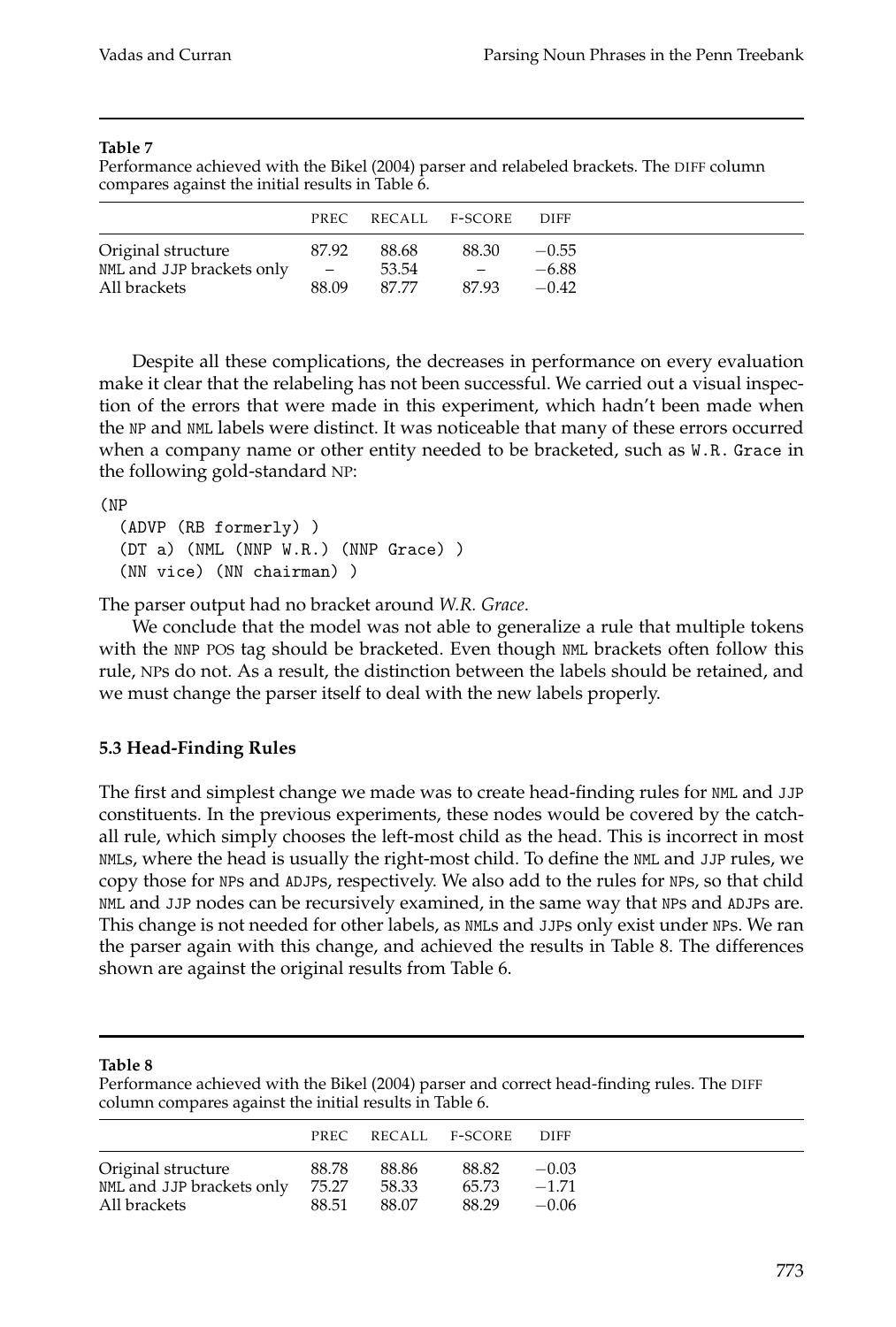Once again, we were surprised to find that the F-score has been reduced, though by only a small amount overall, which chiefly comes from the NML and JJP brackets. This can be explained by considering an example NML: *lung cancer*. The corrected head-finding rule conditions the modifier *lung* on the head *cancer*. This NML constituent would then be quite likely, as the set of possible modifiers is restricted by the probability distribution. However, the reverse (conditioning the head *cancer* on the modifier *lung*) would also be informative, as the set of heads is likewise restricted. An NML's left-most token is rarely *the* or another uninformative token, and thus the uncorrected head-finding rules are also quite effective.

Furthermore, for NMLs such as *Judge Curry* or *Mr Vinken*, the left-most token is actually a much better generalization to pass up the tree and base probabilistic actions upon. Finally, Bikel (2004, §6.1.1) and Chiang and Bikel (2002) note that head-finding rules do not affect Collins's models to a large degree. Using a much simpler set of rules degrades performance by only a small amount, whereas an optimal set of rules derived using Expectation Maximization (EM) does not perform significantly better than the standard ones. For these reasons, choosing the left- or right-most token as the head achieves similar performance.

# **5.4 The Base-NP Submodel**

The next alteration to the parser is to turn off the base-NP submodel. Collins (1999, page 179) explains that this separate model is used because the Penn Treebank does not fully annotate internal NP structure, something that we have now done. Hopefully, with these new brackets in place, we can remove the NP submodel and perhaps even improve performance in doing so.

We experimented with three different approaches to turning off the base-NP model. All three techniques involved editing the parser code:

- 1. Changing the isBaseNP() method to always return false. This means that the main model, rather than the NP submodel, is always used.
- 2. Removing the preprocessing step that creates NPB nodes. This alteration will have the same effect as the first change, and will also remove the distinction between NP and NPB nodes.
- 3. Changing the isNP() method to return true for NMLs. This will affect which NPs are turned into NPBs during the preprocessing step, as NPs that dominate NMLs will no longer be basal.

The third change does not turn the base-NP model off as such, but it does affect where it functions.

The results in Table 9 show that overall F-score has decreased in all cases. In the first change, to isBaseNP(), performance on only NML and JJP brackets has actually increased by 3.78% F-score, although the original structure is almost 10% worse. The second change, to the preprocessing step, results in a much smaller loss to the original structure, but also not as big an increase on the internal NP brackets. The third change, to isNP(), is most notable for the large drop in performance on the internal NP structure.

There are a few reasons for these results, which demonstrate the necessity of the base-NP submodel. Collins (1999, §8.2.2) explains why the distinction between NP and NPB nodes is needed: Otherwise, structures such as that in Figure 3, which *never* occur in the Treebank, are given too high a probability. The parser needs to know where NPs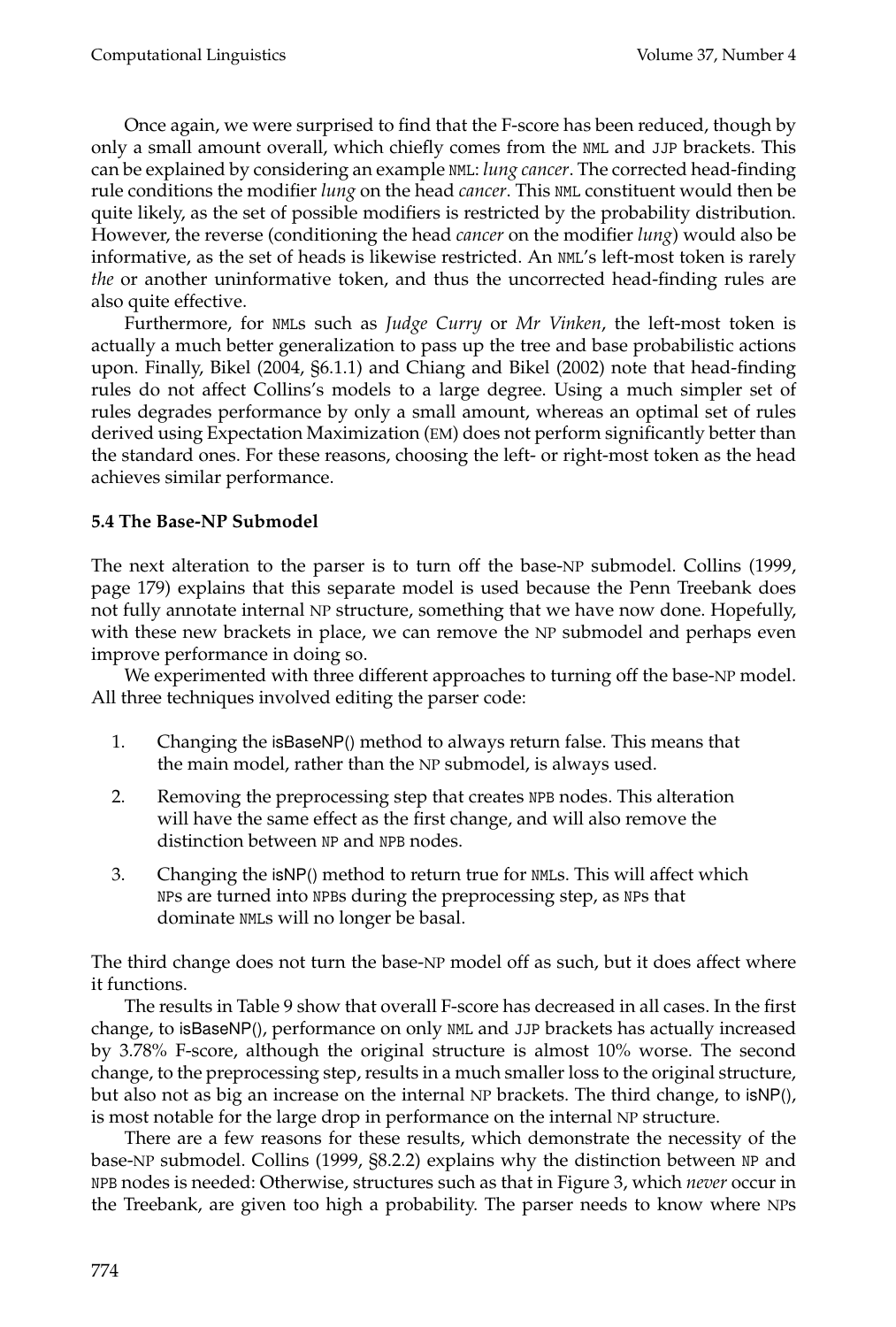#### **Table 9**

Performance achieved with the Bikel (2004) parser and the base-NP model off in three different ways: (1) No NP submodel, (2) No NPB nodes, (3) No NPB nodes when the NP is dominating a NML. DIFF is again comparing against the initial results in Table 6.

|   |                                                                 | PREC                    | RECALL                  | <b>F-SCORE</b>          | <b>DIFF</b>                    |  |  |
|---|-----------------------------------------------------------------|-------------------------|-------------------------|-------------------------|--------------------------------|--|--|
| 1 | Original structure<br>NML and JJP brackets only<br>All brackets | 72.09<br>72.93<br>72.11 | 88.19<br>69.58<br>87.71 | 79.33<br>71.22<br>79.14 | $-9.52$<br>$+3.78$<br>$-9.21$  |  |  |
| 2 | Original structure<br>NML and JJP brackets only<br>All brackets | 87.75<br>72.36<br>87.37 | 87.65<br>69.27<br>87.17 | 87.70<br>70.78<br>87.27 | $-1.05$<br>$+3.34$<br>$-1.08$  |  |  |
| 3 | Original structure<br>NML and JJP brackets only<br>All brackets | 86.90<br>48.61<br>86.83 | 88.66<br>3.65<br>86.46  | 87.77<br>6.78<br>86.64  | $-1.08$<br>$-60.66$<br>$-1.71$ |  |  |

will not recurse anymore (when they are basal), so that it can generate the correct flat structure. Furthermore, the third change effectively treats NP and NML nodes as equivalent, and we have already seen problems caused by this approach in Section 5.2.

#### **5.5 Bracket Structure**

We have now seen how a Collins-style parser performs on internal NP structure, but the question remains about whether the structure itself is optimal. Treebank structure can have a large effect on parser performance, as has been studied by many researchers. Collins (2003, page 621) notes that binary trees would be a poor choice, as the parser loses some context sensitivity, and the distance measures (§3.1.1) become ineffective. He advocates one level of bracketing structure per X-bar level.

Goodman (1997) on the other hand, explicitly converts trees to a binary branching format as a preprocessing step, in order to avoid problems from varying structures. Johnson (1998) finds that the performance of simple PCFGs can be improved through tree transformations, whereas Klein and Manning (2001) observe that some simple tree transformations can increase parsing speed. Petrov et al. (2006) perform automatic tree transformations by splitting nonterminal symbols, creating a smaller grammar that achieves state-of-the-art performance. The variation shown in these approaches, all for the same task, highlights the difficulty in identifying optimal tree structure.

Kübler (2005) investigates two German treebanks with different annotation schemes, and finds that certain properties, such as having unary nodes and flatter clauses, increase performance. Rehbein and van Genabith (2007) suggest that evaluation

 $NP$  $NP$   $PP$ NP PP

#### **Figure 3**

This structure, which never appears in the corpus, will be generated unless base-NPs are marked.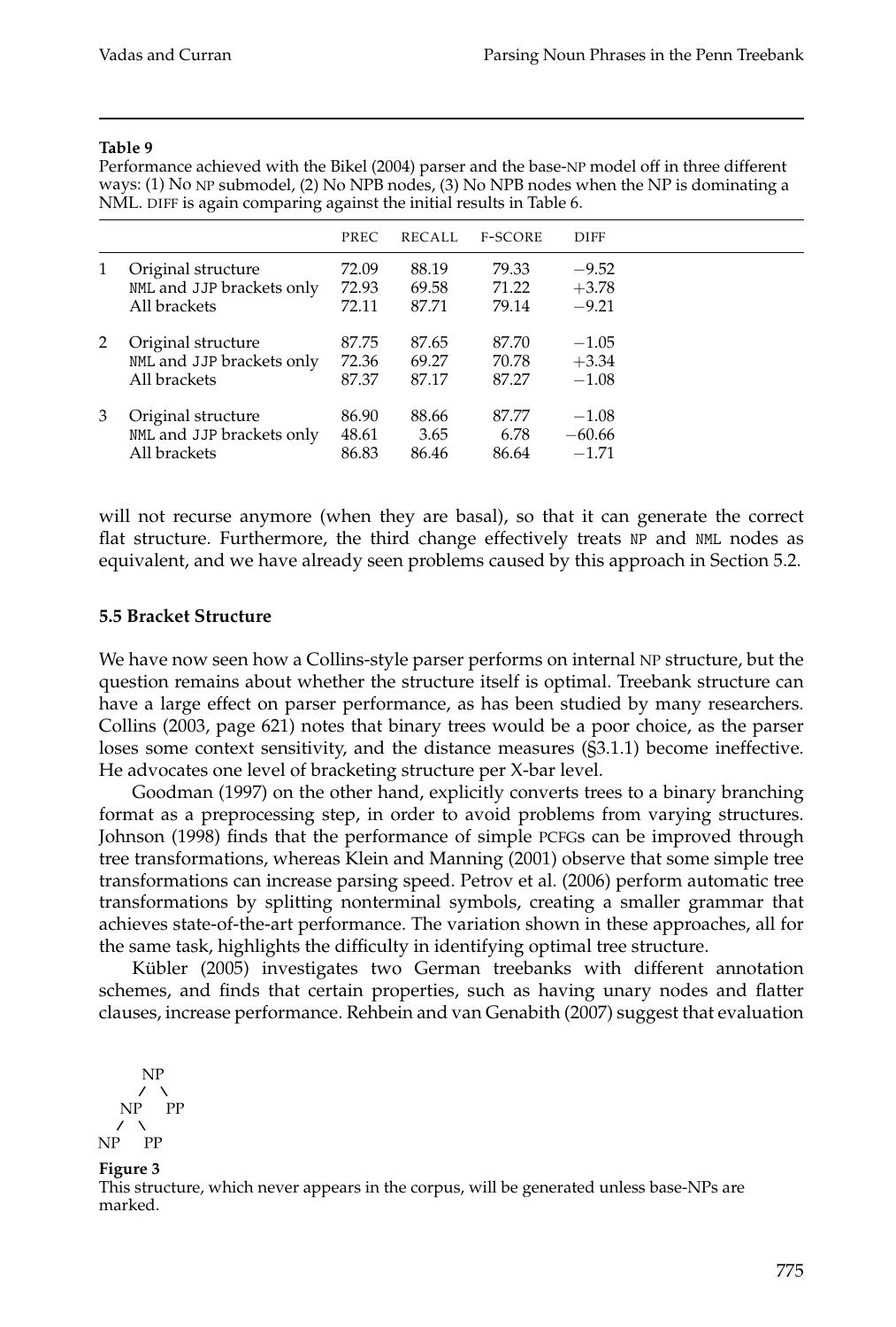methods are also affected by treebank structure, showing that the Parseval measures are biased towards an increased number of non-terminal nodes.

It may be argued that a better representation for some NPs is to explicitly bracket right-branching structure. For example, in the NP the New York Stock Exchange, if there was a bracket around New York Stock Exchange, then it would be useful training for when the parser comes across New York Stock Exchange composite trading (which it does quite often). The parser should learn to add a bracket in both cases. The current bracketing guidelines do not mark right-branching constituents, they are simply assumed implicitly to be there.

We experiment with automatically adding these right-branching brackets and then examine what difference this change makes. Table 10 shows that overall performance drops by 1.51% F-score. This was a surprising result, as there are a number of easily recoverable brackets that are introduced by making right-branching structure explicit. For example, a POS tag sequence of DT NN NN is always right-branching. This explains the more than 10% increase in F-score when evaluating internal NP brackets only. As Rehbein and van Genabith (2007) found, increasing the number of non-terminal nodes has caused an increase in performance, though we may question, as they do, whether performance has truly increased, or whether the figure is simply inflated by the evaluation method. Either way, the deleterious effect on overall performance suggests that right-branching structure should be left implicit.

## **5.6 Test Set Results**

Having found that the best performing model is the initial one with no alterations, we now evaluate its results on the test data: Section 23. Table 11 shows that, as with the Section 00 results, the original Penn Treebank structure is barely affected by the additional NML and JJP brackets. The new brackets themselves are recovered slightly better than they were on the development data, achieving a figure that is almost the same as the suggestion baseline in this case.

These results confirm those we saw in our initial experiments: Recovering NP structure is a difficult task for the Collins (2003) model. As a result, there is a slight drop in overall performance.

## **5.7 Error Analysis**

Despite the large number of experiments we have performed in this section, we are no closer to outperforming the suggestion baseline established in Section 4.3. The highest accuracy has come from the unaltered parser, and changes to the corpus and model have proven unsuccessful. We need to look at the errors being made by the parser, so that any problems that appear can be solved. Accordingly, we categorized each of the

#### **Table 10**

Performance achieved with the Bikel (2004) parser and explicit right-branching structure. The DIFF column compares against the initial results in Table 6.

|                           | PREC  | RECALL F-SCORE |       | <b>DIFF</b> |
|---------------------------|-------|----------------|-------|-------------|
| Original structure        | 87.96 | 88.06          | 88.01 | $-0.84$     |
| NML and JJP brackets only | 82.33 | 74.28          | 78.10 | $+10.66$    |
| All brackets              | 87.33 | 86.36          | 86.84 | $-1.51$     |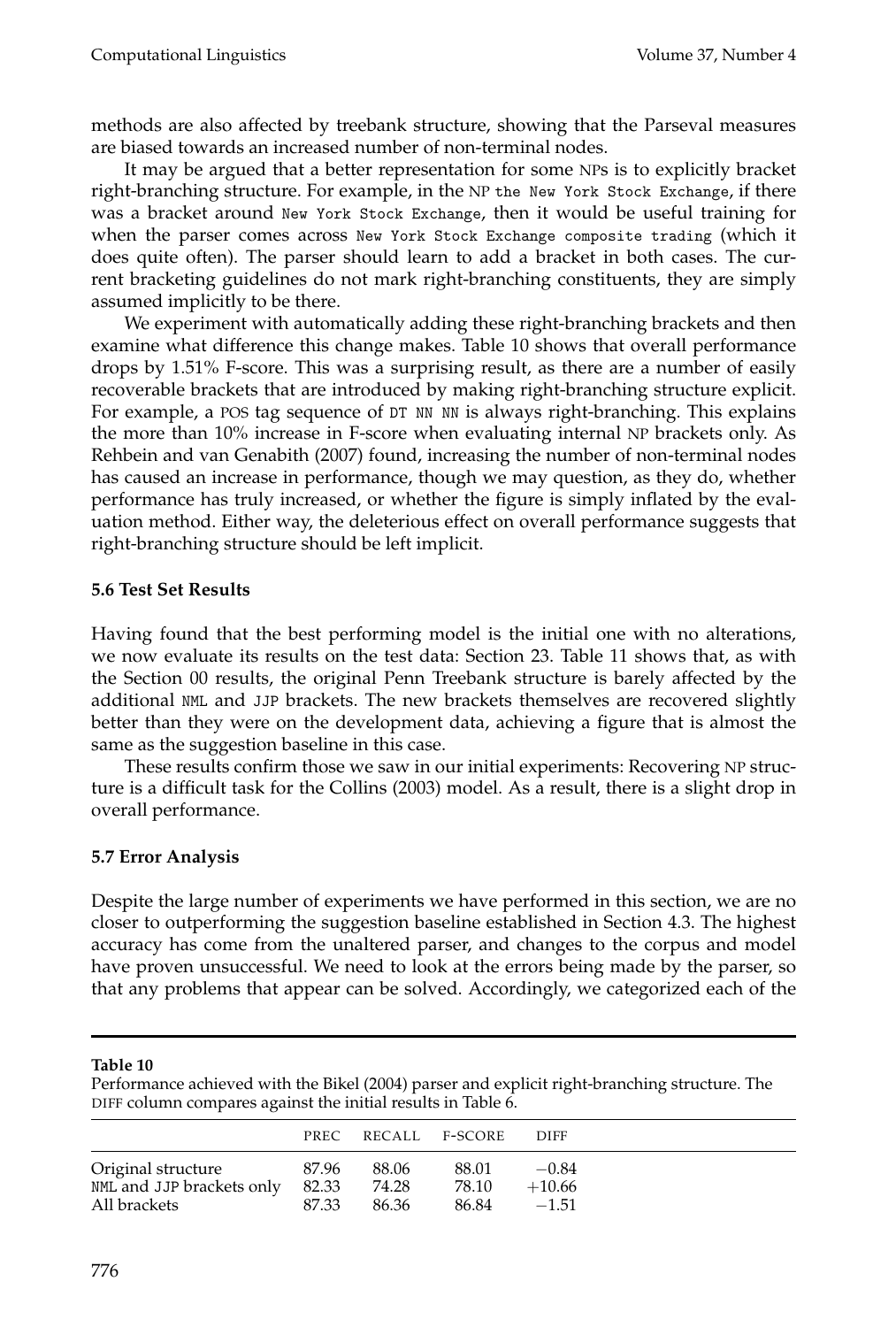## **Table 11**

Performance achieved with the Bikel (2004) parser, final results on the test set. The suggestion baseline is comparable to the NML and JJP brackets only figures, as are the Original PTB and Original structure figures.

|                           | PREC. | RECALL | F-SCORE |
|---------------------------|-------|--------|---------|
| Original PTB              | 88.58 | 88.45  | 88.52   |
| Suggestion baseline       | 94.29 | 56.81  | 70.90   |
| Original structure        | 88.49 | 88.53  | 88.51   |
| NML and JJP brackets only | 80.06 | 63.70  | 70.95   |
| All brackets              | 88.30 | 87.80  | 88.05   |

560 NML and JJP errors in our initial model through manual inspection. The results of this analysis (performed on the development set) are shown in Table 12, together with examples of the errors being made. Only relevant brackets and labels are shown in the examples; the final column describes whether or not the bracketing shown is correct.

## **Table 12**

Error analysis for the Bikel (2004) parser on the development set, showing how many times the error occurred (#), the percentage of total errors (%), and how many of the errors were false positives (FP) or false negatives (FN). If a cross  $(\times)$  is in the final column then the example shows the error being made. On the other hand, if the example is marked with a tick  $(\sqrt{\ })$  then it is demonstrating the correct bracketing.

| <b>ERROR</b>          | #   | $\%$   | FP               | FN               | <b>EXAMPLE</b>                                     |           |
|-----------------------|-----|--------|------------------|------------------|----------------------------------------------------|-----------|
| Modifier attachment   | 213 | 38.04  | 56               | 157              |                                                    |           |
| <b>NML</b>            | 122 | 21.79  | 21               | 101              | lung cancer deaths                                 | $\times$  |
| Entity structure      | 43  | 7.68   | 24               | 19               | (Circulation Credit) Plan                          | ×         |
| Appositive title      | 29  | 5.18   | 6                | 23               | (Republican Rep.) Jim Courter                      | $\sqrt{}$ |
| JJP                   | 10  | 1.79   | 4                | 6                | (More common) chrysotile fibers                    |           |
| Company/name          | 9   | 1.61   | $\mathbf{1}$     | 8                | (Kawasaki Heavy Industries) Ltd.                   |           |
| Mislabeling           | 92  | 16.43  | 30               | 62               | (ADJP more influential) role                       |           |
| Coordinations         | 92  | 16.43  | 38               | 54               | (cotton and acetate) fibers                        |           |
| Company names         | 10  | 1.79   | $\boldsymbol{0}$ | 10               | (F.H. Faulding) & (Co.)                            | $\sqrt{}$ |
| Possessives           | 61  | 10.89  | $\theta$         | 61               | (South Korea)'s                                    |           |
| Speech marks/brackets | 35  | 6.25   | $\theta$         | 35               | ("closed-end")                                     | $\sqrt{}$ |
| Clear errors          | 45  | 8.04   | 45               | $\boldsymbol{0}$ |                                                    |           |
| Right-branching       | 27  | 4.82   | 27               | $\theta$         | (NP (NML Kelli Green))                             | $\times$  |
| Unary                 | 13  | 2.32   | 13               | $\boldsymbol{0}$ | a (NML cash) transaction                           | $\times$  |
| Coordination          | 5   | 0.89   | 5                | $\theta$         | (NP a (NML savings and loan))                      | $\times$  |
| Structural            | 8   | 1.43   | 3                | 5                | $(NP \dots$ spending) (VP (VBZ figures) $\ldots$ ) | $\times$  |
| Other                 | 14  | 2.50   | 8                | 6                |                                                    |           |
| Total                 | 560 | 100.00 | 180              | 380              |                                                    |           |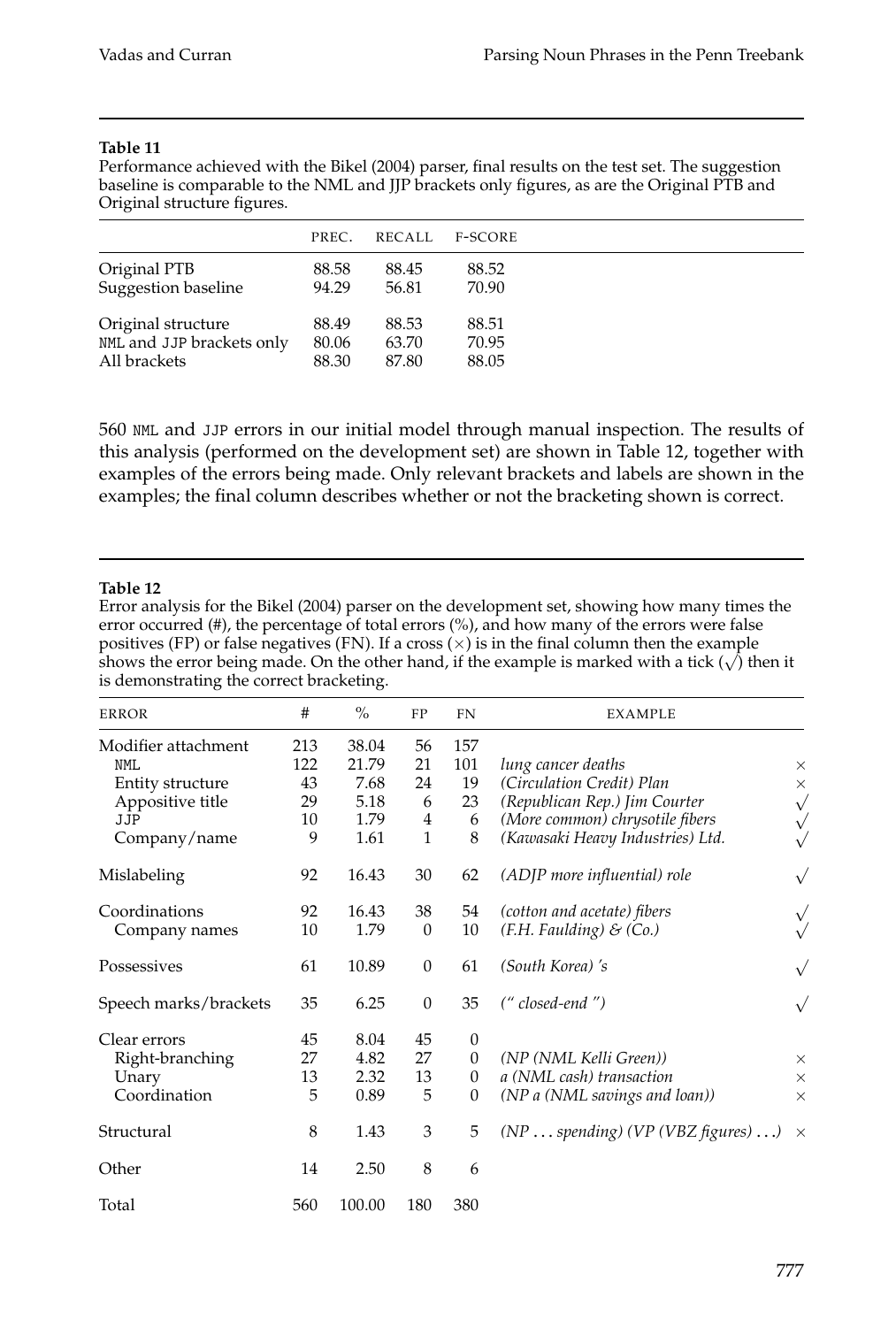The most common error caused by an incorrect bracketing results in a modifier being attached to the wrong head. In the example in the table, because there is no bracket around *lung cancer*, there is a dependency between *lung* and *deaths*, instead of *lung* and *cancer*. The example is thus incorrectly bracketed, as shown by the cross in the final column of the table. We can further divide these errors into general NML and JJP cases, and instances where the error occurs inside a company name or in a person's title.

The reason for these errors is that the *n*-grams that need to be bracketed simply do not exist in the training data. Looking for each of the 142 unique *n*-grams that were not bracketed, we find that 93 of them do not occur in Sections 02–21 at all. A further 17 of the *n*-grams do occur, but not as constituents, which would make reaching the correct decision even more difficult for the parser. In order to fix these problems, it appears that an outside source of information must be consulted, as the lexical information is currently not available.

The next largest source of errors is mislabeling the bracket itself. In particular, distinguishing between using NP and NML labels, as well as ADJP and JJP, accounts for 75 of the 92 errors. This is not surprising, as we noted during the final preparation of the corpus (see Section 3.3) that the labels of some NPs were inconsistent. The previous relabeling experiment suggests that we should not evaluate the pairs of labels equally, meaning that the best way to fix these errors would be to change the training data itself. This would require alterations to the original Penn Treebank brackets, something we avoided during the annotation process. In this case the example shown in the table is correct (with a tick in the final column), while the parser would've incorrectly labeled the bracket as JJP.

Coordinations are another significant source of errors, because coordinating multitoken constituents requires brackets around each of the constituents, as well as a further bracket around the entire coordination. Getting just a single decision wrong can mean that a number of these brackets are in error. Another notable category of errors arises from possessive NPs, which always have a bracket placed around the possessor in our annotation scheme. The parser is not very good at replicating this pattern, perhaps because these constituents would usually not be bracketed if it were not for the possessive. In particular, NML nodes that begin with a determiner are quite rare, only occurring when a possessive follows. The parser also has difficulty in replicating the constituents around speech marks and brackets. We suspect that this is due to the fact that Collins's model does not generate punctuation as it does other constituents.

There are a number of NML and JJP brackets in the parser's output that are clearly incorrect, either because they define right-branching structure (which we leave implicit) or because they dominate only a single token. The only single token NMLs exist in coordinations, but unfortunately the parser is too liberal with this rule. The final major group of errors are structural; that is, the entire parse for the sentence is malformed, as in the example where *figures* is actually a noun.

From this analysis, we can say that the modifier attachment problem is the best to pursue. Not only is it the largest cause of errors, but there is an obvious way to reduce the problem: Find and make use of more data. One way to do this with a Collins-style parser would be to add a new probability distribution to the model, akin to subcategorization frames and distance measures (Collins 2003, §3.2 and §3.1.1). However, doing so would be a challenging task.

We take a different approach in Section 6: using a separate NP Bracketer. This allows us to use *n*-gram counts as well as a wide range of other features drawn from many different sources. These can then be included in a model specifically dedicated to parsing NP structure. This approach is similar to the machine translation system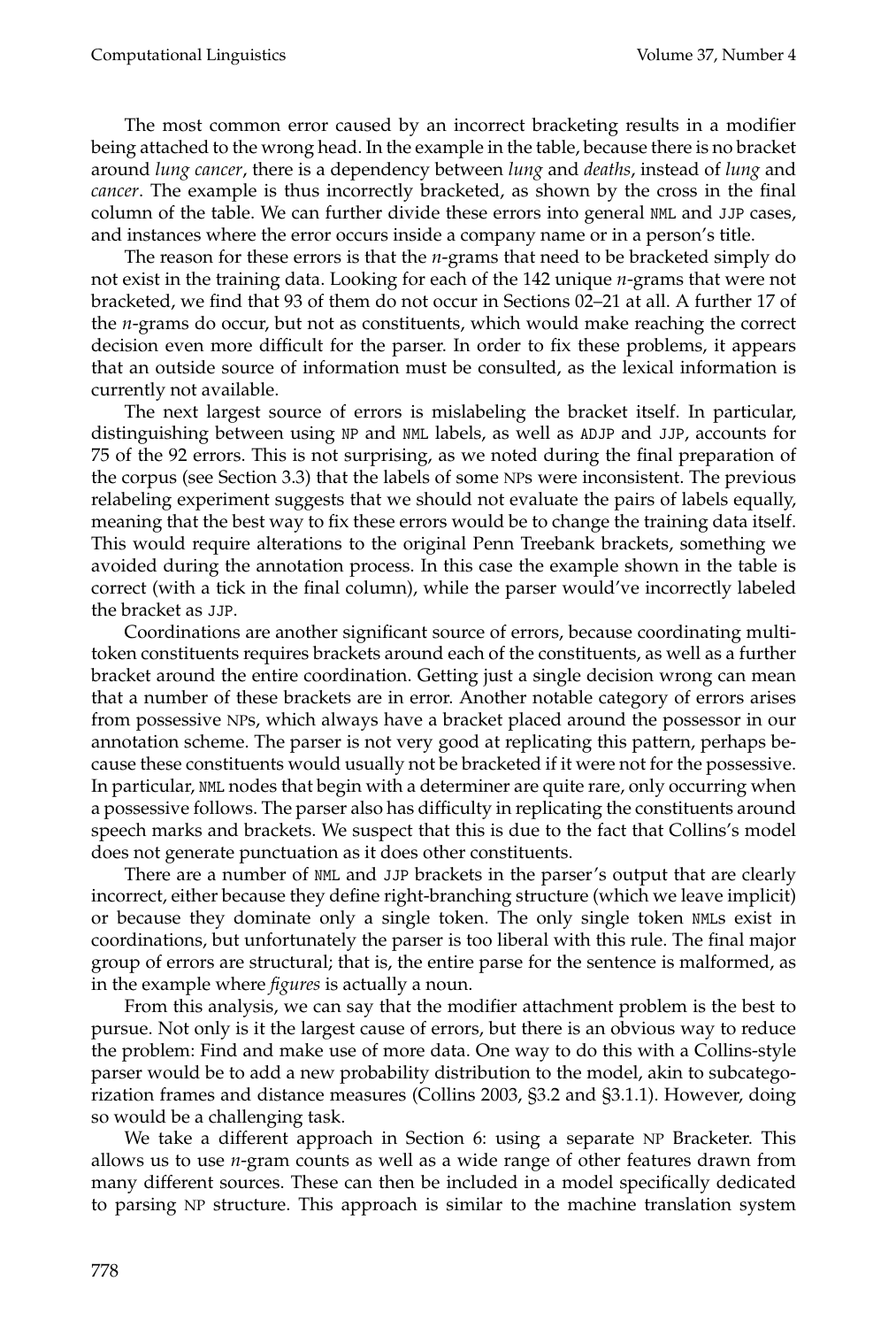of Koehn (2003), which uses a parser to identify NPs and then translates them using an NP-specific subsystem. Additional features are included in the subsystem's model, improving accuracy from 53.9% to 67.1%. When this subsystem is embedded in a wordbased MT system, its BLEU score (Papineni et al. 2002) increases from 0.172 to 0.198.

# **6. Noun Phrase Bracketing**

In this section, we will use NP bracketing techniques (as described in Section 2.3) to improve upon the parser's performance of only 67.44%.

We divide NPs into two categories:<sup>5</sup>

**Simple NPs:** are exactly three words long and contain only nouns.

**Complex NPs:** include all simple NPs as well as those that are longer than three words, contain non-nominal parts of speech (such as adjective, determiner, etc.), and include clausal modifiers. We consider every constituent annotated as NP in the Penn Treebank to be a complex NP.

We will begin with simple NPs, as most previous work has limited itself in these ways and we wish to allow a comparison between our experiments and those in the literature. Our eventual aim, however, will be to build a post-processor that can bracket the full range of NPs in the Penn Treebank. Thus, in our later experiments we will take on the much more difficult task of bracketing complex NPs from our newly annotated corpus.

# **6.1 Data**

In order to build an NP Bracketing system, there must be data to evaluate it, and for supervised models, to train on as well. We extract both a simple and a complex NP data set from our extended Penn Treebank.

*6.1.1 Simple NPs.* Simple NPs are extracted from our extended Penn Treebank data as follows. If the last three children of an NP are nouns, then they became an example in our data set. We mark the NP as left-branching if the first and second words are bracketed, and as right-branching otherwise. This method (assuming that all NPs have a right-most head) will retrieve all possible simple NPs from the corpus. It also means that we will not have headless sequences of modifiers in the data set, because only the right-most part of the NP is being looked at. This also allows us to retrieve simple NPs from NPs longer than three words, by simply ignoring the left-most modifier(s). One final step is to remove examples where each word has the same NER tag, ignoring many flat base-NP cases such as *John A. Smith*. Lauer (1995) used a similar approach to collect three noun sequences from Grolier's encyclopedia.

Some example NPs from the Penn Treebank are shown below:

```
(NP (NN executive) (NN vice) (NN president) )
(NP (NML (NN lung) (NN cancer) ) (NNS deaths) )
(NP (JJ separate) (NN board) (NNS meetings) )
(NP (DT an) (NN assistant) (NN state) (NN attorney) (NN general) )
(NP (NML (NNP New) (NNP York) ) (NNP Stock) (NNP Exchange) )
```
<sup>5</sup> Note that this is our own terminology, and has no relation to other uses of these terms in the literature.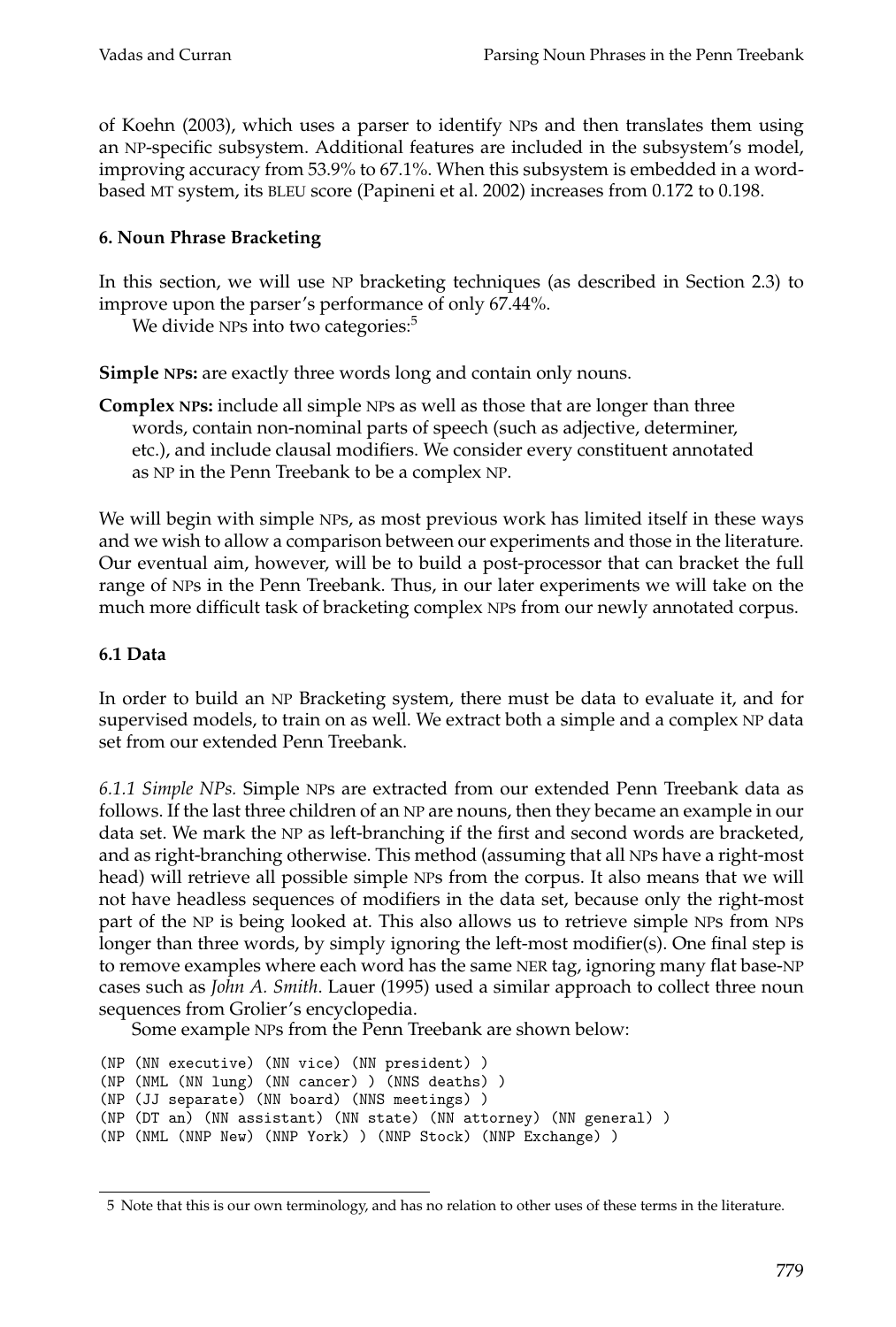From this set we extract one left-branching NP (*lung cancer deaths*), and two rightbranching NPs (*executive vice president* and *state attorney general*). Other potential sequences that we don't extract include: *separate board meetings*, as *separate* is an adjective; *assistant state attorney*, as these tokens are not right-most in the NP; and *York Stock Exchange* as these tokens are not (even implicitly) dominated by single node.

This process results in 5,569 three-word NPs for bracketing, which is an order of magnitude larger than all previous data sets. Previous researchers have typically used Lauer's set (244 NPs) or created their own small set (∼500 NPs at most). This new, much larger data set means that we can carry out large-scale machine learning effectively, rather than using unsupervised methods.

Statistics comparing our new data set to those used by other researchers are shown in Table 13. As can be seen, the Penn Treebank-based corpus is significantly larger than all other data sets. The distribution of left- and right-branching NPs also appears to vary greatly, which may be affected by the content of the corpus. The Nakov and Hearst (2005) biomedical and Barker (1998) small engines data sets are both very technical texts, and the Buckeridge and Sutcliffe (2002) AmiPro software manual and Buckeridge and Sutcliffe (2002) Time magazine articles are probably aimed at a more general audience.

*6.1.2 Complex NPs.* We have also extracted another even larger data set of complex NPs for the experiments in Section 6.4. For this set we retrieve an example for each NP of length three or more in the Penn Treebank. We will only be identifying the structure in NML and JJP brackets and so NPs with other child nodes (e.g., prepositional phrases) must be treated specially. We choose a simple approach, taking the head word of the child node to represent the entire constituent. This means we can treat such NPs in the same manner as base-NPs and don't have to store internal structure that our system will not attempt to parse. An example of this is shown in the first row of Table 14, where *ABC Co* and *the market leader* would both have been NP nodes. We have elided the words in square brackets, leaving only the heads of those constituents.

Some common POS tag sequences (e.g., initial determiner and final possessive) are unambiguous in three word NPs, and so we remove these cases. This has the side effect of increasing the ambiguity in the data and making the task harder on average. This leaves 53,568 instances in our data set, which is two orders of magnitude larger than any that has been created previously.

Table 14 shows the most common POS tag sequences in our complex NP data set. The entropy of the distribution of bracketings for the POS tag sequences gives an indication

| Comparison showing the sizes of various NP bracketing corpora. |         |              |               |  |  |  |  |  |
|----------------------------------------------------------------|---------|--------------|---------------|--|--|--|--|--|
| CORPUS                                                         | # ITEMS | LEFT $(\% )$ | RIGHT $(\% )$ |  |  |  |  |  |
| Penn Treebank                                                  | 5,569   | 59           | 41            |  |  |  |  |  |
| Lauer (1995)                                                   | 244     | 67           | 33            |  |  |  |  |  |
| Buckeridge and Sutcliffe (2002) AmiPro                         | 307     | 58           | 42            |  |  |  |  |  |
| Buckeridge and Sutcliffe (2002) CISI                           | 235     | 63           | 37            |  |  |  |  |  |
| Buckeridge and Sutcliffe (2002) CRAN                           | 223     | 74           | 26            |  |  |  |  |  |
| Buckeridge and Sutcliffe (2002) Time                           | 214     | 48           | 52            |  |  |  |  |  |
| Nakov and Hearst (2005) Biomedical                             | 430     | 84           | 16            |  |  |  |  |  |
| Barker (1998) SPARC                                            | 188     | 45           | 55            |  |  |  |  |  |
| Barker (1998) small engines                                    | 164     | 91           | G)            |  |  |  |  |  |

#### **Table 13**

Comparison showing the sizes of various NP bracketing corpora.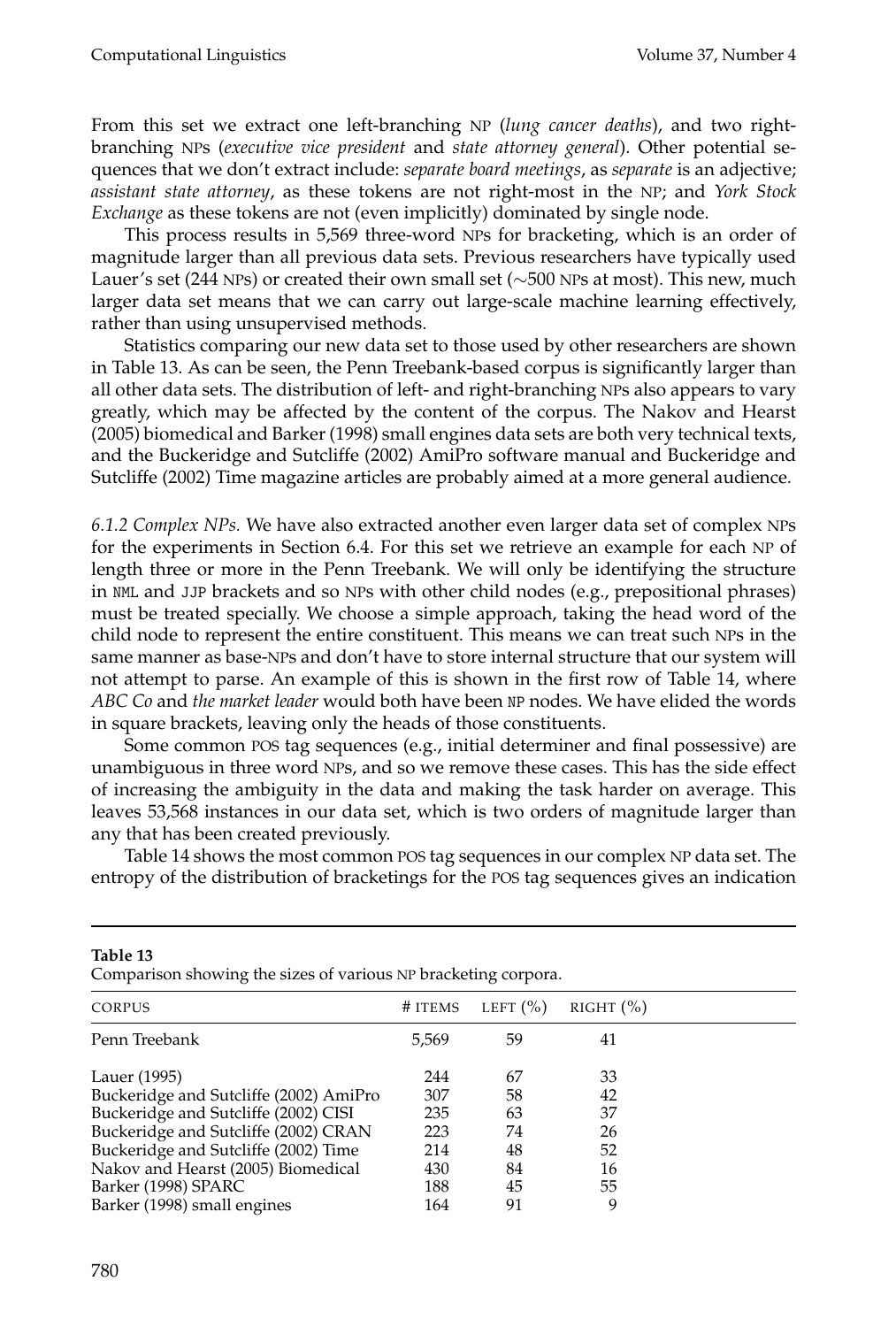| #     | <b>ENTROPY</b> | <b>SEQUENCE</b>    | <b>EXAMPLE</b>                |  |
|-------|----------------|--------------------|-------------------------------|--|
| 2,228 | 0.00           | (NNP, NN)          | [ABC] Co, [the market] leader |  |
| 1,796 | 1.00           | $($ (NNP NNP) NNP) | John Smith Co.                |  |
| 1,762 | 1.00           | (NNP NNP NNP)      | John A. Smith                 |  |
| 1,481 | 0.54           | (JJ NN NNS)        | high interest rates           |  |
| 1,359 | 0.59           | (DT JJ NN NN)      | the high interest rate        |  |
| 1,054 | 0.13           | JJ JJ NNS)         | big red cars                  |  |

#### **Table 14**

The most common bracketings of POS tag sequences in our complex NP corpus.

of the difficulty of the task. Larger entropy means that the sequence is more ambiguous, because there are many bracketing alternatives to choose from and/or because the alternatives are close to equally likely. The entropy figure for the NNP NNP NNP bracketings reinforce the result we saw in Section 5.7: A sequence of three nouns is very hard to bracket, as there is no good baseline decision.

Figure 4 shows a histogram of the entropy distribution across POS tag sequences. Although 43.71% of all sequences have a single bracketing, the majority of sequences are ambiguous. There is a spike just below an entropy of 1, mostly made up of sequences with two almost equally likely bracketings. This demonstrates that complex NP bracketing is far from a trivial task.

## **6.2 Unsupervised Experiments**

With our new data set of simple NPs, we began running experiments similar to those carried out in the literature (Nakov and Hearst 2005). Refer back to Section 2.3 for a reminder of the models typically used for this task. We implemented both an adjacency and dependency model, and three different association measures: the raw bigram count, the bigram probability, and  $\chi^2$ .

$$
Raw bigram count = count(w_i, w_j)
$$
\n(7)

$$
P(w_i|w_j) = \frac{count(w_i, w_j)}{count(w_j)}
$$
\n(8)



**Figure 4** Entropy over the bracketings of POS tag sequences from the complex NP corpus.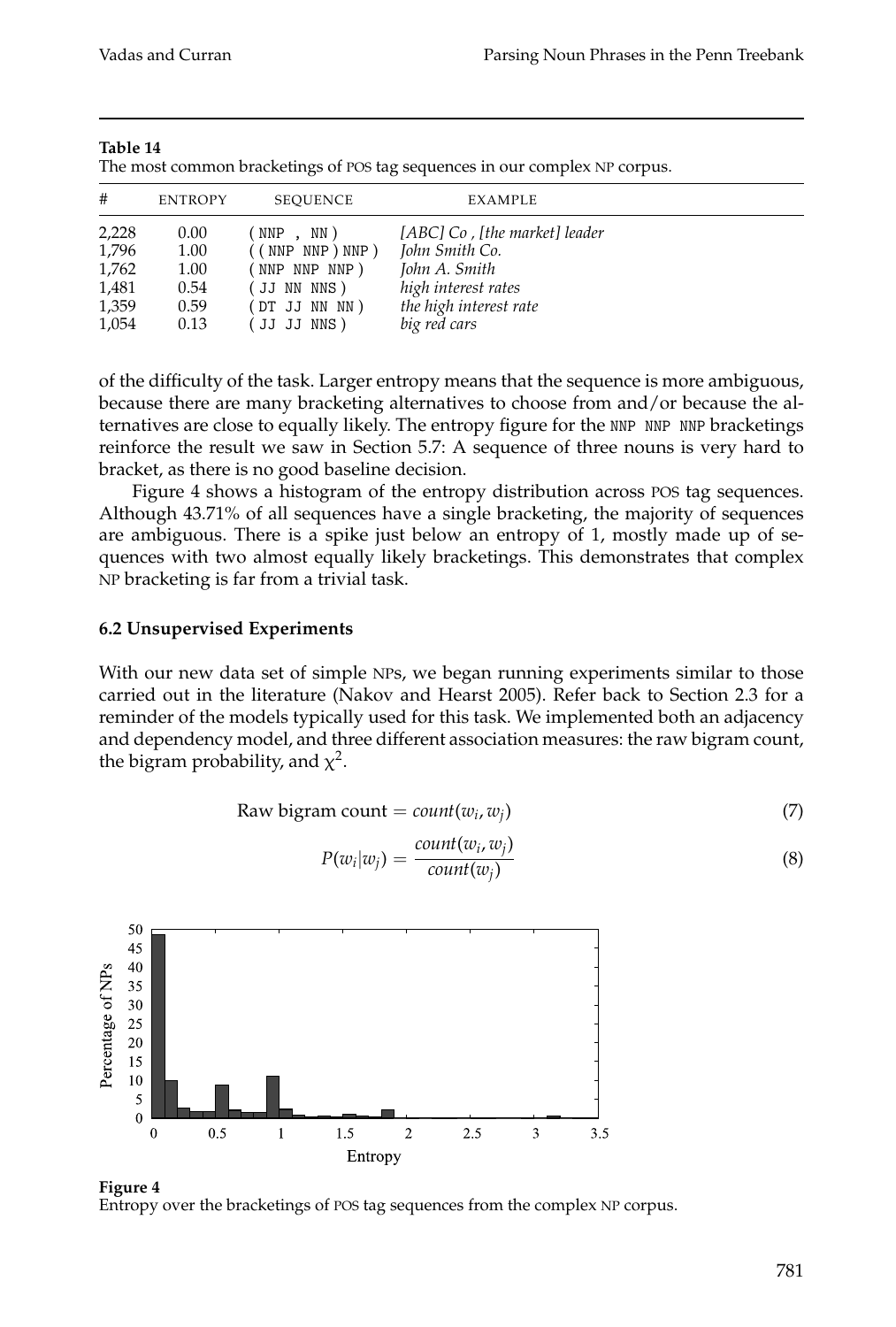$$
\chi^{2}(w_{i}, w_{j}) = \frac{N(AD - BC)^{2}}{(A + C)(B + D)(A + B)(C + D)}
$$
(9)

where 
$$
A = count(w_i, w_j)
$$
 (10)

$$
B = count(w_i, \bar{w}_j)
$$
 (11)

$$
C = count(\bar{w}_i, w_j) \tag{12}
$$

$$
D = count(\bar{w}_i, \bar{w}_j)
$$
\n(13)

$$
and N = A + B + C + D \tag{14}
$$

*w*¯ indicates any word *except w*

Our counts come from three different sources: Google and MSN search engine hit counts, and from the Google Web 1T corpus (Brants and Franz 2006), which contains *n*-gram counts collected from 1 trillion words of Web text. We can calculate *N*, for the  $\chi^2$  measure shown in Equation (9), as the total number of bigrams in the Web 1T corpus (910,884,463,583), and take the same estimate as Nakov and Hearst of 8 trillion when using search engine counts.

One problem with the bigram probability and  $\chi^2$  measures is that a single zero count will cause the entire measure to be zero, ignoring the effect of other non-zero counts. To solve this problem, Nakov and Hearst (2005) apply a basic form of smoothing: adding 0.5 to each frequency count. Although this is not a particularly effective form of smoothing, we take a similar approach so that our results will be comparable with theirs.

The results from the experiments, on both Lauer's and our data set, are shown in Tables 15 and 16, respectively. Our results on Lauer's corpus are similar to those reported previously, with the dependency model outperforming the adjacency model on all measures. The Web 1T counts are the most effective, and the raw counts—the

**Table 15** Unsupervised results for the simple NPs in Lauer's data set. COUNTS ADJACENCY DEPENDENCY

|  |  |  |  | MSN 71.3 65.6 72.1 75.0 | COUNTS ADJACENCT DEFENDENCE<br>RAW PROB. $\chi^2$ RAW PROB. $\chi^2$<br>Google 72.5 68.4 73.0 77.5 75.0 76.2<br>74.6 74.6<br>Web 1T 74.2 70.5 75.4 81.2 82.8 77.5 |
|--|--|--|--|-------------------------|-------------------------------------------------------------------------------------------------------------------------------------------------------------------|

#### **Table 16**

Unsupervised results for the simple NPs in the Penn Treebank data set.

| <b>COUNTS</b> | ADJACENCY      |                                  | DEPENDENCY  |       |                                   |                |
|---------------|----------------|----------------------------------|-------------|-------|-----------------------------------|----------------|
|               | RAW            |                                  |             |       | PROB. $\chi^2$ RAW PROB. $\chi^2$ |                |
| Google<br>MSN | 75.53<br>76.53 | 69.85 79.98 69.58<br>74.38 80.07 |             | 69.22 | 68.61<br>69.29                    | 69.94<br>69.82 |
| Web 1T        | 80.05          | 79.62                            | 79.33 74.18 |       | 75.18                             | 70.71          |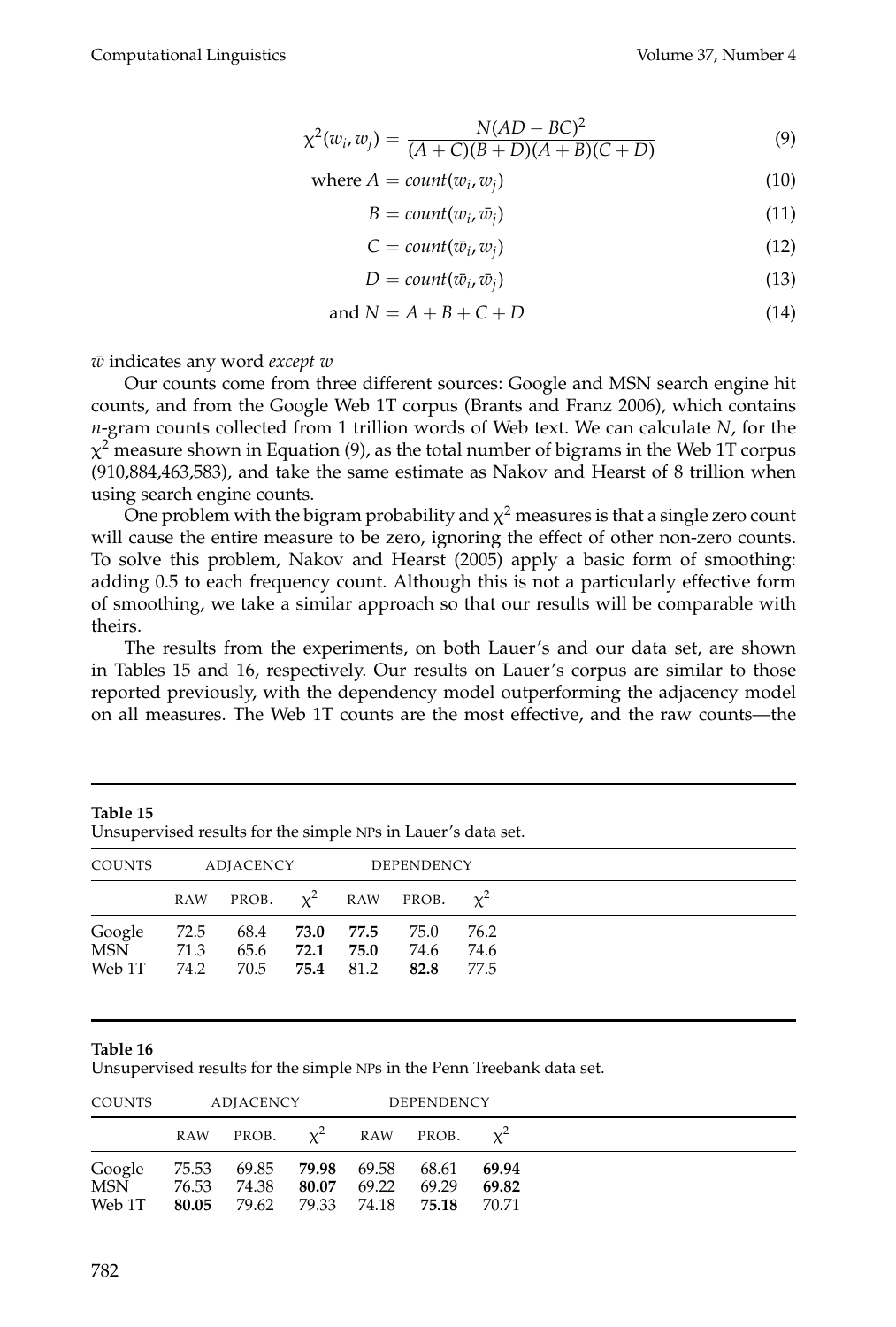simplest association measure—work surprisingly well. The results on the new corpus are also surprising, as the adjacency model outperforms the dependency model by a wide margin. Once again, the Web 1T counts perform well in all cases, although the best result is from the MSN search engine. The  $\chi^2$  measure gives the highest accuracy for both search engines, but is least effective with the Web 1T counts. The two search engines give reasonably similar results on both data sets.

Our analysis shows that the good performance of the adjacency model comes from the large number of named entities in the corpus. When we remove all items that have any word as a named entity, the results are reversed, and the dependency model is superior. On the 1,556 NPs that remain, using Web 1T counts and the  $\chi^2$  measure, the adjacency model achieves 71.85% accuracy, and the dependency model attains 73.84%. The other count sources and association measures show the same trend.

*6.2.1 n-gram Variations.* Both the adjacency and dependency models are relatively knowledge-poor, only utilizing a pair of bigram counts in order to make a decision. In order to increase the amount of information available, we retrieved hit counts for a number of other variations on the simple bigrams, as proposed by Nakov and Hearst (2005). For example, the bigram joined by a hyphen to form a single token, or with a possessive marker. The full list is shown in Table  $17$  — Google (G), MSN (M), Web 1T (W), and snippets (S). Also shown is whether or not the count source used that pattern.

## **Table 17**

| <b>NAME</b>             | LEFT BRANCHING         | RIGHT BRANCHING        | G         | M         | W         | S         |
|-------------------------|------------------------|------------------------|-----------|-----------|-----------|-----------|
| Wildcard 1              | brain stem * cells     | brain * stem cells     | $\sqrt{}$ | $\times$  | $\times$  | $\times$  |
| Wildcard 2              | brain stem * * cells   | brain * * stem cells   | $\sqrt{}$ | $\times$  | $\times$  | $\times$  |
| Wildcard 3              | brain stem * * * cells | brain *** stem cells   | $\sqrt{}$ | $\times$  | $\times$  | $\times$  |
| Reverse wildcard 1      | cells * brain stem     | stem cells * brain     |           | $\times$  | $\times$  | $\times$  |
| Reverse wildcard 2      | cells * * brain stem   | stem cells * * brain   |           | $\times$  | $\times$  | $\times$  |
| Reverse wildcard 3      | cells * * * brain stem | stem cells * * * brain |           | $\times$  | $\times$  | $\times$  |
| Adjacency concat.       | brainstem              | stemcells              |           | $\sqrt{}$ | $\sqrt{}$ | $\times$  |
| Dependency concat.      | brainstem              | braincells             |           | $\sqrt{}$ |           | $\times$  |
| Concatenation triple    | brainstem cells        | brain stemcells        |           |           |           | $\times$  |
| Swap first two words    | brain stem cells       | stem brain cells       |           |           |           | $\times$  |
| Reorder                 | cells brain stem       | stem cells brain       |           |           |           | $\times$  |
| Abbreviation            | brain stem bs cells    | brain stem cells sc    |           |           |           | $\times$  |
| Abbreviation w/brackets | brain stem (BS)        | stem cells (SC)        | $\times$  | $\times$  |           | $\times$  |
| Possessive              | stem's                 | brain's                | $\sqrt{}$ | $\sqrt{}$ | $\times$  | ×         |
| Possessive triple       | brain stem's cells     | brain's stem cells     | $\sqrt{}$ | $\sqrt{}$ | $\sqrt{}$ | $\sqrt{}$ |
| Capitalization          | brain stem Cells       | brain Stem cells       | $\times$  | $\times$  |           |           |
| Internal hyphenation    | brain-stem cells       | brain stem-cells       | $\times$  | $\times$  |           |           |
| External hyphenation    | brain stem cells-*     | *-brain stem cells     | $\times$  | $\times$  |           |           |
| Internal slash          | brain/stem cells       | brain/stem cells       | $\times$  | $\times$  |           |           |
| External slash          | brain stem cells/*     | */brain stem cells     | $\times$  | $\times$  |           |           |
| Left brackets           | (brain stem) cells     | (brain) stem-cells     | $\times$  | $\times$  |           |           |
| Right brackets          | brain stem (cells)     | brain (stem-cells)     | $\times$  | $\times$  |           |           |
| Comma                   | brain stem, cells      | brain, stem cells      | $\times$  | $\times$  |           |           |
| Colon                   | brain stem: cells      | brain: stem cells      | $\times$  | $\times$  |           |           |
| Period                  | brain stem. cells      | brain, stem cells      | $\times$  | $\times$  |           | ×         |
| N&H period              | brain. stem cells      | brain stem. cells      | $\times$  | $\times$  |           |           |

Variations on the basic query used in our experiments. The final four columns show which count sources the variation was used with: Google, MSN, Web 1T, and/or Snippets. A tick  $(\sqrt)$  indicates that the count source was used, and a cross  $(\times)$  means that it was not.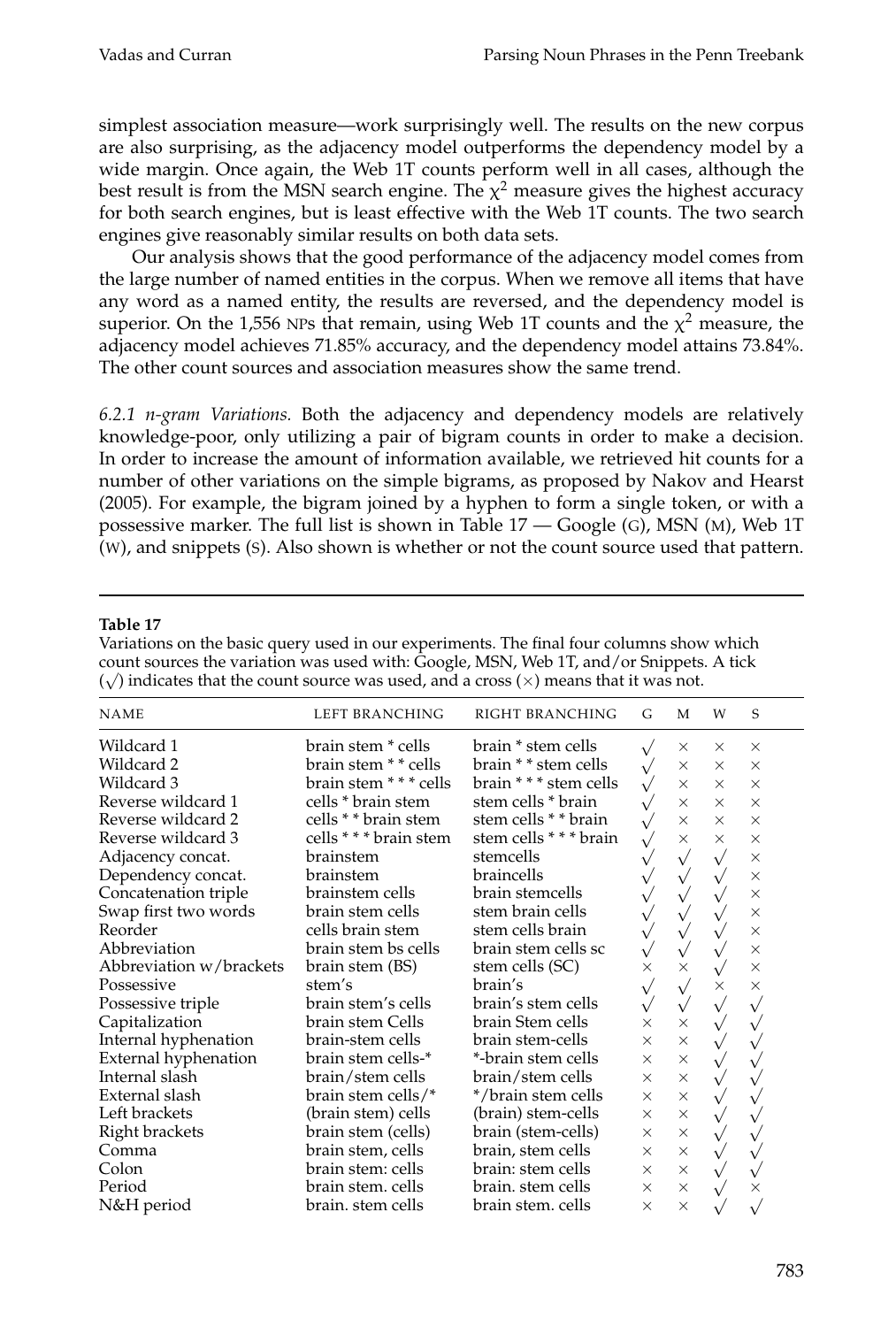Some patterns cannot be used by some count sources, for example, MSN does not do wildcards searches, and Web 1T only goes up to 5-grams. Snippets is another source of counts suggested by Nakov and Hearst (2005), utilizing the short piece of text that comes with each search result. These snippets come from the Google search engine.

Nakov and Hearst (2005) used these *n*-gram variations in a complicated voting scheme, where different counts from different sources were given hand-tuned weights and then combined. Rather than implementing such a complex algorithm, we performed some simpler voting experiments. Each *n*-gram variation was given a single unweighted vote. If the left and right counts were equal, then the variation supplied no vote, and if the final votes were equally split, then we defaulted to left-branching.

We performed a greedy search through the possible sets of voters, to optimize performance on Lauer's data. Our best result uses the voters in Table 18. This set achieves 90.2% accuracy, a similar figure to Nakov and Hearst's 89.3%, without the morphological or paraphrase queries, and without manually weighting any features.

Both of these voting systems are effectively supervised models, however, where the training process determines the optimal set of features (and weights for Nakov and Hearst's model). As such, a separate training set should be used to avoid overestimating performance. Due to the small size of Lauer's data set, we followed Nakov and Hearst (2005) in developing the test data itself. They note that Lapata and Keller (2004) divided Lauer's in half to develop, and that the difference in performance on the two halves was negligible. Despite this, we argue that neither of the results give an accurate representation of NP Bracketing performance. The optimal set of voters we identified is unlikely to be as effective for any other data set.

We can test this by applying the Lauer optimal voter set (from Table 18) to the Penn Treebank data. This results in 76.49% accuracy, which is lower than using the adjacency model alone. Considering the seemingly random selection of voters, this is not particularly surprising, although it may be because of the different performance levels of the dependency and adjacency models of the two corpora. In the following section, we will perform the reverse experiment, training on the Penn Treebank data and testing on Lauer's. This will provide a better idea of the true performance levels.

The main problem with a voting technique is that it does not effectively combine competing factors into a single model. The new Penn Treebank data set enables a much better solution: Apply a robust supervised model. This Penn Treebank data set is an order of magnitude larger than Lauer's, making available a sufficient amount of training, development, and test data for the first time.

| GOOGLE                                   | WEB 1T                                                                                                                                                                                        | <b>SNIPPETS</b>                                                        |  |
|------------------------------------------|-----------------------------------------------------------------------------------------------------------------------------------------------------------------------------------------------|------------------------------------------------------------------------|--|
| Wildcard 2<br>Abbreviation<br>Possessive | Dependency probability<br>Concatenation triple<br>Abbreviation with brackets<br>Capitalization<br>Internal hyphenation<br>Internal slash<br>External slash<br>Left brackets<br>Right brackets | Possessive<br>Capitalization<br>Internal hyphenation<br>Right brackets |  |

**Table 18**

The optimal set of voters for the simple NPs in Lauer's data set, as found by our greedy search method.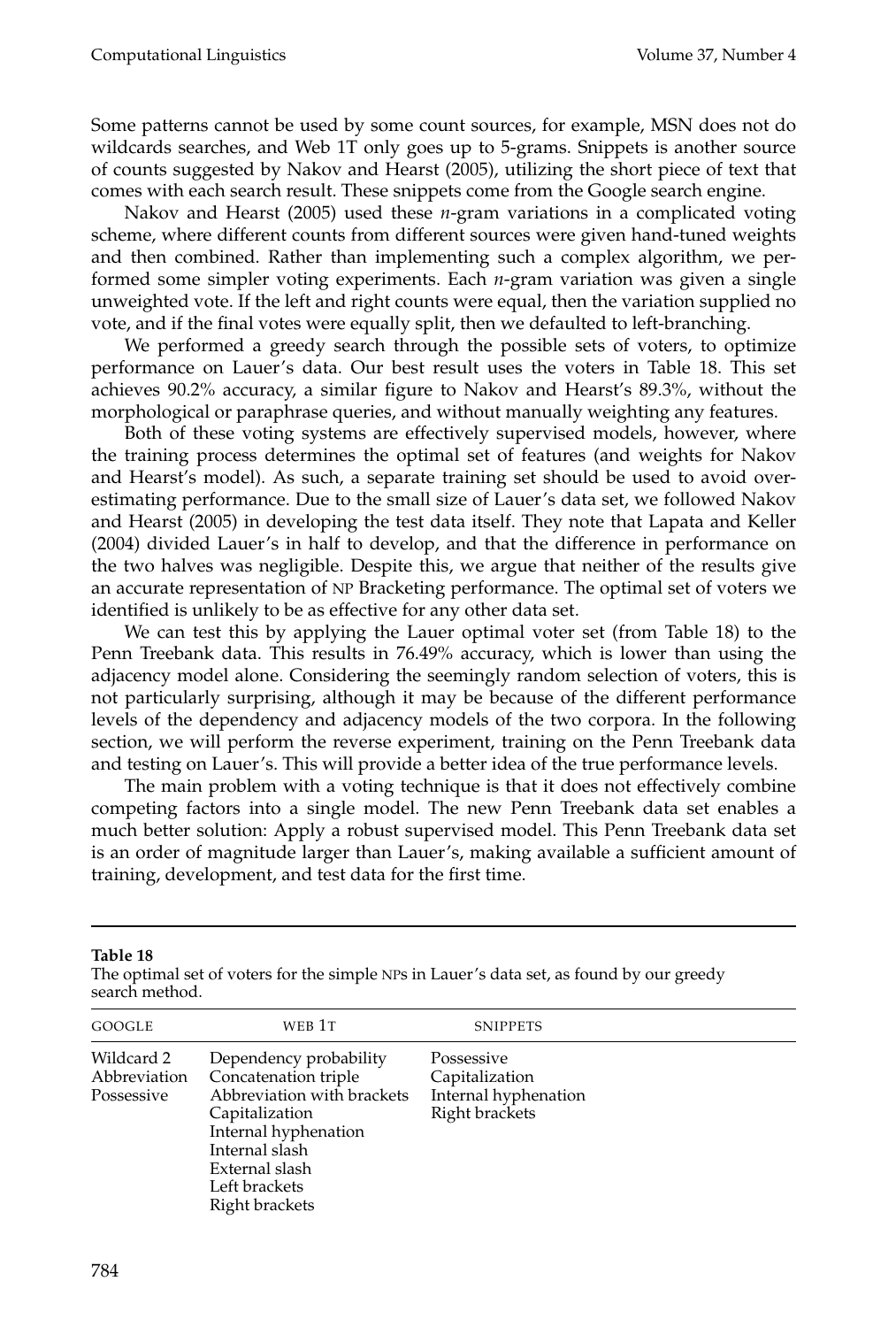## **6.3 Supervised Models**

Supervised models typically outperform unsupervised models for most NLP tasks. For NP bracketing, the small quantity of gold-standard data has meant that few supervised models have been implemented, and those that have been performed poorly. With our new, significantly larger data set covering the Penn Treebank, we have built the first large-scale supervised NP bracketer.

The data set is split into training, development, and test sets, with 4,451; 559; and 559 NPs, respectively. We use the MegaM Maximum Entropy classifier (Daumé III 2004), and discretize non-binary features using Fayyad and Irani's (1993) algorithm. Maximum entropy models allow diverse and overlapping features to be incorporated in a principled manner. Our initial features use counts from Google, Web 1T, and the snippets. We no longer use MSN because it produces similar results to Google. We use the adjacency and dependency models, and all three association measures. The *n*-gram variations in Table 17 for the three count sources are also used, but only the raw count. This is because the counts are often too small. For each of these, there is one feature for the left association measure, another for the right association measure, and a pair of binary features representing whether the left or right measure is greater. If the two measures are equal, then neither binary feature is on.

The results on our Penn Treebank development set are shown in Table 19, compared to an unsupervised adjacency model and the unsupervised voting system from Section 6.2.1. As we described there, calling the latter model unsupervised is a misnomer, as the set of voters needs to be optimized on training data. With the larger Penn Treebank corpus available, we can now "train" this unsupervised voting model on the training set, rather than on the test set itself. This avoids over-estimating its performance figures.

#### **Table 19**

Comparing unsupervised approaches to a supervised model on the development data of the Penn Treebank simple NP corpus. The last two results groups show a subtractive analysis, removing individual feature groups from the All features model.

| <b>MODEL</b>                   | F-SCORE |
|--------------------------------|---------|
| Unsupervised, Web 1T adjacency | 82.5    |
| Unsupervised, voting           | 89.6    |
| All unsupervised features      | 90.2    |
| All supervised features        | 89.5    |
| All features                   | 93.0    |
| $-Google$                      | 93.0    |
| $-S$ nippets                   | 93.0    |
| $-Web$ 1T corpus               | 92.1    |
| $-$ Lexical                    | 92.3    |
| $-$ POS                        | 92.5    |
| $-NER$                         | 92.1    |
| -Context sentence              | 92.7    |
| -Context window                | 92.0    |
| -Semantic                      | 93.8    |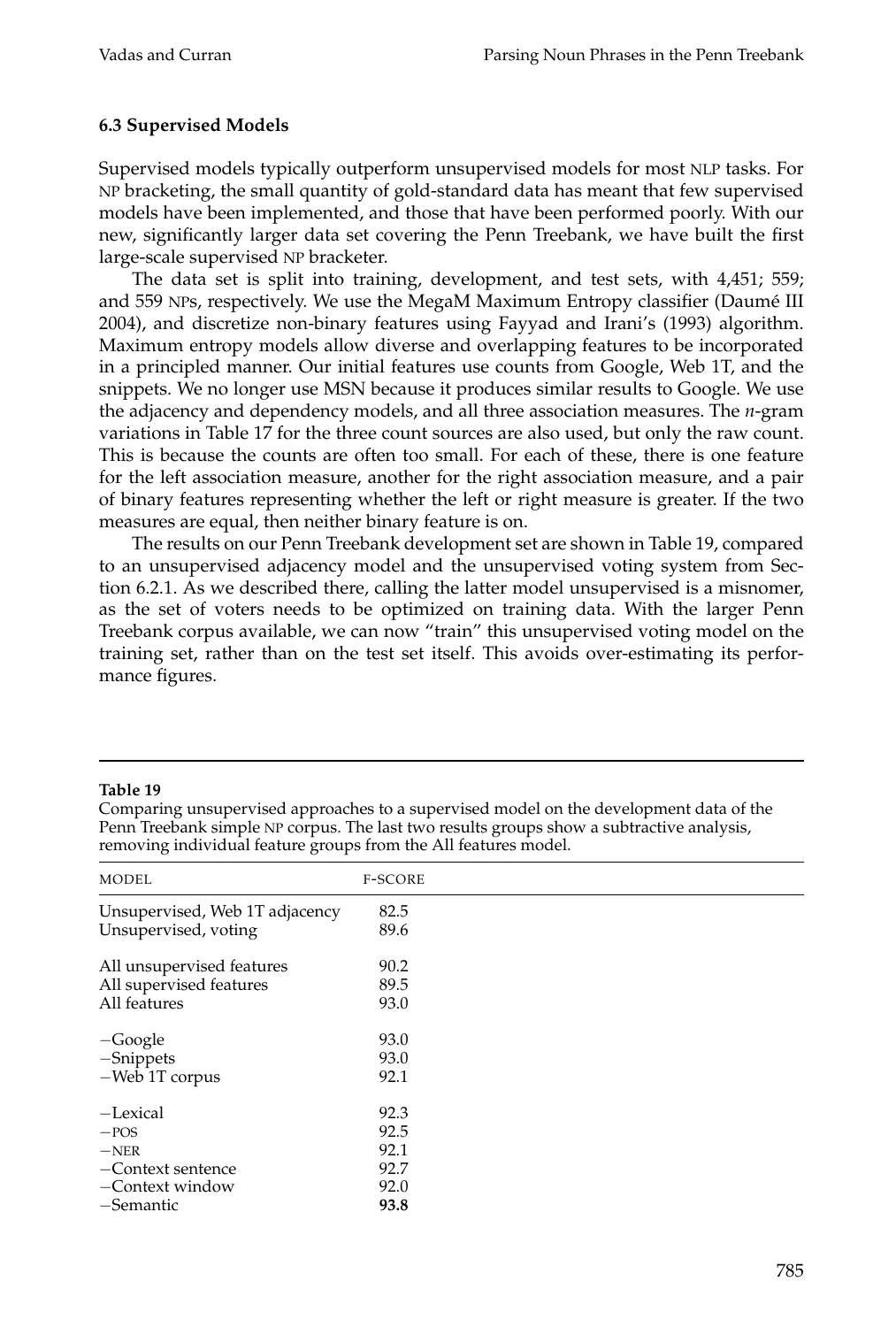The supervised model outperforms the unsupervised voting model by 0.6%, even though both models are using the same information to base their decisions on. This improvement comes from the supervised model's ability to weight the individual contributions of all the unsupervised counts from Google and the Web 1T corpus.

We can also test on Lauer's data set using the supervised model trained on Penn Treebank data. The result is an 82.4% accuracy figure, which is higher than our unsupervised dependency model and Lauer's. However, it is much lower than Nakov and Hearst's (2005) best result and our own voting scheme. This suggests that the voting schemes, by training on their own test data, have over-estimated their performance by about 9%.

*6.3.1 Additional Features.* One of the main advantages of using a maximum entropy classifier is that we can easily incorporate a wide range of features in the model. We now add lexical features for all unigrams, bigrams, and the trigram within the NP. All of these features are labeled with the position of the *n*-gram within the NP.

Because we are bracketing NPs in situ rather than stand-alone NPs (like Lauer), the context around the NP can be exploited as well. To do this we added bag-of-word features for all words in the surrounding sentence, and well as specific features for a two-word window around the NP. For the context sentence, there are features for words before the NP, after the NP, and either before or after the NP.

We have access to gold-standard POS and NER tags, from the Penn Treebank and the BBN Pronoun Coreference and Entity Type Corpus (Weischedel and Brunstein 2005), respectively. These are used by adding generalized *n*-gram and context window features, replacing the words with their POS and NER tags. POS tags are included even though all the words in the NP are nouns for these simple NP experiments, as they may be proper and/or plural. We use the coarse-grained NER tags, including the  $B-$  and  $I-.$ 

Finally, we incorporate semantic information from WordNet (Fellbaum 1998). These features are intended to work similarly to how Lauer (1995) groups nouns into semantic classes. For each sense of each word in the NP, we extract a semantic feature for its synset, and also the synset of each of its hypernyms up to the WordNet root. These features are marked with how far up the tree from the original synset the hypernym is, but there is also an unordered bag-of-hypernyms for all senses.

Table 19 shows the results for a model using only the supervised features, and a combination of the supervised and unsupervised features. It also presents a subtractive analysis. The unsupervised features alone outperform the supervised ones by themselves, and using both together gives a further increase. The Google and snippets features do not appear to contribute at all, probably because they overlap significantly with the Web 1T searches. Of the supervised features, the context window and NER are most important but all make a positive contribution, except for the semantic features. One reason why the semantic features perform negatively is that we have not attempted to disambiguate between word senses. We do not have enough data for the model to accurately choose which senses are accurate, and furthermore, many of the synsets used are close to the WordNet root and thus uninformative. Our best performance of 93.8% F-score is obtained by removing this group.

Finally, results on the test set are shown in Table 20. The supervised model has improved over the unsupervised baseline by 6.6%, demonstrating that the voting method's performance is quite variable, whereas the Maximum Entropy model remains consistent.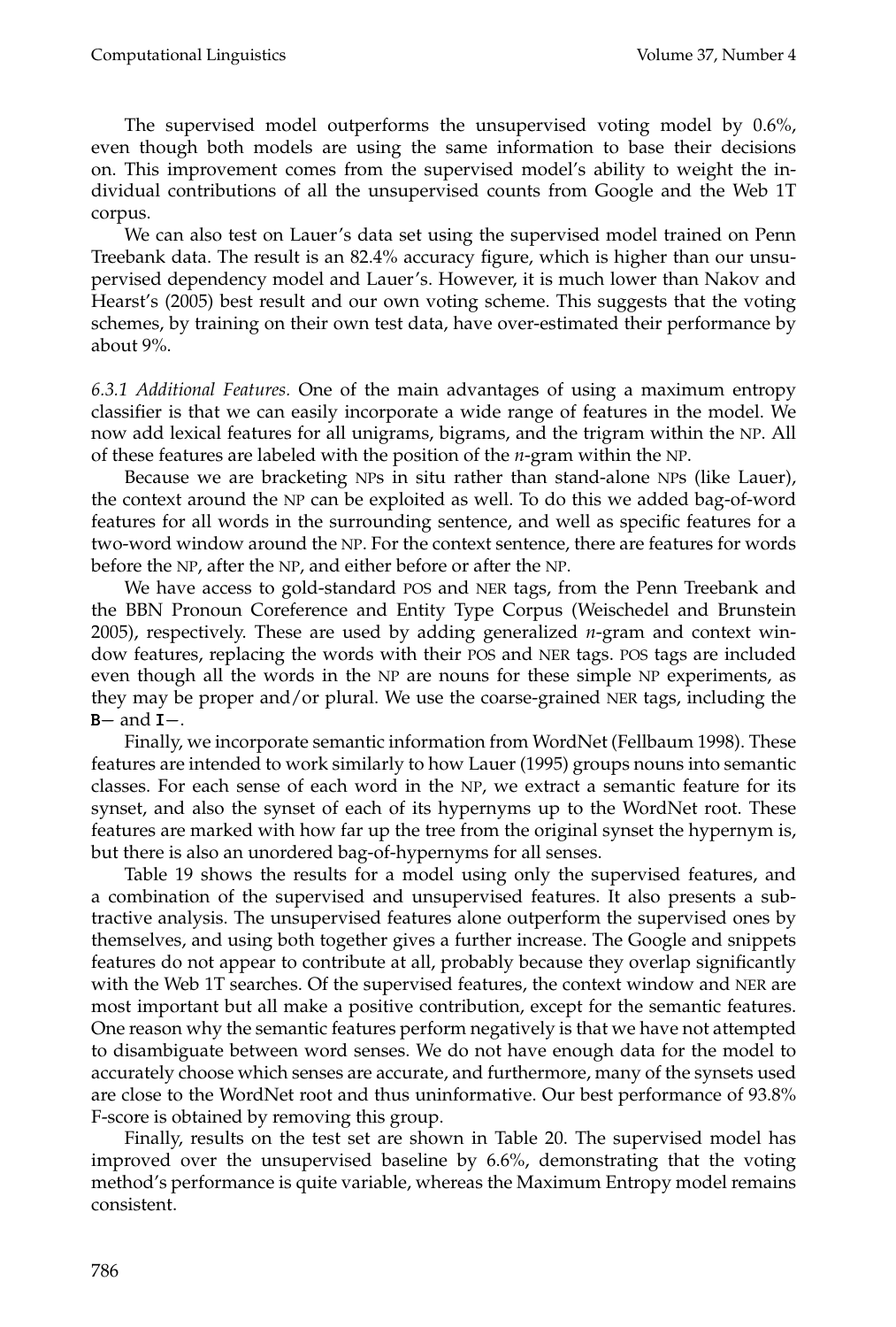#### **Table 20**

Test set results for the Penn Treebank simple NP corpus comparing the best supervised and unsupervised models.

| MODEL                                                  | <b>ACCURACY</b> |  |  |
|--------------------------------------------------------|-----------------|--|--|
| Unsupervised, Web 1T adjacency<br>Unsupervised, voting | 77.6<br>86.8    |  |  |
| Best supervised model                                  | 93.4            |  |  |

| $w$ is the current position of the window                                                                                                                                                                                              |
|----------------------------------------------------------------------------------------------------------------------------------------------------------------------------------------------------------------------------------------|
| $\vert$ 1.<br>$w$ initially covers the last three words                                                                                                                                                                                |
| 2.<br>Bracket the words in $w$                                                                                                                                                                                                         |
| 3.<br>If $w$ is left branching:<br>If w is in the left-most position, bracket the left two words in $w$<br>(a)<br>Otherwise, move $w$ one word to the left. We cannot left bracket yet,<br>(b)<br>because it might be X)Y)Z, not (XY)Z |
| If $w$ is right branching:<br>4.<br>Bracket the right two words in $w$<br>(a)                                                                                                                                                          |
| 5.<br>If there are only two words left, then finish. Otherwise, go to step 2                                                                                                                                                           |
| $\mathbf{r}$                                                                                                                                                                                                                           |

**Figure 5**

Barker's (1998) NP bracketing algorithm.

#### **6.4 Complex NPs**

All of our experiments so far (and almost all results from the literature) have only focused on NPs that consist of exactly three nouns (noun compound bracketing). This is a simplification of the actual problem, where longer NPs with higher levels of ambiguity make finding the correct bracketing significantly harder. Adjectives, determiners, and other non-nominal parts of speech also complicate the task.

Barker (1998) describes a method for bracketing these complex NPs, by reducing the problem to a series of three word bracketing decisions using a sliding window. These decisions can then be made using the techniques described previously for simple<sup>6</sup> NPs. Barker's algorithm is shown in Figure 5.

When a pair of words is bracketed, the head is chosen to represent the phrase and remains in the window. We use the standard head-finding rules of Collins (1999). The window then expands one word to the right, unless it is already right-most in which case it grows to the left.

For these experiments, we use the complex NP data set previously described in Section 6.1. The 53,568 complex NPs are split in a 8:1:1 ratio, giving 42,854 examples for training and 5,357 for development and testing.

<sup>6</sup> We abuse the terminology slightly here, as these NPs can include non-noun parts of speech.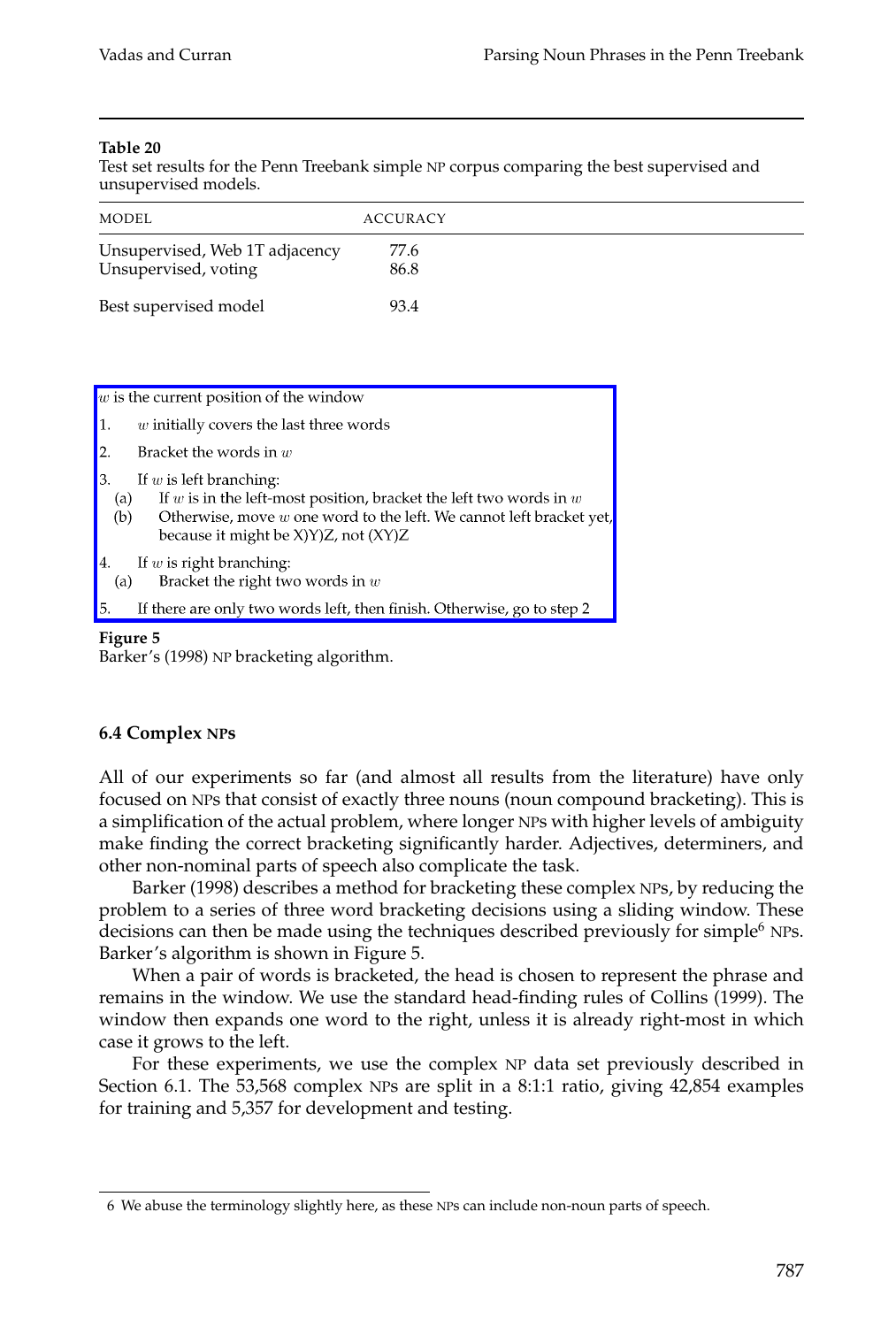*6.4.1 Evaluation Measures.* The complex NP results are evaluated using several measures. Firstly, matching brackets is the standard Parseval evaluation method (Black et al. 1991). Secondly, because our annotation only marks left-branching structure explicitly (see Section 3), we can also report implicit matching brackets, where we automatically insert the implicit right-branching brackets for evaluation purposes. This takes into account fully right-branching NPs, which contribute no score using the harsher, explicit matching brackets evaluation. For example, a baseline of always choosing right branching will score 0.0, as no explicit brackets are needed.

We also measure exact NP match, which measures the percentage of complex NPs that are entirely correct, and the model's performance on the three word NPs that are processed during Barker's algorithm. We only report accuracy for implicit brackets, as there is a set number of brackets dependent on the length of the word, and so precision and recall are always equal. Finally, note that the three-word NPs are different for each model, as the next three word NP to bracket depends on the decisions made previously for this complex NP. Consequently, the numbers for this measure are not directly comparable.

*6.4.2 Complex NP Results.* Our first experiment implements Barker's algorithm, using only the  $\chi^2$  dependency and adjacency methods to make each decision. We only use counts from the Web 1T corpus, because performing Web searches has become impractical with the increased data set size and NP length. The difficulty of complex NP bracketing can be seen in Table 21, by the drop in performance using these simple approaches (e.g., from 79.33% in Table 16 to to 56.29% for the adjacency model).

We next apply our supervised approach to complex NPs. This is more complicated now as we need to extract a training set of three word windows from the complex NPs. To do this, we run Barker's algorithm on the 42,854 complex NPs. At each decision point, we bracket left or right according to the gold standard, and store the three-word window as a training example. This process is similar to a shift-reduce parser, such as that used in the RASP parser (Briscoe and Carroll 2006) or Ratnaparkhi's (1997) maximum entropy parsing model. The complex NP data produces 95,964 training examples.

We experiment with the same features used for simple NPs, as well as some novel features. Firstly, we add features encoding the non-head words when the window already contains a bracket. This means that for each bracket that has already been inserted for the complex NP, all words dominated by the bracket are labeled with their position in the window and added as features. For example, consider the NP *French onion soup bowl* after *onion soup* has been bracketed. Although only *soup* remains in the window, *onion* is added as a feature and labeled as the first word of the second node in the window. The POS tag, NER tag, and Web 1T count of these words are also included as separate features. This feature group proved to be very informative for the model.

Secondly, we add the bigram of the words on the NP border, that is, where it overlaps with the context. Thirdly, we measured the entropy of every POS tag sequence in the training data. Some of these figures were shown earlier in Table 14. Those sequences with entropy below 0.05 bits, that is, the ones that are quite unambiguous, were then extracted. For example, DT JJ NN is almost always right-branching. We then implemented a feature explicitly encoding their most common branching. There are only two features for left- and right-branching, rather than features for each POS tag.

Finally, we introduce features based on the Bikel (2004) parser's output, which have been informative in PCFG parsing. For the parent and grandparent of the NP, we add a feature for the phrase label, the head-word and its POS tag, NER tag, and Web 1T count.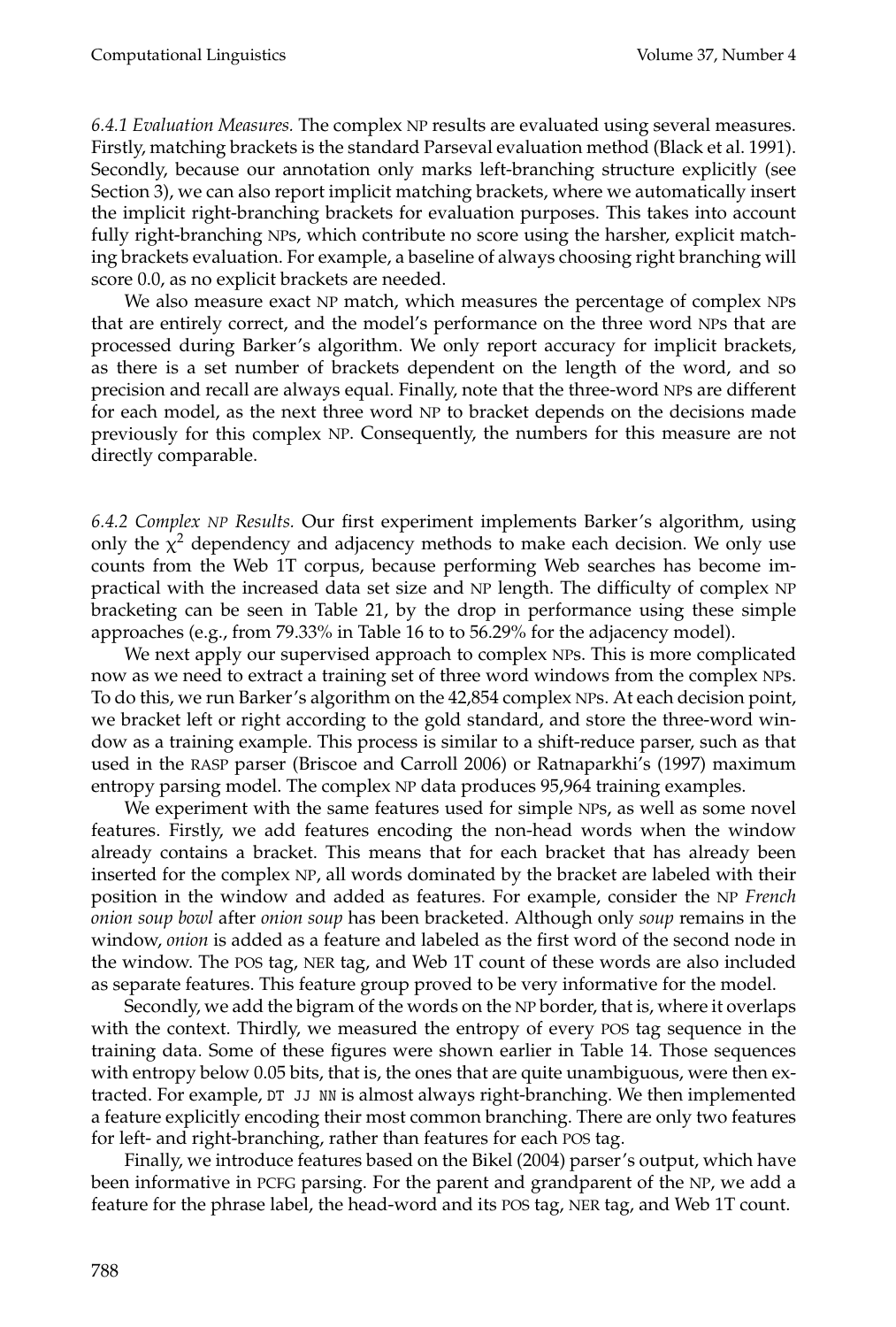#### **Table 21**

Results with gold-standard complex NPs over four evaluation measures: (1) matched brackets (precision, recall, and F-score), (2) accuracy after including all implicit right-branching brackets, (3) exact NP match, and (4) accuracy over the simple NPs that were bracketed. The third group of results shows a subtractive analysis, removing individual feature groups from the All features model. The negative feature groups are removed for the Best results. The final three rows are calculated over the test set, rather than the development set as in all earlier experiments.

| <b>MODEL</b>               | MATCHED BRACKETS |                  | <b>IMPLICIT</b> | <b>EXACT</b> | <b>SIMPLE</b> |       |  |
|----------------------------|------------------|------------------|-----------------|--------------|---------------|-------|--|
|                            | $\boldsymbol{P}$ | $\boldsymbol{R}$ | F               |              |               |       |  |
| Baseline – right branching | 0.00             | 0.00             | 0.00            | 74.67        | 69.31         | 74.82 |  |
| $\chi^2$ Dependency        | 13.79            | 42.84            | 20.87           | 38.40        | 24.32         | 48.11 |  |
| $\chi^2$ Adjacency         | 16.13            | 41.00            | 23.15           | 49.27        | 34.50         | 56.29 |  |
| All features               | 89.14            | 84.26            | 86.63           | 94.96        | 92.18         | 95.67 |  |
| -Web 1T corpus             | 89.58            | 82.79            | 86.05           | 94.75        | 91.69         | 95.55 |  |
| $-$ Lexical                | 87.95            | 83.00            | 85.40           | 94.57        | 91.58         | 95.30 |  |
| $-$ POS                    | 89.09            | 83.37            | 86.13           | 94.73        | 91.92         | 95.44 |  |
| $-NER$                     | 89.27            | 84.11            | 86.61           | 94.88        | 92.25         | 95.64 |  |
| -Context sentence          | 91.45            | 86.11            | 88.70           | 95.69        | 93.19         | 96.33 |  |
| -Context window            | 90.41            | 85.37            | 87.82           | 95.32        | 92.79         | 96.00 |  |
| -Semantic                  | 89.61            | 84.00            | 86.72           | 94.97        | 92.14         | 95.67 |  |
| -Non-head words            | 84.84            | 81.58            | 83.18           | 94.03        | 90.76         | 94.80 |  |
| -Border words              | 89.69            | 84.74            | 87.14           | 95.18        | 92.48         | 95.85 |  |
| -POS tag sequence          | 89.93            | 85.05            | 87.42           | 95.26        | 92.70         | 95.96 |  |
| $-$ Parser                 | 89.35            | 84.32            | 86.76           | 95.04        | 92.25         | 95.78 |  |
| Best                       | 92.09            | 86.37            | 89.14           | 95.88        | 93.49         | 96.48 |  |
| Test - Baseline            | 0.00             | 0.00             | 0.00            | 72.79        | 68.08         | 72.98 |  |
| Test – $\chi^2$ Adjacency  | 17.76            | 41.89            | 24.95           | 50.08        | 36.64         | 57.07 |  |
| Test – Best                | 91.32            | 88.19            | 89.73           | 95.95        | 93.69         | 96.68 |  |

The results are shown in Table 21. The supervised methods significantly outperform the unsupervised methods, with a matched brackets F-score comparable to the Bikel (2004) parser's overall performance. We carry out a subtractive analysis of the feature types, and find that both context feature groups, as well as the semantic, border, POS tag rule, and parser features all have a negative impact on performance.

Our optimal result comes from removing these feature groups. The 89.14% F-score achieved with this model is shown as **Best** in Table 21. All experiments were run using 500 iterations in MegaM, to allow the estimation to converge.

Finally, we applied our best model to the test data. The results, again in Table 21, are similar to those we achieved on the development set. This demonstrates that our complex NP Bracketing system achieves high performance on a wide range of inputs.

#### **6.5 Parser Post-Processor**

This final set of experiments uses the complex NP models as a post-processing step for a parser. As we saw previously in Section 5, the parser failed to outperform the suggestion baseline of 73.12% on NML and JJP brackets. We intend to surpass this figure with our NP bracketing technique, as it includes many additional feature types. This will be made more difficult by the fact that the post-processor is dependent on NPs identified by the parser, which are incorrect in approximately 10% of cases.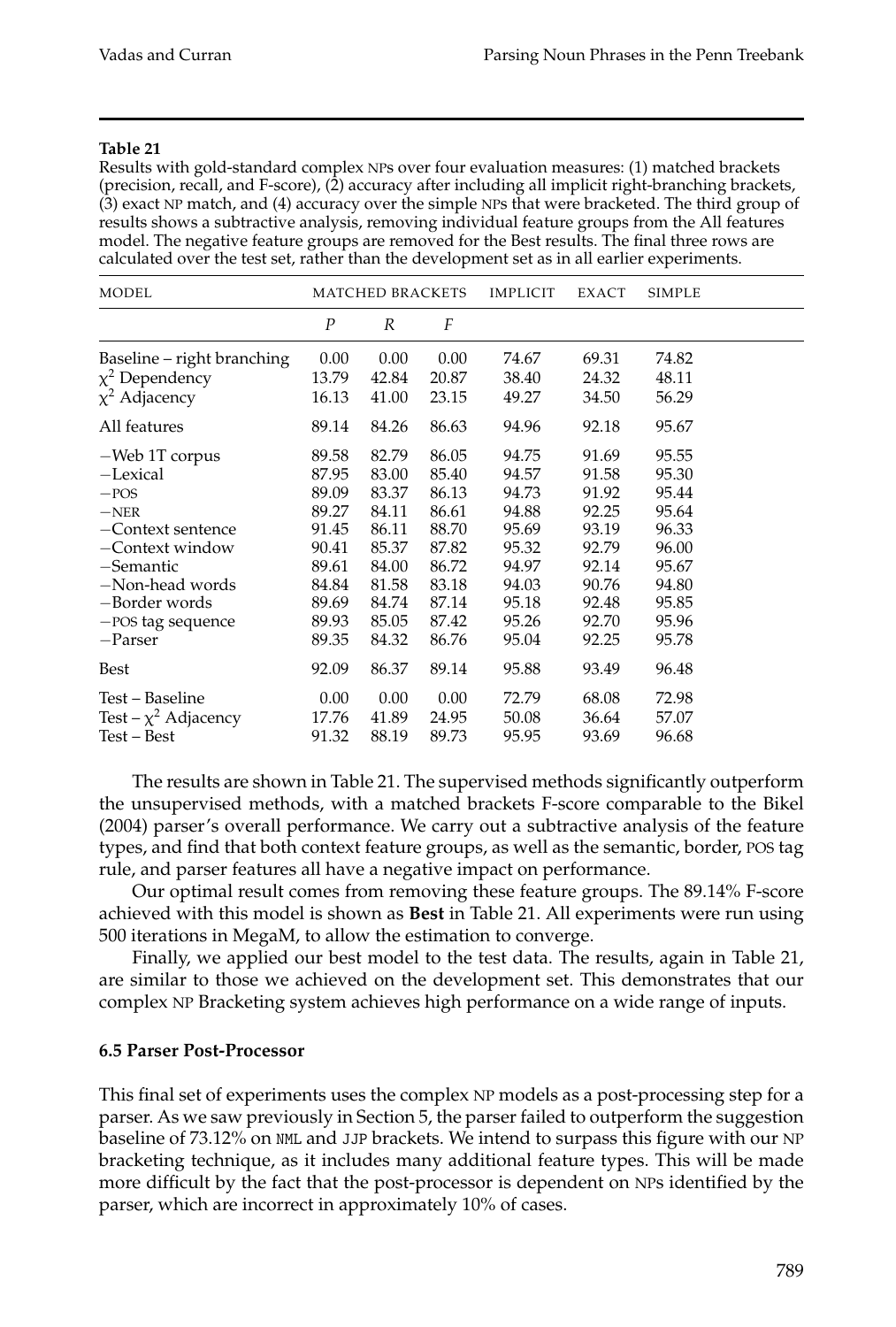Atterer and Schütze (2007) use a similar approach, applying prepositional phrase attachment techniques to parser output, rather than to manually prepared, gold-standard examples. Doing so provides a more realistic view of a PP attachment system's performance, as it must contend with the additional difficulties created by parser error. The same applies to our NP Bracketing system.

We train the complex NP bracketer on gold-standard NPs from Sections 02–21, extracting 78,757 complex NPs that produce 132,195 three word training examples. The development set is created by first parsing Section 00 using the Bikel (2004) parser. We then extract the base NPs that the parser identifies and insert the gold-standard NP Bracketing for evaluation. We reject brackets that cross an NP boundary (i.e., a parsing error). This results in a development set of 3,946 complex NPs. A test set of 4,834 NPs is also produced in the same way from Section 23.

The results of these experiments, including subtractive analysis on the feature types, are shown in Table 22. Unfortunately, we find that many of the features are not helpful, and our best model utilizes only the Web 1T, lexical, POS, and non-head word features. Note that these are the same features that proved helpful in the subtractive analysis in the previous experiment with gold-standard data. This model achieves 82.10% matched bracket F-score.

#### **Table 22**

Results with Bikel (2004) parsed complex NPs over four evaluation measures: (1) matched brackets (precision, recall, and F-score), (2) accuracy after including all implicit right-branching brackets, (3) exact NP match, and (4) accuracy over the simple NPs that were bracketed. The third group of results shows a subtractive analysis, removing individual feature groups from the All features model. The negative feature groups are removed for the Best results. The final three rows are calculated over the test set, rather than the development set as in all earlier experiments.

| MODEL                      | MATCHED BRACKETS |       | <b>IMPLICIT</b> | <b>EXACT</b> | SIMPLE |       |  |
|----------------------------|------------------|-------|-----------------|--------------|--------|-------|--|
|                            | $\boldsymbol{P}$ | R     | F               |              |        |       |  |
| Baseline - right-branching | 0.00             | 0.00  | 0.00            | 81.83        | 80.31  | 81.86 |  |
| $\chi^2$ Dependency        | 9.93             | 39.90 | 15.90           | 36.46        | 31.20  | 43.23 |  |
| $\chi^2$ Adjacency         | 12.50            | 42.55 | 19.32           | 47.24        | 41.41  | 51.37 |  |
| All features               | 76.37            | 83.53 | 79.79           | 93.04        | 92.42  | 93.70 |  |
| -Web 1T corpus             | 77.10            | 80.53 | 78.78           | 92.90        | 92.45  | 93.55 |  |
| -Lexical                   | 73.67            | 81.73 | 77.49           | 92.23        | 91.66  | 92.97 |  |
| $-$ POS                    | 76.61            | 83.05 | 79.70           | 93.36        | 92.65  | 93.96 |  |
| $-NER$                     | 76.78            | 85.46 | 80.89           | 93.43        | 92.70  | 94.08 |  |
| -Context sentence          | 78.53            | 84.86 | 81.57           | 93.78        | 93.26  | 94.38 |  |
| -Context window            | 76.41            | 84.50 | 80.25           | 93.33        | 92.57  | 93.98 |  |
| -Semantic                  | 75.73            | 83.65 | 79.50           | 93.11        | 92.37  | 93.83 |  |
| -Non-head words            | 74.21            | 81.97 | 77.90           | 93.15        | 91.97  | 93.78 |  |
| -Border words              | 76.37            | 83.53 | 79.79           | 93.27        | 92.50  | 94.01 |  |
| -POS tag sequence          | 76.77            | 84.62 | 80.50           | 93.55        | 92.68  | 94.27 |  |
| -Parser                    | 76.33            | 84.50 | 80.21           | 93.33        | 92.60  | 93.95 |  |
| Best                       | 78.78            | 85.70 | 82.10           | 94.08        | 93.41  | 94.67 |  |
| Test – Baseline            | 0.00             | 0.00  | 0.00            | 79.68        | 79.56  | 79.68 |  |
| Test – $\chi^2$ Adjacency  | 14.55            | 44.06 | 21.87           | 48.83        | 42.22  | 53.44 |  |
| Test – Best                | 81.16            | 87.08 | 84.02           | 94.22        | 93.94  | 94.78 |  |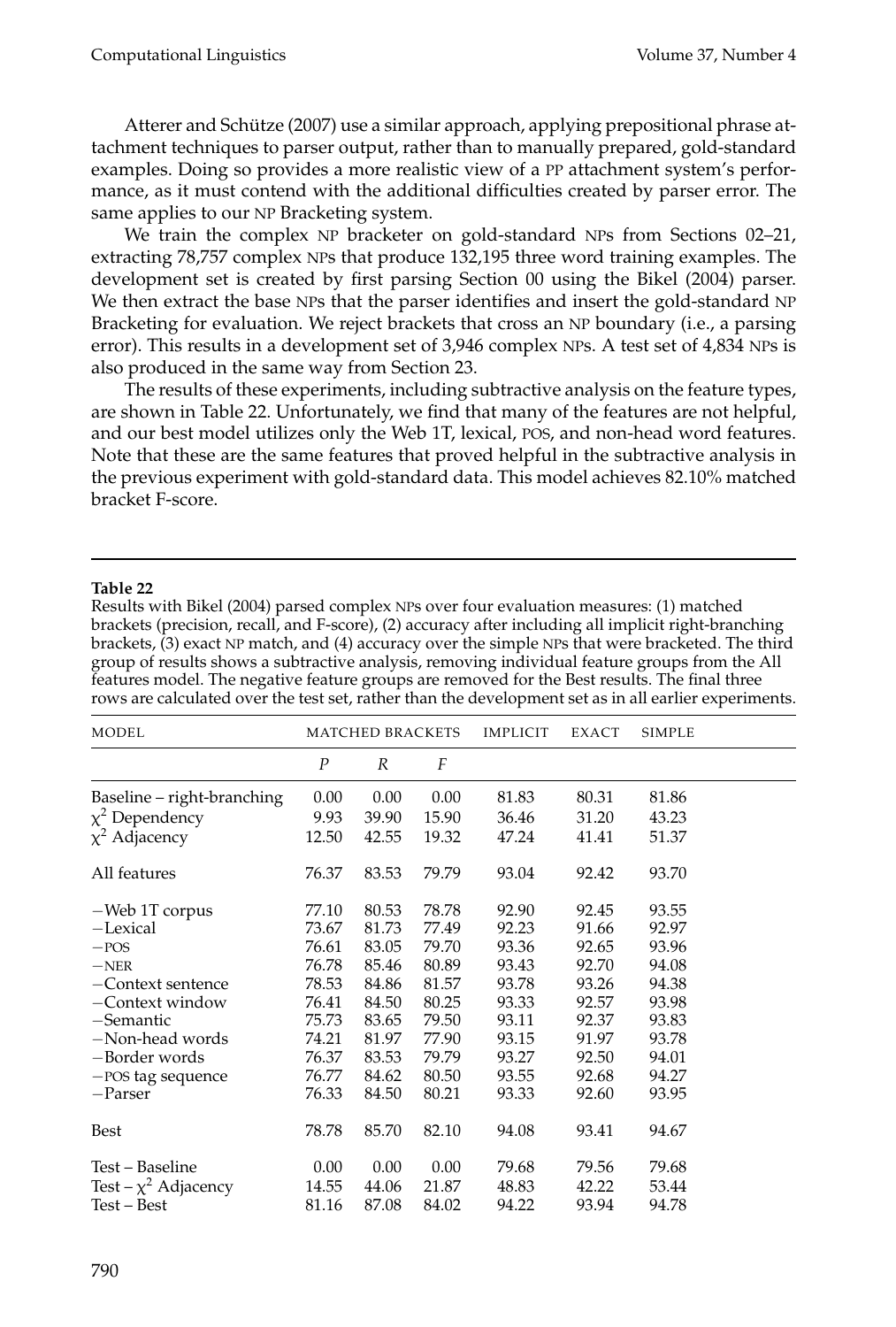#### **Table 23**

Performance comparison of suggestion baseline, parser, and the NP bracketer post-processing the parser's output on development data.

| <b>EVALUATING</b> | MODEL                                               | P              | R              |                         |
|-------------------|-----------------------------------------------------|----------------|----------------|-------------------------|
| NML JJP           | Suggestions<br>Parser<br>Post-processor 76.40 76.56 | 95.64<br>76.32 | 59.36<br>60.42 | 73.25<br>67.44<br>76.48 |
| All brackets      | Parser<br>Post-processor 88.49                      | 88.55          | 88.15<br>88.56 | 88.35<br>88.53          |

#### **Table 24**

Performance comparison of suggestion baseline, parser, and the NP bracketer post-processing the parser's output on test data.

| <b>EVALUATING</b> | MODEL                                               |                | R              |                         |
|-------------------|-----------------------------------------------------|----------------|----------------|-------------------------|
| NML JJP           | Suggestions<br>Parser<br>Post-processor 79.44 78.67 | 94.29<br>80.06 | 56.81<br>63.70 | 70.90<br>70.95<br>79.05 |
| All brackets      | Parser<br>Post-processor 88.23                      | 88.30          | 87.80<br>88.24 | 88.05<br>88.23          |

This result is 7.04% lower than the figure previously achieved for complex NPs, despite the fact that unambiguous NPs are now included in the data. There are a number of reasons for this. Firstly, the test NPs produced by the parser may be incorrect, whereas the model is trained on gold-standard NPs. Also, the brackets that we rejected for crossing NP boundaries would introduce a noticeable amount of noise, and mean that the evaluation might not be entirely accurate. Finally, the POS tags used in these experiments are no longer gold-standard, as they come from the parser's output.

*6.5.1 Parsing Evaluation.* Finally, we can now put the rebracketed NPs back into the parser output and re-evaluate. This requires the additional task of labeling the brackets. There are only two labels to distinguish between (NML and JJP), and they can be inferred directly from the POS tag of the head. If it is a verb or an adjective, we label the node as JJP, and otherwise it is a NML. A small number of errors (a 0.42% drop in matched bracket F-score) are introduced by this method, because of annotation errors in the Penn Treebank POS tags and in our own annotation, as well as errors in head finding.

Tables 23 and 24 show the final results. A suggestion baseline is not shown for all brackets because they only apply to NMLs and JJPs and it is difficult to post-process the parser's output with them. The post-processor outperformed the parser by 9.04% and 8.10% on the development and test data, respectively. The post-processor has also improved on the suggestion baseline established earlier.

We measure statistical significance using a computer-intensive, randomized, stratified shuffling technique (Noreen 1989; Cohen 1995,  $\S5.3$ ) as implemented by Bikel.<sup>7</sup>

<sup>7</sup> http://www.cis.upenn.edu/∼dbikel/software.html.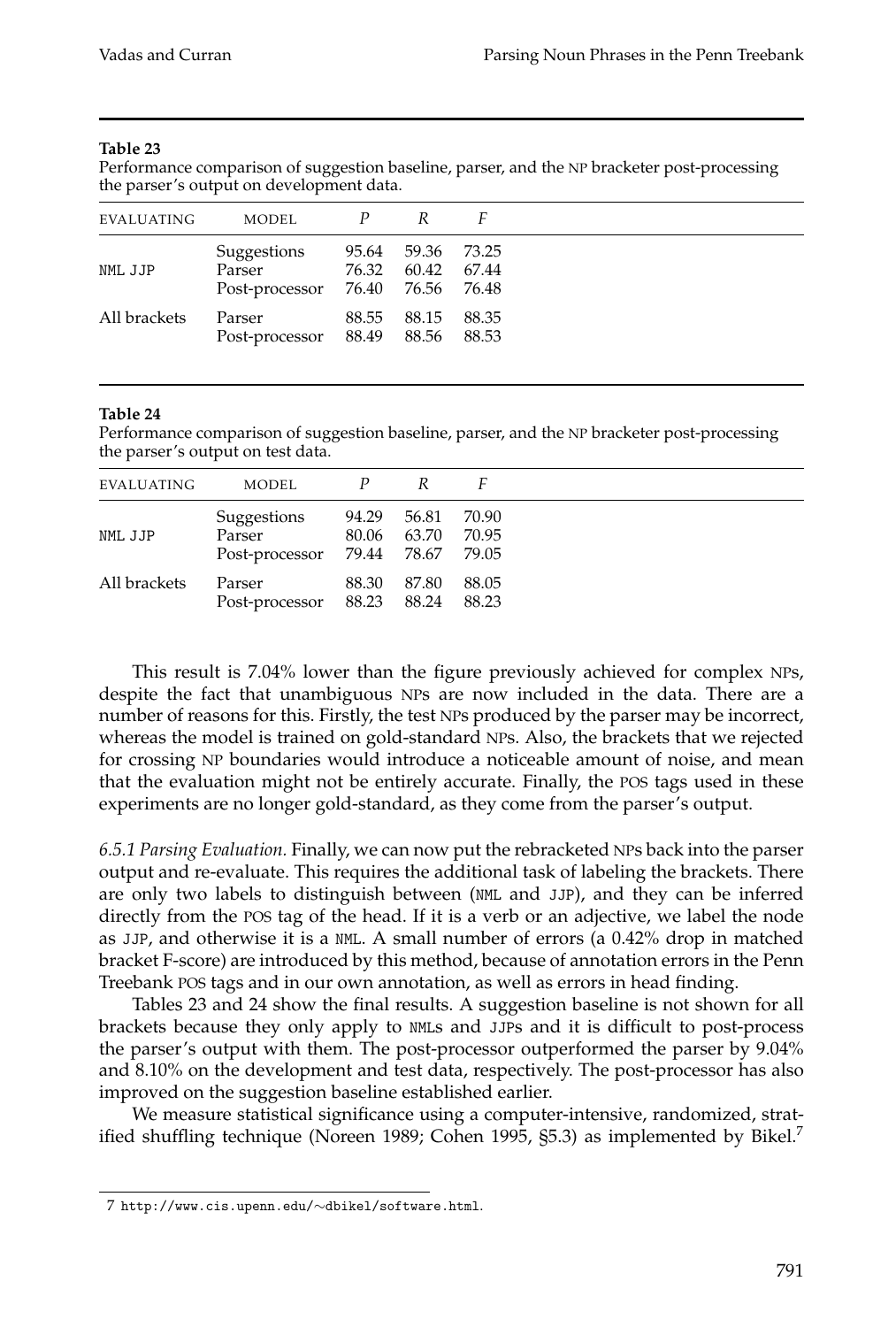The difference in all-brackets F-scores reported in Table 24 is statistically significant  $(p \leq 0.0001)$  using this test. Our results demonstrate the effectiveness of large-scale NP bracketing techniques, and show that internal NP structure can be recovered with better preformance than has ever been possible in the past.

## **7. Future Work**

This work is the first to create and make use of a large-scale corpus of NP annotations. Our experiments with this new data have set a high benchmark for NP parsing. In many cases, there has been no previous work or state-of-the-art result to compare to, only experiments on a data set that is limited in scale and coverage. Our NP Bracketing experiments in Section 6, for example, set a new bar for what can be achieved, and demonstrate the applicability of supervised methods. There are now many directions for future work on the subject of NP parsing.

## **7.1 NP Annotation**

In Section 3, we extended the Penn Treebank with NP annotations. For the first time, this widely used corpus can be used to train parsers to recover NP structure. We are aware of only one other corpus that has been annotated with a large volume of NP structure: the Biomedical Information Extraction Project (Kulick et al. 2004). Because these are the first NP annotation schemes, it seems probable that they can be improved.

The first category of NPs are those with genuinely flat structure, which are currently treated as implicitly right branching. For example, *John A. Smith* should be interpreted as a single unit, rather than as having left or right-branching structure. McInnes, Pedersen, and Pakhomov (2007) recognize monolithic NPs in their annotation of medical terms.

The second additional category is semantically indeterminate NPs. These NPs can be thought of as both left- and right-branching (i.e., a dependency should exist between all word pairs). Lauer (1995) found that 35 out of the 279 non-error NPs in his data set fit this category, for example, *city sewerage systems* and *government policy decisions*. It is the *government policy* in question in the latter example, but also *policy decisions* and *government decisions*, resulting in all three possible dependencies.

Marcus, Santorini, and Marcinkiewicz (1993) make some mention of indeterminate NPs, calling them *permanent predictable ambiguities*, a term they ascribe to Martin Kay. The example *a boatload of warriors blown ashore* is given, which is similar to the prepositional phrase attachment ambiguities in Hindle and Rooth (1993). The meanings of both attachments are true in cases like this: the *boatload* was *blown ashore*, and so were the *warriors*. Marcus et al. (1994) describe the \*PPA\* trace used in the Penn Treebank, which is applied to these permanent predictable ambiguities, or as we have called them, indeterminates. However \*PPA\* is also applied to cases of general ambiguity (those described in the following paragraphs), whereas we would separate the two.

The final category that we suggest is for ambiguous NPs. These NPs do have a leftor right-branching structure, although the annotator has no hope of determining which is correct. This may be because of technical jargon (e.g., *senior subordinated debentures*), or simply an ambiguity that cannot be resolved by the given context, as in the often cited PP-attachment example: *I saw the man with the telescope*. In these cases, there is a definite correct answer. The man either has a telescope, or a telescope is being used to do the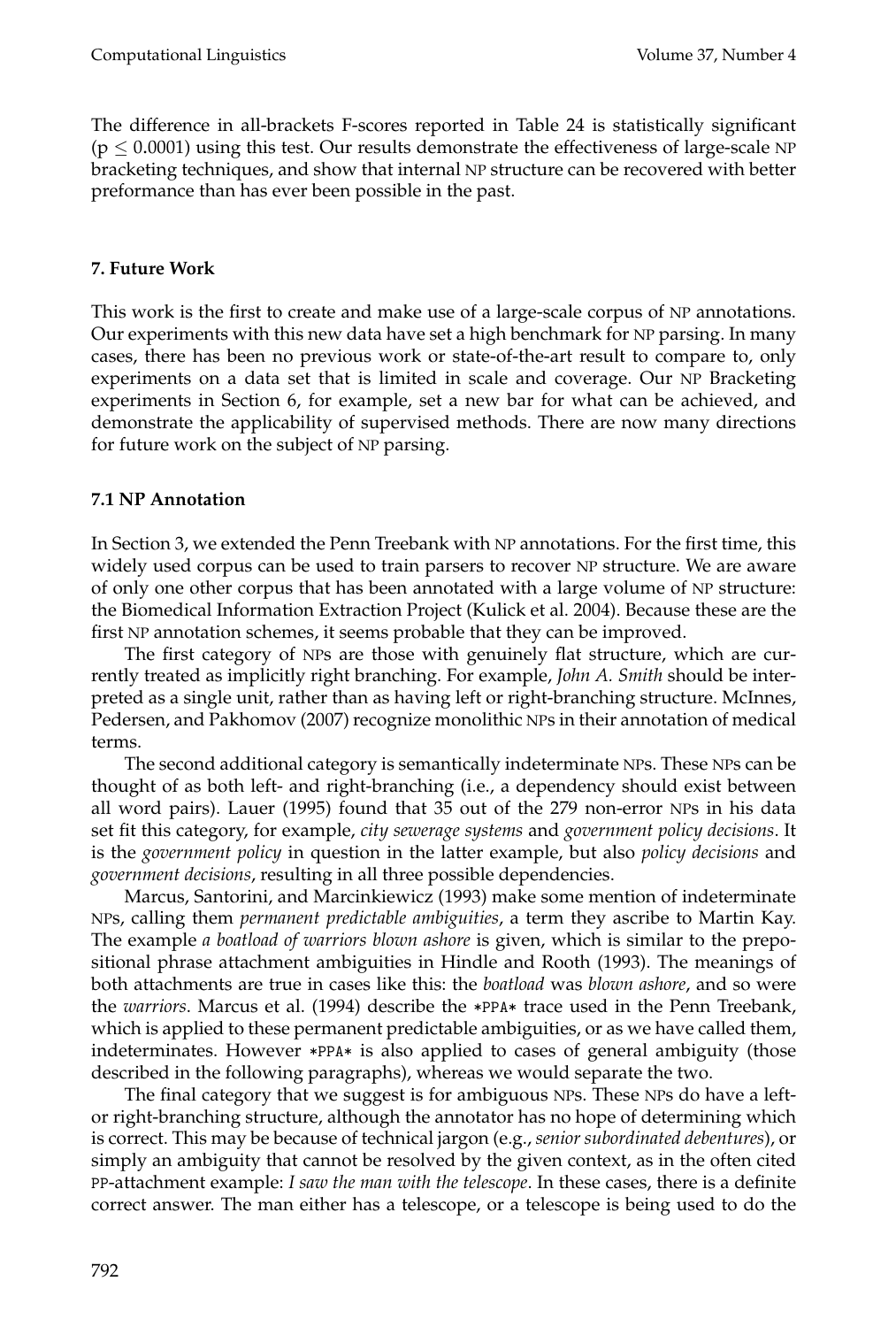seeing, but not both.<sup>8</sup> This differentiates these ambiguous cases from indeterminate NPs, where *both* readings are true.

None of the divisions just described are reflected in our corpus, and as a result, may have affected our experiments and/or their evaluations. For example, an NP bracketer training on a genuinely flat NP will learn that there is a dependency between the rightmost words when there is not. Similarly, an indeterminate NP (i.e., left flat by the annotator) suggests that the left-branching dependency is incorrect, when in fact both the left- and right-branching dependencies are correct. Adding these distinctions to the corpus may improve the performance of a bracketing model. However, we expect that any change would be small. This is because almost all NPs can be confidently assigned to left- or right-branching classes. We can present no gold-standard figures from the data, as the annotation of these additional NP structure categories has not been performed, but we can note that the annotator only marked 915 of the 60,959 inspected NPs as difficult (1.50%), and that in our experience, most of the difficulty comes from financial jargon, rather than the linguistic complications described here.

## **7.2 Parsing NP Structure**

Our experiments in Section 5 highlighted the difficulty of parsing NPs. Many of the errors that occurred were due to a lack of lexical information and the productivity of nouns and noun phrases. One potential approach to solving these problems would be to incorporate the information sources that were successfully applied to NP Bracketing into a Collins-style parser. In particular, the possibility exists to include NER and Web 1T features as additional probability distributions in the model. Other parsers without a specialized NP submodel may make this process easier and/or more effective.

Our NP Bracketing work could be improved by finding a more effective process than the Barker (1998) algorithm. This is only one way to bracket complex NPs, which is a standard structured search problem. Another potential framing would be to treat the task as a sequence tagging problem, where the goal is to generate some number of brackets between individual tokens. The systems in Daumé III and Marcu (2004) and Bergsma and Wang (2007) function in a similar manner.

## **8. Conclusion**

The addition of consistent, gold-standard, noun phrase structure to a large corpus is a significant achievement. We have shown that these annotations can be created in a feasible time frame with high inter-annotator agreement of 98.52% (measuring exact NP matches). In doing so, we have created a significantly larger corpus for analyzing NP structure than has ever been made available before. This is integrated with perhaps the most influential corpus in NLP. The large number of systems trained on Penn Treebank data can all benefit from the extended resource we have created.

In Section 5, we put the NP augmented Penn Treebank to use in training and evaluating the Collins (2003) parsing model. The results of these experiments demonstrated the difficulty that statistical methods have in bracketing NPs. The parsing model could not effectively adapt to the productivity of NP structure, and as a result, its performance

<sup>8</sup> In theory, the telescope could be with the man *and* used to do the seeing, but we will ignore this rather pathological possibility.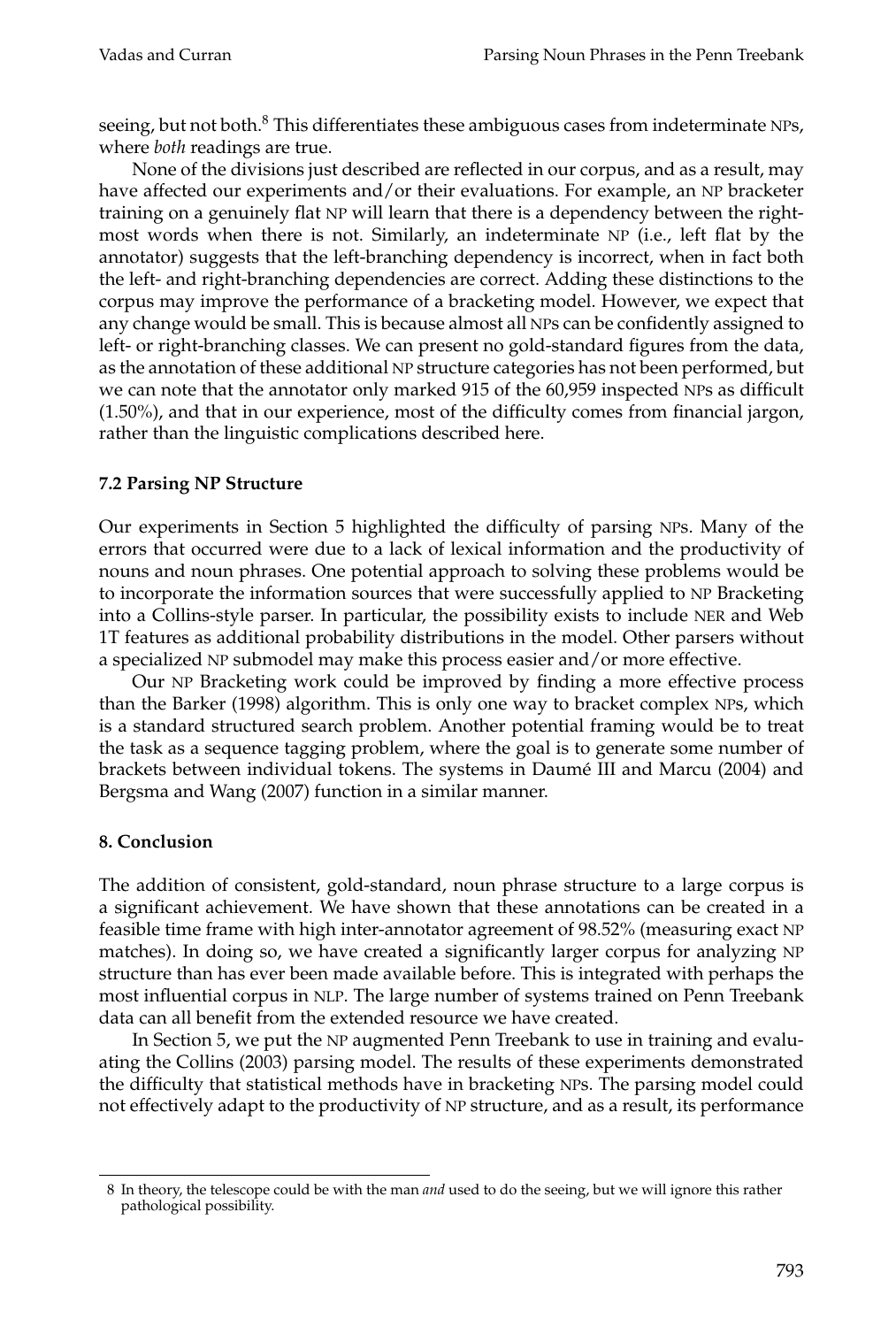was lower than the baseline we set using deterministic rules. This baseline from the annotation tool's suggestion feature outperformed the parser by 5.81%.

Despite this, our analysis of Collins's model highlighted a number of interesting points. In particular, the continued importance of the base-NP submodel was a surprising result, as performance dropped spectacularly when it was removed. Our comprehensive error analysis showed that the largest cause of errors was a lack of lexical information in the training data.

Attempting to solve this problem, Section 6 saw the development of our NP Bracketing system. This is the first NP Bracketer that uses a supervised model to good effect and that can analyze NPs of arbitrary length and complexity. The initial simple NP bracketing experiments demonstrated that we could achieve performance on Lauer's small data set akin to that of previous researchers (e.g., Lauer 1995; Nakov and Hearst 2005). Our much larger data set from the Penn Treebank allowed us to build supervised models with even higher performance, however.

We moved onto the more realistic task of bracketing complex NPs. Utilizing the supervised model we built for simple NPs, and including a wide range of features, both novel and based on those used by other researchers, we achieved an excellent performance figure of 89.14% matched bracket F-score. These results demonstrated that complex NP Bracketing is an interesting task with much room for innovation.

Using this complex NP Bracketer, we constructed a post-processor for the parsing experiments from Section 5. In doing so, we finally outperformed the suggestion baseline and improved on the parser's result by 9.04% F-score. Our NP Bracketing system performs better than a state-of-the-art parsing model.

A widely used Collins-style parser, together with our NP post-processor, and trained using the extended corpus we created, is now able to identify sub-NP brackets with a level of accuracy that can be exploited by many practical applications. As a result, we have made it possible to increase performance on question answering, anaphora resolution, and many other downstream NLP tasks.

## **Appendix A: Annotation Guidelines**

This document describes guidelines for bracketing NP structure in the Penn Treebank. These guidelines are in addition to the Treebank II Guidelines (Bies et al. 1995). They are also based on, and overlap with, the Addendum for BioMedical Annotation (Warner et al. 2004). An earlier version (0.9) of these guidelines was used in the annotation described in Vadas and Curran (2007), whereas this version was used in a subsequent pass over the data.

## **A.1. Bracketing NPs**

The goal of our annotation is to identify and bracket multi-token premodifiers in NPs. Quirk et al. (1985, page 1321) describe such premodifiers, which include adjectives, participles, nouns, genitives, and adverbs. All of these items are modifiable themselves, and this is precisely the behavior that we have annotated. Indeed, NPs with multiple premodifiers can be recursive to an arbitrary depth (though more than three or four levels is unusual), and the underlying structure is by no means always right-branching. However, we can still resolve this ambiguity, as (with our emphasis)

obscurity in premodification exists **only** for the hearer or reader who is unfamiliar with the subject concerned . . . (Quirk et al. 1985, page 1343)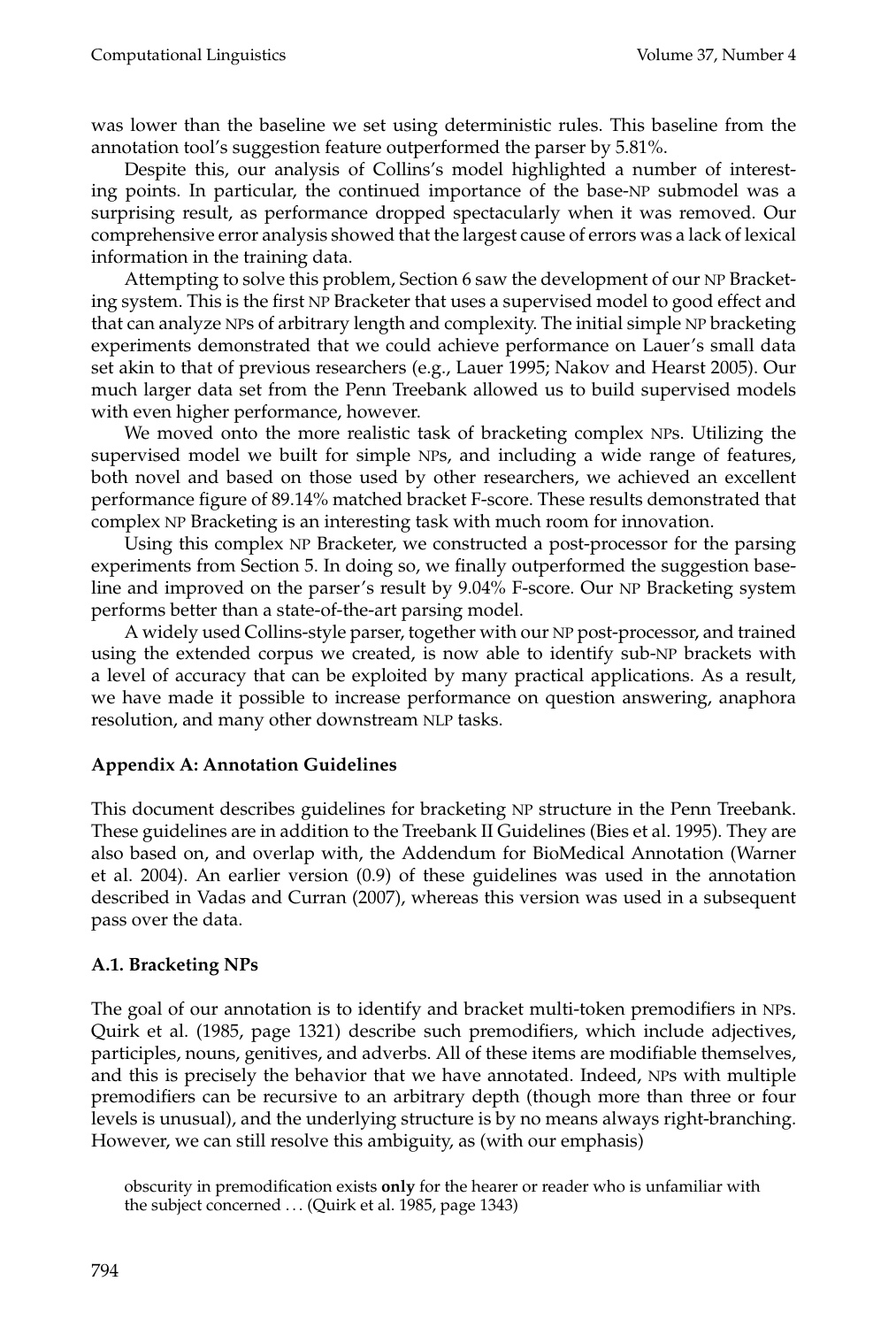Thus, our most difficult cases come from the financial jargon of the *Wall Street Journal*, but the correct bracketing of most NPs is simple to ascertain.

The main change described in these guidelines is a different way of representing NP structure. Treebank II Style is to leave NPs flat, not specifying additional structure. In our extension, we assume a right-branching structure in all NPs, and mark explicitly any left-branching constituents. As most NPs are right-branching, this reduces the amount of bracketing required and thus increases legibility. This means that NPs like this one do not need further bracketing:

```
(NP (DT The) (JJ average)
  (JJ seven-day) (NN compound) (NN yield) )
```
And the implicit structure represented is:

```
(NP (DT The)
  (NODE (JJ average)
    (NODE (JJ seven-day)
      (NODE (NN compound)
        (NODE (NN yield) ) ) ) ) )
```
When a left-branching modifier is present, as in this NP,

(NP (NN lung) (NN cancer) (NNS deaths) )

it is bracketed explicitly. To specify that *lung cancer* is a constituent, we insert a bracket around those words:

(NP

```
(NML (NN lung) (NN cancer) )
(NNS deaths) )
```
Though less frequent, brackets can also be necessary in non-base-NPs, as in these examples:

```
(NP-SBJ
  (NML (JJ former)
    (NAC (NNP Ambassador)
      (PP (TO to)
        (NP (NNP Costa) (NNP Rica) ) ) ) )
  (NNP Francis) (NNP J.) (NNP McNeil) )
(NP
  (NML
    (NP (NN Wendy) (POS 's) )
    (NNP International) )
  (NNP Inc.) )
```
In the first example, we join *former* and the NAC node, as he is formerly the Ambassador, not formerly Mr. McNeil.

Multiple words can be included in a bracket, and internal to the bracket are still implicitly right-branching.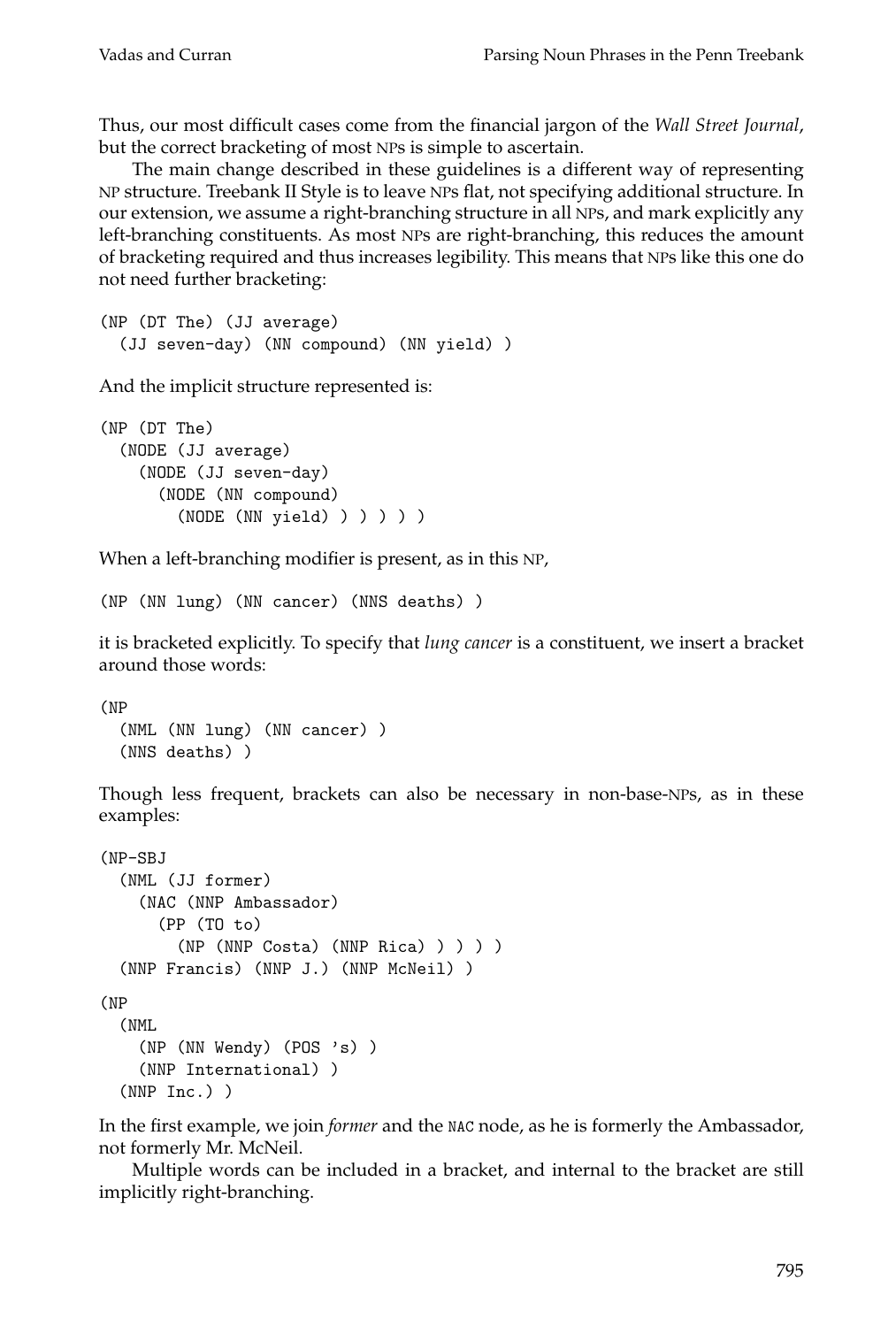```
(NP
 (NML (JJ chief) (JJ financial) (NN officer) )
 (NNP John) (NNP Pope) )
(NP
  (NML (JJ hot-dipped) (JJ galvanized) (NN sheet) )
  (NNS products) )
```
So the sheet is hot-dipped and galvanized, and the products are made of this sheet. Alternate, incorrect bracketings could suggest the galvanization is hot-dipped (a NML node around those two words) or that the products themselves are hot-dipped and galvanized (if no NML node was used).

New brackets can be nested, and this is needed quite often.

```
(NP
  (NML
    (NML (NNP New) (NNP York) )
    (NNP Stock) (NNP Exchange) )
  (JJ composite) (NN trading) )
```
This correct bracketing describes composite trading on the Stock Exchange of New York.

Note that we never alter existing Treebank brackets or POS tags, we only add new brackets to specify our extended representation. Similarly, we have not corrected errors that have been noticed during the annotation process. This is so that the corpus remains as comparable as possible to the original version. Pre-existing errors can mean that the correct extended annotation cannot possibly be implemented, however. In these cases, we try to mark up any constituents that we still can, while not adding any brackets that are incorrect. This often results in the opposite to what is done in the normal case.

(NP

```
(NP (DT the) (NNP Carper) (POS 's) )
(NNP Creek)
(NN wine) )
```
In this example, the determiner should be outside the inner NP, so that it has scope over *wine*. Normally, we would bracket *the Carper* to separate it from the possessive (see Section A.2.7), but that is incorrect here. Similarly, we do not bracket *the Carper's Creek* because it would include *the*. This would be incorrect, as *the* is the determiner for the overall NP, not just *Carper's Creek*.

# **A.1.1 Node Labels**

We use two new node labels: NML and JJP. We have distinguished these from the existing NP and ADJP labels, so that we can analyze them separately. This approach has the advantage that they can be mapped back to the existing labels if needed. NML is used when the modifier's head is a noun, as in previous examples, whereas JJP is used when the head is adjectival, as in this example:

```
(NP (JJP (JJ dark) (JJ red) )
 (NN car) )
```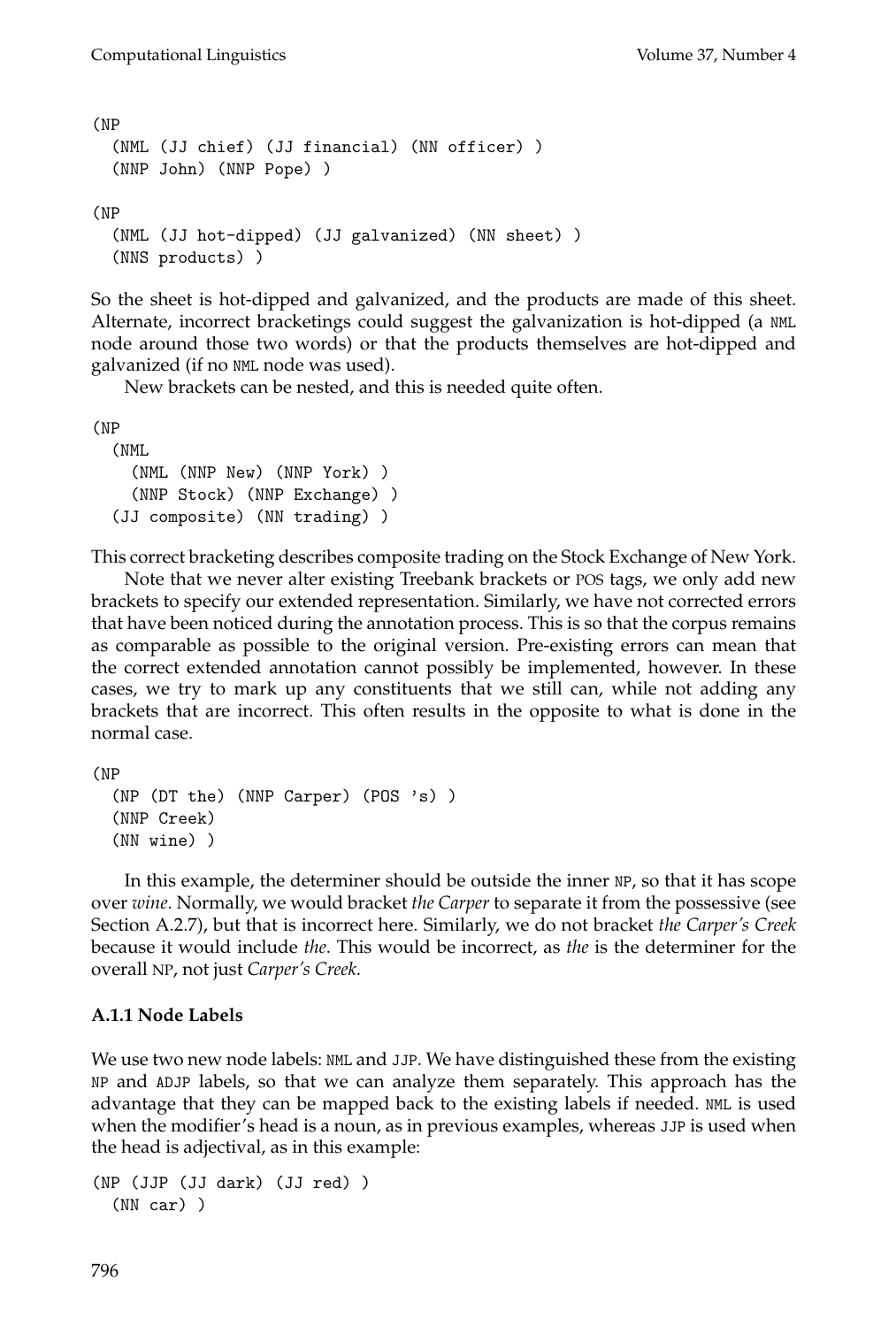The label should also be JJP in cases where the head is a gerund.

```
(NP (DT the)
  (JJP (JJS fastest) (VBG developing) )
  (NNS trends) )
```
A JJP node is needed when an adverb modifies an adjective:

```
(NP
  (JJP (RB relatively) (JJR higher) )
  (NNS rates) )
```
Finally, we also apply the JJP label to coordinated adjectives premodifying a noun. In cases like these with multiple heads, only one head needs to be adjectival for the label to be JJP. We do not have a label similar to UCP.

```
(NP (PRP$ its)
 (JJP (JJ current)
    (CC and) (JJ former) )
  (NNS ratepayers) )
(NP (DT the)
  (JJP (JJ British)
    (CC and) (NNP U.S.) )
  (NNS troops) )
```
In all other cases (the vast majority), a NML label should be used. This means that cases with unusual heads, like the following one where DTs are being coordinated, are labeled NML.

(NP

```
(NML (DT any)
  (CC or) (DT all) )
(NNS warrants) )
```
If any POS tag has been incorrectly annotated, then the label used should reflect the correct POS tag, rather than propagate the error.

## **A.1.2 Ambiguous Cases**

In general, if an annotator is unsure as to whether bracketing is needed, or if both alternatives seem equally likely, then they should leave the NP flat. The following NPs are examples of such semantically ambiguous cases. In the first, both dependencies are true (i.e., the players are in college, and they play basketball). The third example has a genuinely flat structure.

(NP (NN college) (NN basketball) (NNS players) ) (NP (NN army) (NN ordnance) (NN depot) ) (NP (NNP John) (NNP A.) (NNP Smith) )

# **A.1.3 Head Derivation**

Head-finding rules for NML and JJP constituents are the same as for NP and ADJP nodes, respectively. For a detailed description of these rules, see Collins (1999, page 238).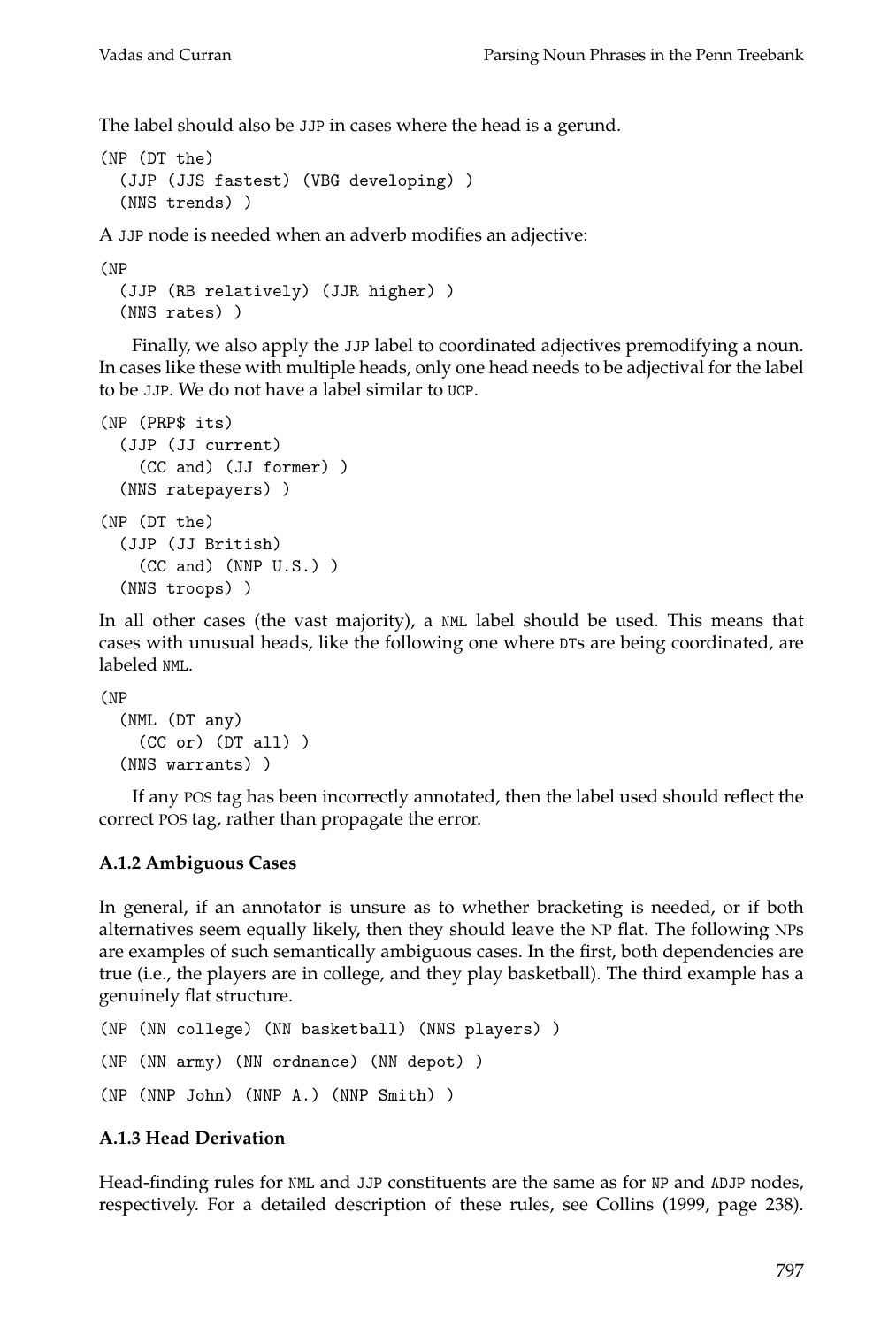In most cases, the head is either the right-most noun, or inside the right-most NML node.

This is more complicated with coordinated and apposited structures, which will have multiple heads. The individual heads can still be determined with the standard rules.

## **A.1.4 Identifying the Correct Bracketing**

The bracketing task involves deciding which words belong together as constituents. It is often useful to reword the sentence to see whether a constituent makes sense. In doing so, the aim is to determine the dependencies that will be formed, that is, to create a syntactic structure which yields the correct semantic structure. Here are a few ways this can be done:

1. Inversion – In the following NP, we are deciding whether or not to bracket *other two*.

(NP-LGS (DT the) (JJ other) (CD two) (JJ outside) (NNS bidders) )

If we invert these words to *two other*, then the NP retains the same meaning. Therefore *other* does not modify *two* and they should not be bracketed.

2. Removal – This test involves trying to force one word to modify another by placing them side by side, removing the intervening text. In the example below, does *Japanese* modify *auto maker* or *Mazda Motor Corp*? If we remove *auto maker*, then the NP would not make sense, and so it must be the former. We have inserted the appropriate NML node.

```
(NP (NML (JJ Japanese) (NN auto) (NN maker) )
  (NML (NNP Mazda) (NNP Motor) )
  (NNP Corp) )
```
3. Postmodifier – If we move a premodifier to the end of the NP, making it postmodify the head, then the correct bracketing should become clearer. In the following description of a car that is a certain shade of red,

(NP (JJ tomato) (JJ red) (NN car) )

if we change the NP to *red car that is tomato* then we get a meaning that doesn't make sense. As this is not the case, we know that *tomato* and *red* should be joined in a constituent.

```
(NP
  (JJP (JJ tomato) (JJ red) )
  (NN car) )
```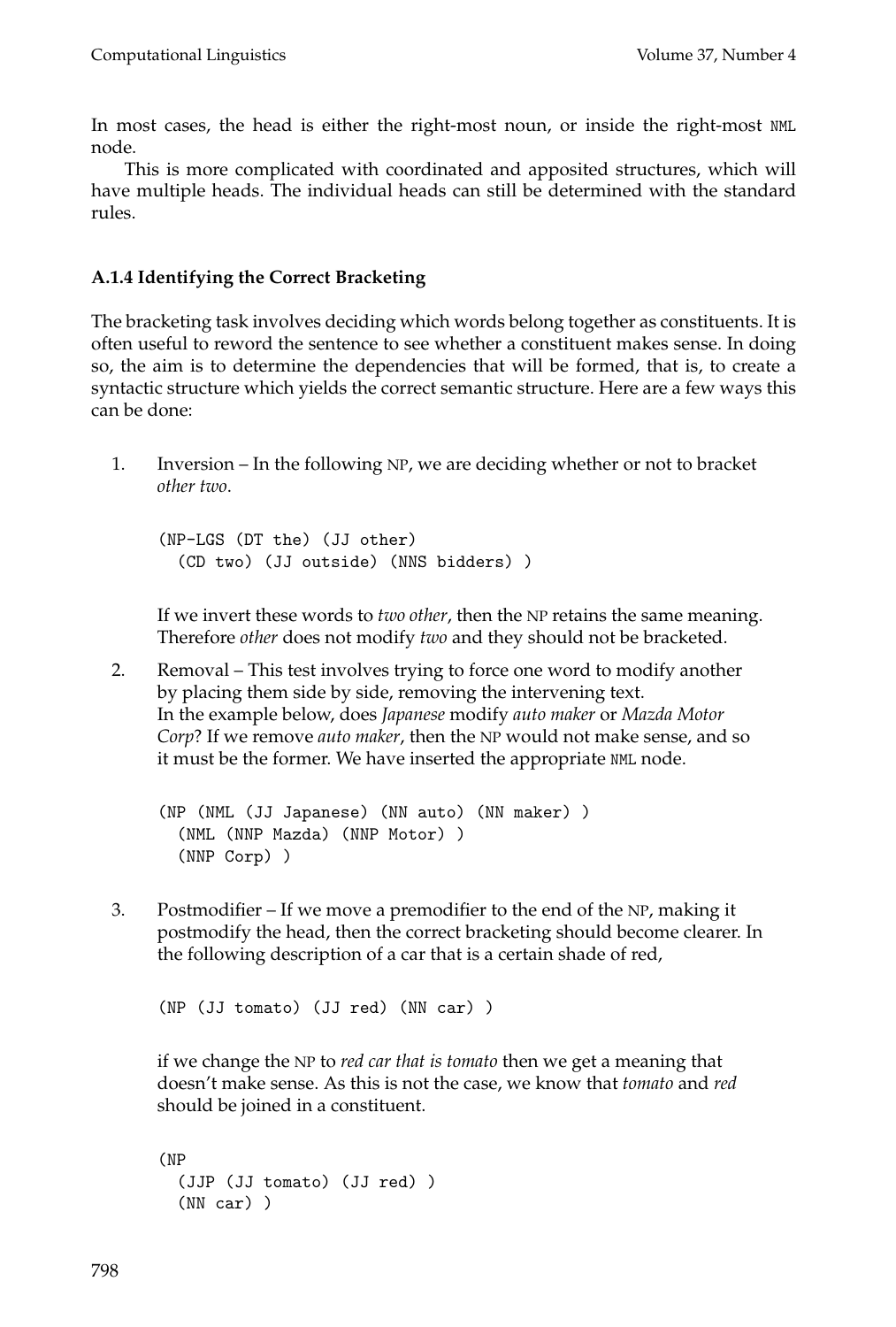# **A.2. Specific Cases**

# **A.2.1 Coordinations**

Coordinations are one of the most difficult structures to bracket in NPs. This is because of the multi-headed nature of such constructs. We should not read the next example as implicitly right-branching, but with dependencies between *Bill* and *and*, and *Ted* and *and*. It does not need further bracketing.

(NP (NNP Bill) (CC and) (NNP Ted) )

On the other hand, the following example does need the NML bracket shown:

```
(NP (DT the)
  (NML (NNPS Securities)
    (CC and) (NNP Exchange) )
  (NNP Commission) )
```
Otherwise, its implicit structure would be as follows:

```
(NP (DT the)
  (NODE
    (NODE (NNPS Securities) )
    (CC and)
    (NODE (NNP Exchange)
      (NODE (NNP Commission) ) ) ) )
```
The erroneous meaning here is *the Securities* and *the Exchange Commission*, rather than the correct *the Securities Commission* and *the Exchange Commission*.

Bracketing is also needed in the first of the following, or else the interpretation will be *rock stars* and *rock royalty*, which is clearly incorrect. However, this *is* the case in the second example (both the words and actions are rude) and so no new brackets are needed there.

```
(NP (NML (NN rock) (NNS stars) )
  (CC and)
  (NML (NN royalty) ) )
(NP (JJ rude) (NNS words)
  (CC and) (NNS actions) )
```
Also note that *royalty* is bracketed as a single word. This is because whenever one coordinated constituent is bracketed, all other constituents of the coordinate must be bracketed as well, even single tokens as seen here. This has changed since version 0.9 of these guidelines.

The implicit structure of the following NP is correct, as *rock stars*is already right-most.

```
(NP (NN royalty)
  (CC and) (NN rock) (NNS stars) )
```
However, this NP should be treated in the same way as the previous one. We therefore insert brackets around *rock stars* and *royalty* as before.

```
(NP (NML (NN royalty) )
  (CC and)
  (NML (NN rock) (NNS stars) ) )
```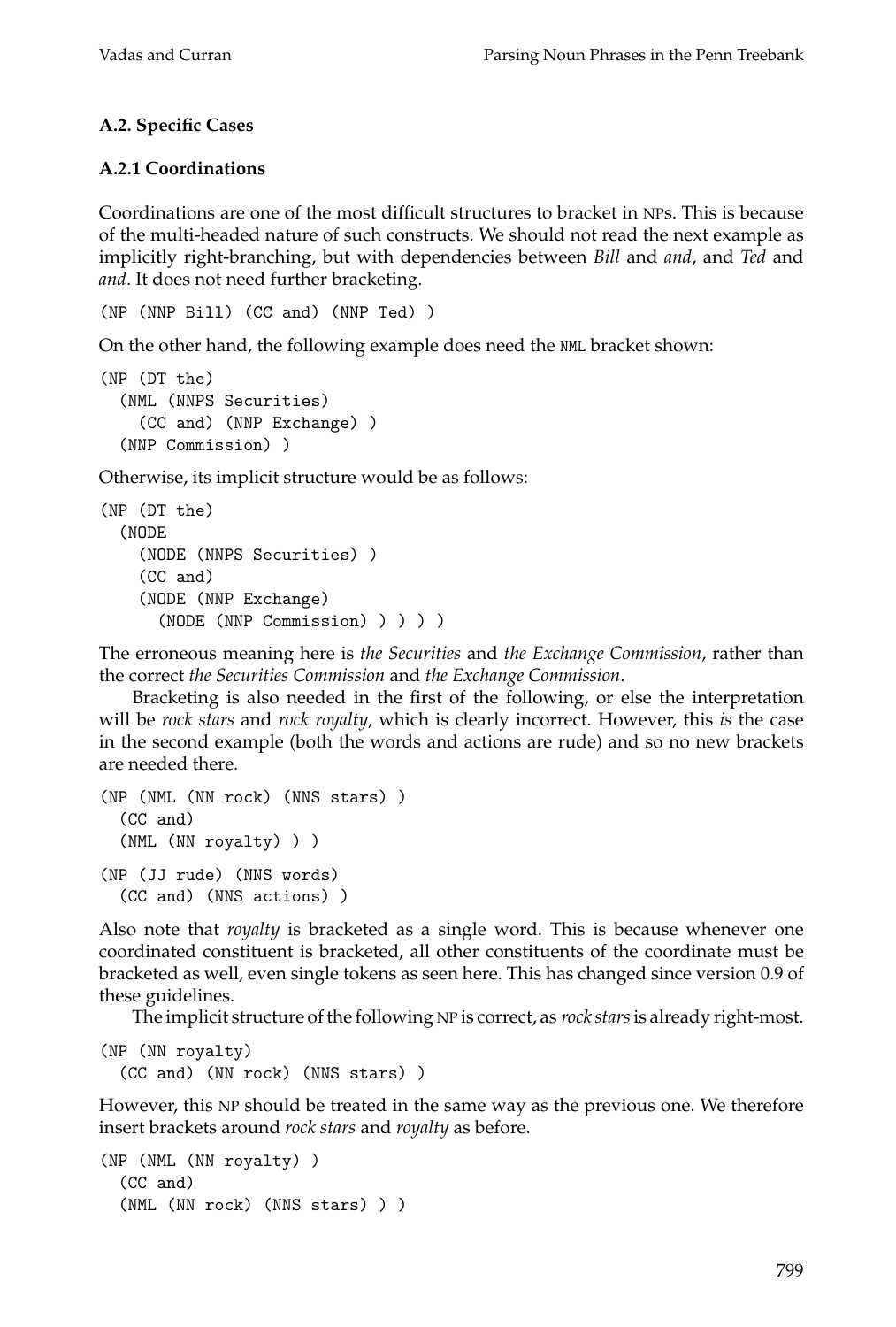If *any* constituent to be coordinated is multi-token (even right-most and implicitly correct ones), then *all* constituents of the coordinator must be explicitly bracketed. This is another change since the version 0.9 guidelines, which would not add any new brackets to this example.

Lists do *not* need any bracketing.

```
(NP (NNS cars)
 (, , )(NNS trucks)
 (CC and) (NNS buses) )
```
This is true even when the conjunction is missing:

```
(NP
 (NP (DT no) (NN crack) (NNS dealers) )
 (, )(NP
    (NP (DT no) (JJ dead-eyed) (NNS men) )
    (VP (VBG selling)
      (NP
        (NP (JJ four-year-old) (NNS copies) )
        (PP (IN of)
          (NP (NNP Cosmopolitan) )))))
 (, )(NP
    (NP (DT no) (PRP one) )
    (VP (VBD curled)
      (PRT (RP up) )
      (PP-LOC (IN in)
        (NP (DT a) (NN cardboard) (NN box) )))))
```
However, the entire list may still need to be bracketed before being joined to words outside the list, as shown:

```
(NP
```

```
(NP (NNP Mazda) (POS 's) )
(NNP U.S.)
(NML (NNS sales)
  (, , )(NN service)
  (, , )(NNS parts)
  (CC and) (NN marketing) )
(NNS operations) )
```
A list of attributes separated by commas does *not* need any bracketing:

```
(NP
 (JJ tricky)
  (, )(JJ unproven) (NN chip) (NN technology) )
```
This is because *tricky* and *unproven* are *not* being coordinated here. They are simply both acting as modifiers on *technology*, like in the NP: *big red car*.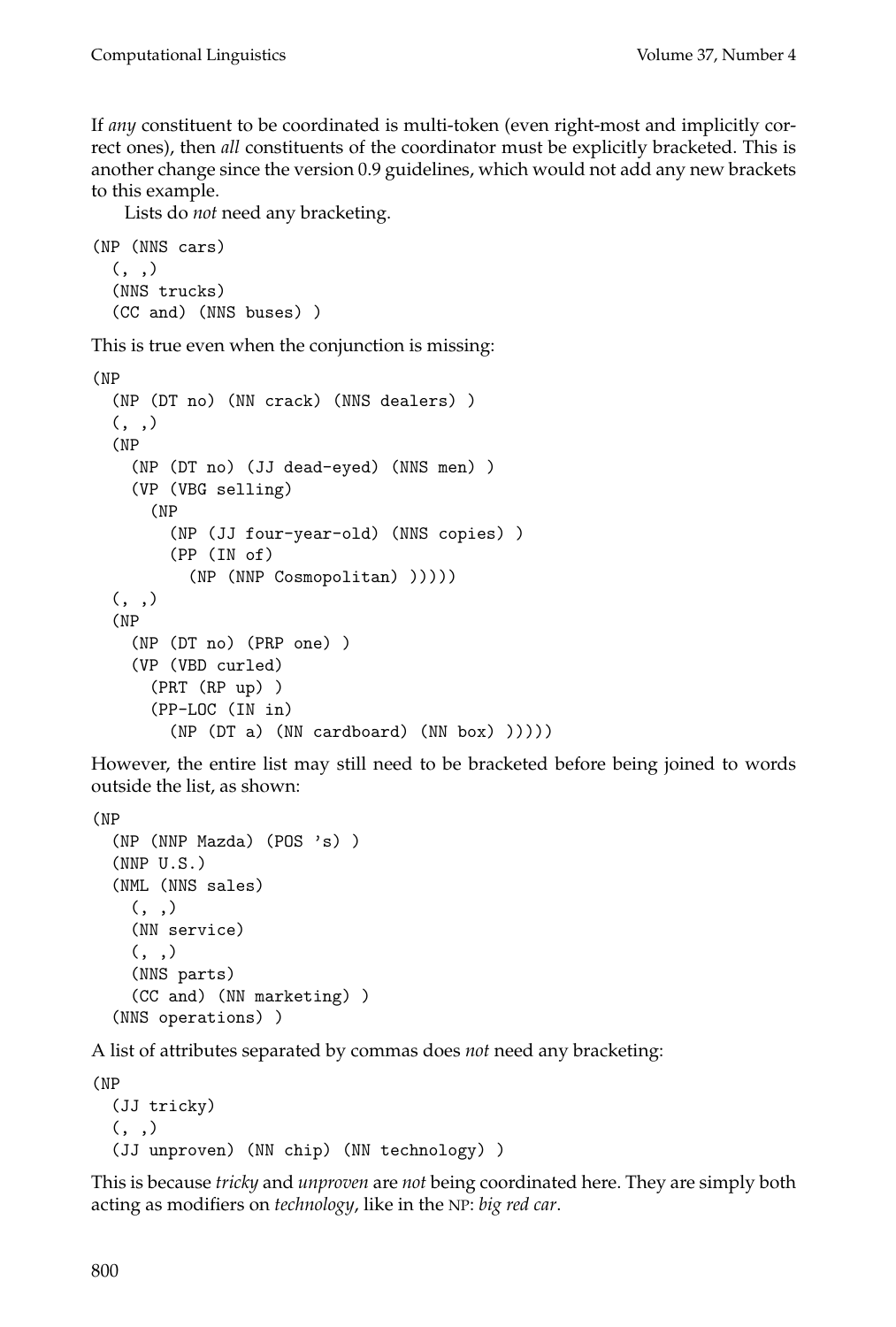Conjunctions between a *neither*/*nor* pair do *not* need any bracketing.

```
(NP-SBJ (DT Neither)
  (NP (NNP Lorillard) )
  (CC nor)
  (NP
    (NP (DT the) (NNS researchers) )
    (SBAR
      (WHNP-3 (WP who) )
      (S
        (NP-SBJ (-NONE- *T*-3) )
        (VP (VBD studied)
          (NP (DT the) (NNS workers) ))))))
```
# **A.2.2 Speech Marks**

Tokens surrounded by speech marks should be bracketed:

```
(NP-PRD (DT a)
  (NML ('' '') (JJ long) (NN term) ('' '') )
  (NN decision) )
```
This includes when there is only a single token inside the speech marks, and when the speech marks are right-most:

```
(NP-PRD (DT a)
  (JJP ('' '') (JJ long) ('' '') )
  (NN decision) )
(NP-PRD (DT a)
  (NML ('' '') (JJ long) (NN term) ('' '') ) )
```
Note that the label of the bracket should reflect the internal head, as in the first example in the previous block, where JJP is used.

If the speech marks and the tokens they surround are the only items under the NP, then a new bracket should *not* be added.

```
(NP-PRD ('' '') (JJ long) (NN term) ('' '') )
```
The bracketing of speech marks has changed since the 0.9 version guidelines. Previously, the internal tokens were bracketed, whereas right-most speech marks were not.

Conventional editorial style for speech marks does not lend itself to bracketing easily. Because of this, there are a number of exceptions and corner cases when annotating NPs with speech marks. Firstly, in these examples:

```
(NP) (''''')
  (NP-TTL (DT A) (NNP Place) (IN in) (NNP Time) )
  (, , , )(''')
  (NP
    (NP (DT a) (JJ 36-minute) (JJ black-and-white) (NN film) )
    (PP (IN about)
      (NP
        (NP (DT a) (NN sketch) (NN artist) )
```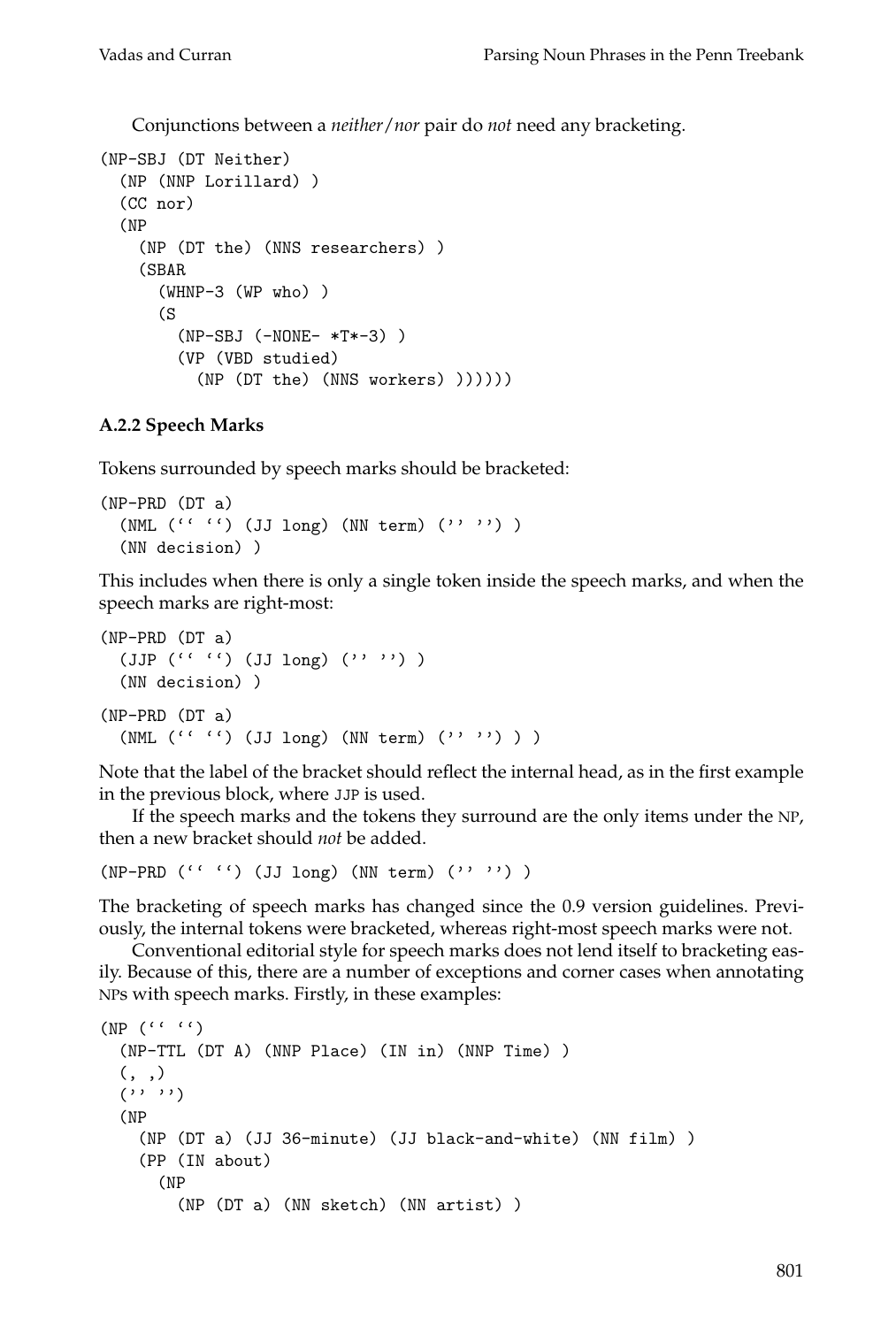```
(, )(NP
 (NP (DT a) (NN man) )
 (PP (IN of)
   (NP (DT the) (NNS streets) ) ) )))))
```
the comma serves to separate the film's title from its description, and the speech marks surround just the title. This causes a "crossing" constituent, as we cannot bracket the speech marks and the title together without including the comma. In these cases, we still add a NML bracket around the speech marks:

```
(NP
 (NML ('' '')
    (NP-TTL (DT A) (NNP Place) (IN in) (NNP Time) )
    (, , , )(, (, \vee, ))
  (NP
    (NP (DT a) (JJ 36-minute) (JJ black-and-white) (NN film) )
    (PP (IN about)
      (NP
        (NP (DT a) (NN sketch) (NN artist) )
        (, )(NP
          (NP (DT a) (NN man) )
          (PP (IN of)
            (NP (DT the) (NNS streets) ) ) ) )))))
```
Many NPs contain a single opening or closing speech mark, whose partner is stranded in another constituent. For example, the following NP has only the opening speech mark:

```
(NP (DT the) ('' '')
  (NML (NN type) (NN F) )
  (NN safety) (NN shape) )
```
In order to find the closing speech mark, we must look into the surrounding context:

```
(NP
  (NP (DT the) ('' '')
    (NML (NN type) (NN F) )
    (NN safety) (NN shape) )
  (, , , )(<sup>'</sup>'''')
  (NP
    (NP (DT a) (JJ four-foot-high) (JJ concrete) (NN slab) )
    (PP (IN with)
      (NP (DT no) (NNS openings) ) ) ) )
```
In these cases, we could not bracket the speech marks properly without altering the existing structure. So once again, we do not add any new brackets in NPs such as this. In the next example, the speech marks have not been put in the right place:

(NP-PRD  $($ '' '') (DT a) (JJ worst-case)  $($ '''') (NN scenario) )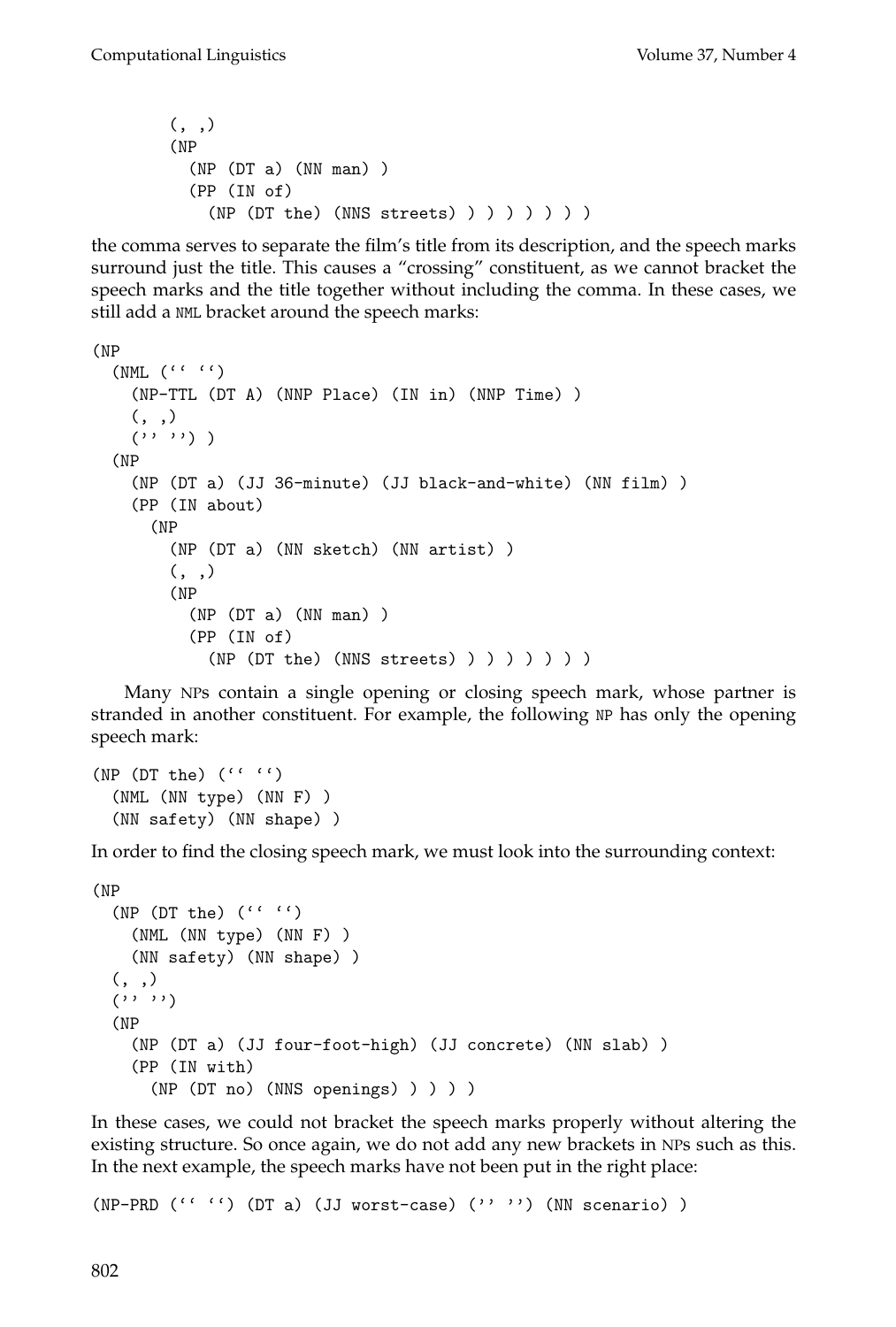The determiner should be outside the speech marks. In cases such as these, the annotator should not follow the incorrect placement. Because no accurate bracketing can be inserted, no brackets should be added at all.

# **A.2.3 Brackets**

These should be treated the same as speech marks, and bracketed as described in the previous section.

```
(NP (DT an)
  (JJP (-LRB- -LCB-) (VBG offending) (-RRB- -RCB-) )
  (NN country) )
```
An example of another corner case is shown here:

```
(NP (-LRB - -LCB -)(NML (NNP Fed) (NNP Chairman) )
 (NNP Alan)
 (-RRB- -RCB-)(NNP Greenspan) )
```
Once again, the tokens cannot be bracketed without a crossing constituent. We can still bracket *Fed Chairman*, but beyond that, no other brackets should be added.

# **A.2.4 Companies**

Company names may need to be bracketed a number of ways. When there are postmodifiers such as Corp. or Ltd., the rest of the company needs to be separated if it is longer than one word.

```
(NP-SBJ
  (NML (NNP Pacific) (NNP First) (NNP Financial) )
  (NNP Corp.) )
(NP
  (NML (NNP W.R.) (NNP Grace) )
 (CC &) (NNP Co.) )
(NP
  (NML (NNP Goldman)
    (, )(NNP Sachs) )
  (CC &) (NNP Co.) )
```
Other identifiable nominal groups within the company name, such as locations, also need to be bracketed separately.

```
(NP
  (NP (NN today) (POS 's) )
  (NML (NNP New) (NNP England) )
 (NNP Journal) )
```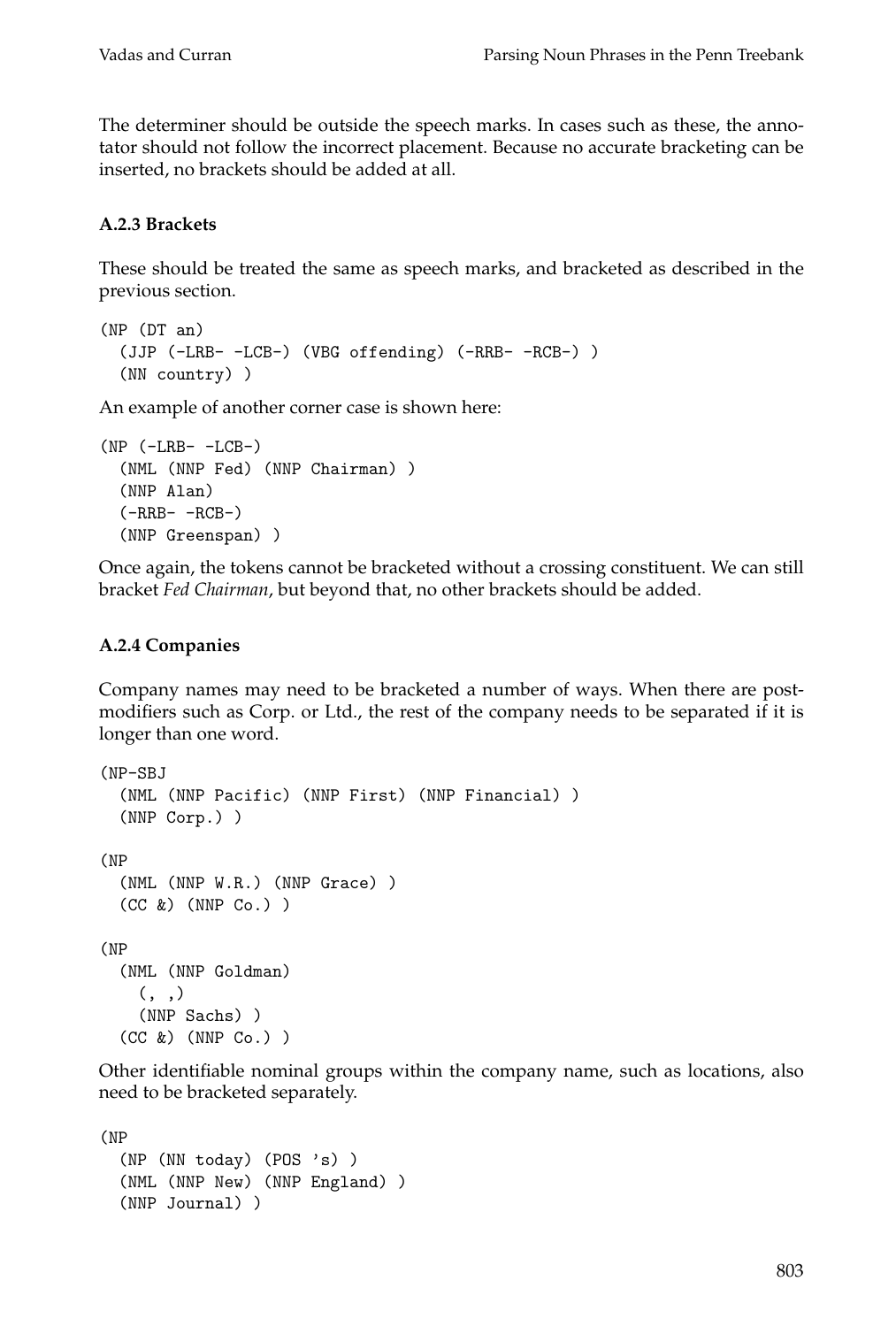(NP (DT the) (NML (NNP Trade) (CC and) (NNP Industry) ) (NNP Ministry) )

## **A.2.5 Final Adverbs**

The tokens preceding a final adverb should be separated:

```
(NP (NML (NN college) (NNS radicals) )
 (RB everywhere) )
```
#### **A.2.6 Names**

Names are to be left unbracketed:

```
(NP (NNP Brooke) (NNP T.) (NNP Mossman) )
```
However, numbers, as well as *Jr.*, *Sr.*, and so forth, should be separated:

```
(NP
 (NML (NNP William) (NNP H.) (NNP Hudnut) )
 (NNP III) )
```
Titles that are longer than one word also need to be bracketed separately.

```
(NP
 (NML (NNP Vice) (NNP President) )
 (NNP John) (NNP Smith) )
```
#### **A.2.7 Possessives**

NPs preceding possessives need to be bracketed.

```
(NP (NML (NNP Grace) (NNP Energy) )
 (POS 's) )
```
#### **A.2.8 Postmodifying Constituents**

The words preceding a postmodificational constituent, such as a preposition or SBAR, do *not* need to be bracketed.

```
(NP
 (DT the) (JJ common) (NN kind)
 (PP (IN of)
    (NP (NN asbestos) )))
```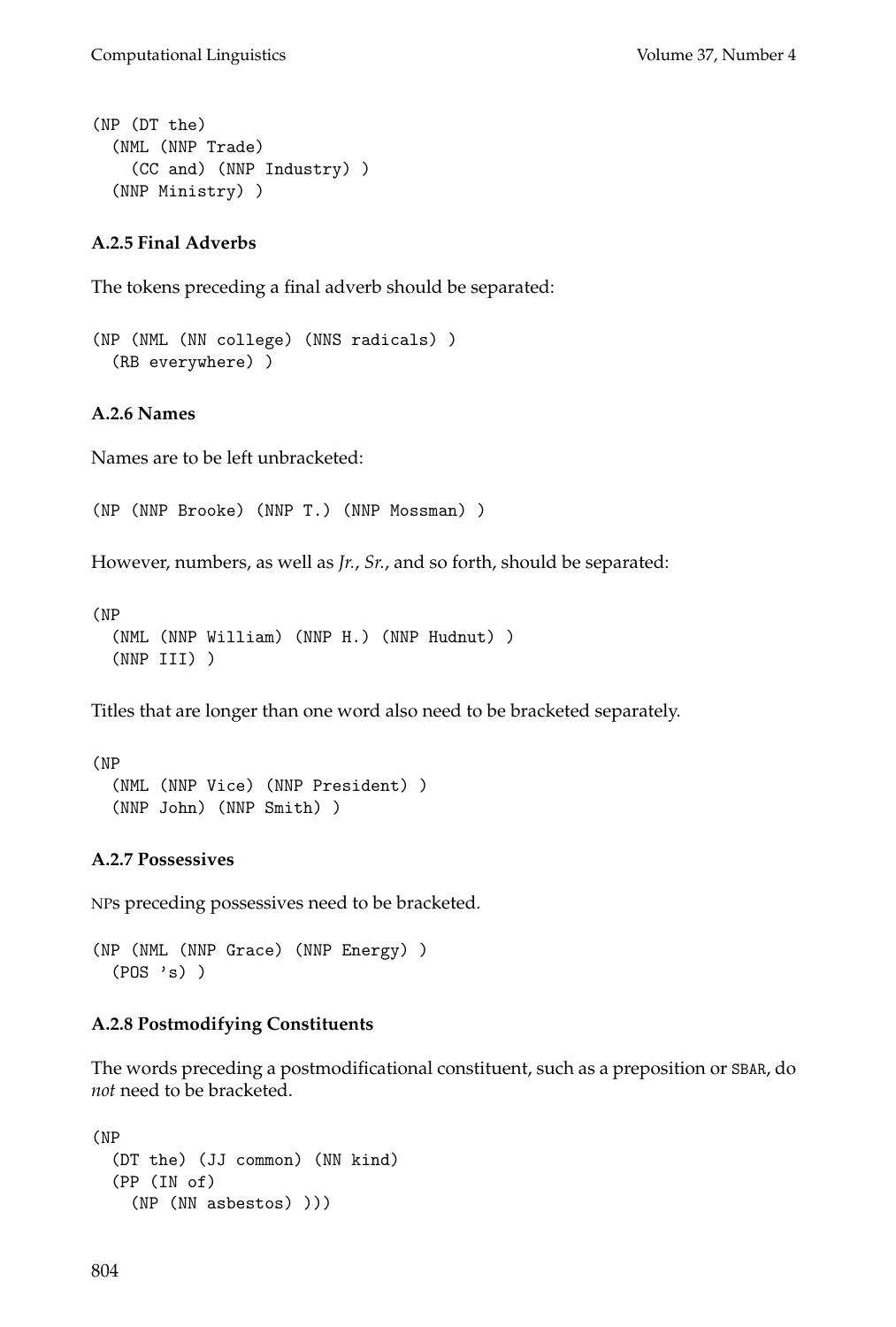# **A.2.9 Unit Traces**

This trace is necessary to make the unit (dollars in the following example) the head of the NP.

(NP (RB over) (\$ \$) (CD 27) (-NONE- \*U\*) )

If the NP is longer, and there are words to the right of the amount, then the trace should be inside the bracket.

```
(NP (DT a)
  (NML ($ $) (CD 27) (-NONE- *U*) )
  (NN charge) )
```
# **A.2.10 Unusual Punctuation**

Sometimes a period indicating an acronym will be separated from the initial letter(s). In these cases, a bracket should be added to join them back together, as shown:

```
(NP (NNP Finmeccanica)
  (NML (NNP S.p) (. .) )
  (NNP A.) )
```
Some NPs also include final punctuation. These are mostly short fragmental sentences. In these cases, the rest of the NP should have a bracket placed around it:

(NP

```
(NML
 (NML (NNP New) (NNP York) )
 (NNP City) )
(: :)
```
# **A.3. Future Improvements**

Here we describe improvements to these guidelines and the bracketing scheme that we intend to carry out in the future. We noticed these issues during the first pass through the corpus, and all of them require another full pass.

# **A.3.1 Flat Structures**

There are a number of NPs in the Penn Treebank that display genuinely flat structure. For some examples, refer back to Section A.1.2. We would like to distinguish these from the implicitly right-branching structures that make up the majority of the corpus. To do this, we intend to use a marker on the NP, NML, or JJP label itself, as shown:

```
(NP-FLAT (NNP John) (NNP A.) (NNP Smith) )
(NP
  (NML-FLAT (NNP John) (NNP A.) (NNP Smith) )
  (NNS apples) )
```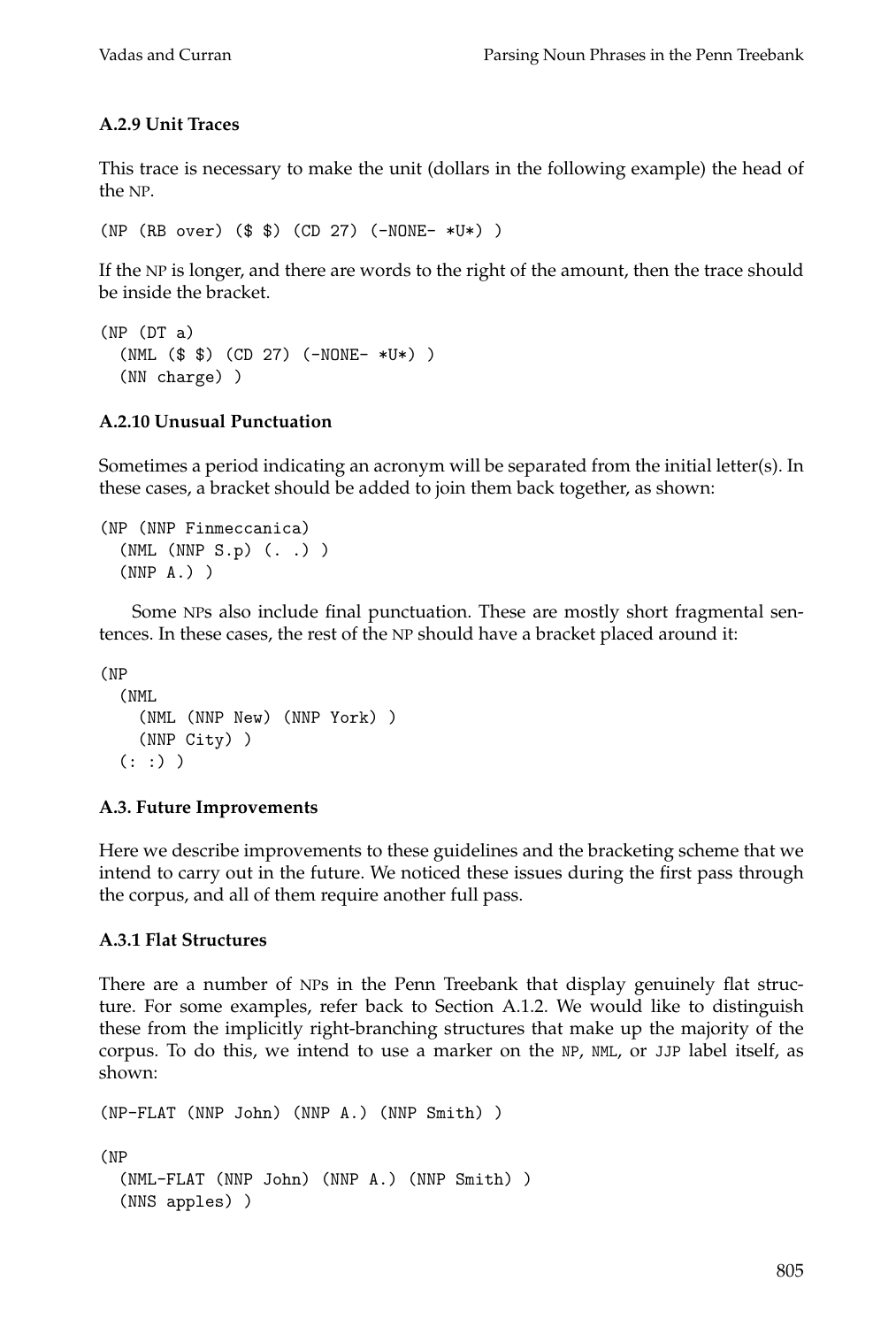Computational Linguistics Volume 37, Number 4

#### **A.3.2 Appositions**

Appositions are a multi-headed structure, similar but still different to coordination. They are extremely common throughout the Penn Treebank, and usually fit the pattern shown here, with a person's name and their position separated by a comma:

```
(NP-SBJ
  (NP (NNP Rudolph) (NNP Agnew) )
  (, )(NP
    (NP (JJ former) (NN chairman) )
    (PP (IN of)
      (NP (NNP Gold) (NNP Fields) (NNP PLC) ) ) ) )
```
We would like to mark these structures explicitly, so that they can be treated appropriately. This raises issues of what is and isn't an apposition (whether they are truly co-referential), and whether to discriminate between different types.

#### **A.3.3 Head Marking**

For some NPs, Collins's standard head-finding rules do not work correctly. In this example, *IBM* is the head, but *Australia* would be found.

(NP (NNP IBM) (NNP Australia) )

Marking heads explicitly would require a much larger degree of work, as NPs of length two would be ambiguous. All other annotation described here only needs to look at NPs of length three or more.

#### **References**

- Abney, Steven. 1987. *The English Noun Phrase in its Sentential Aspects*. Ph.D. thesis, MIT, Cambridge, MA.
- Atterer, Michaela and Hinrich Schütze. 2007. Prepositional phrase attachment without oracles. *Computational Linguistics*, 33(4):469–476.
- Barker, Ken. 1998. A trainable bracketer for noun modifiers. In *Proceedings of the Twelfth Canadian Conference on Artificial Intelligence (LNAI 1418)*, pages 196–210, Vancouver.
- Bergsma, Shane and Qin Iris Wang. 2007. Learning noun phrase query segmentation. In *Proceedings of the 2007 Joint Conference on Empirical Methods in Natural Language Processing and Computational Natural Language Learning (EMNLP-CoNLL)*, pages 819–826, Prague.
- Bies, Ann, Mark Ferguson, Karen Katz, and Robert MacIntyre. 1995. Bracketing guidelines for Treebank II style Penn Treebank project. Technical report.

University of Pennsylvania, Philadelphia, PA.

- Bikel, Daniel M. 2004. *On the Parameter Space of Generative Lexicalized Statistical Parsing Models*. Ph.D. thesis, University of Pennsylvania, Philadelphia, PA.
- Black, Ezra, Steven Abney, Dan Flickinger, Claudia Gdaniec, Ralph Grishman, Philip Harrison, Donald Hindle, Robert Ingria, Frederick Jelinek, Judith Klavans, Mark Liberman, Mitch Marcus, Salim Roukos, Beatrice Santorini, and Tomek Strzalkowski. 1991. A procedure for quantitatively comparing the syntactic coverage of English grammars. In *Proceedings of the February 1991 DARPA Speech and Natural Language Workshop*, pages 306–311, San Mateo, CA.
- Brants, Thorsten and Alex Franz. 2006. Web 1T 5-gram version 1. Technical report. LDC Catalog No.: LDC2006T13. Google Research, Mountain View, CA. Briscoe, Ted and John Carroll. 2006.
- Evaluating the accuracy of an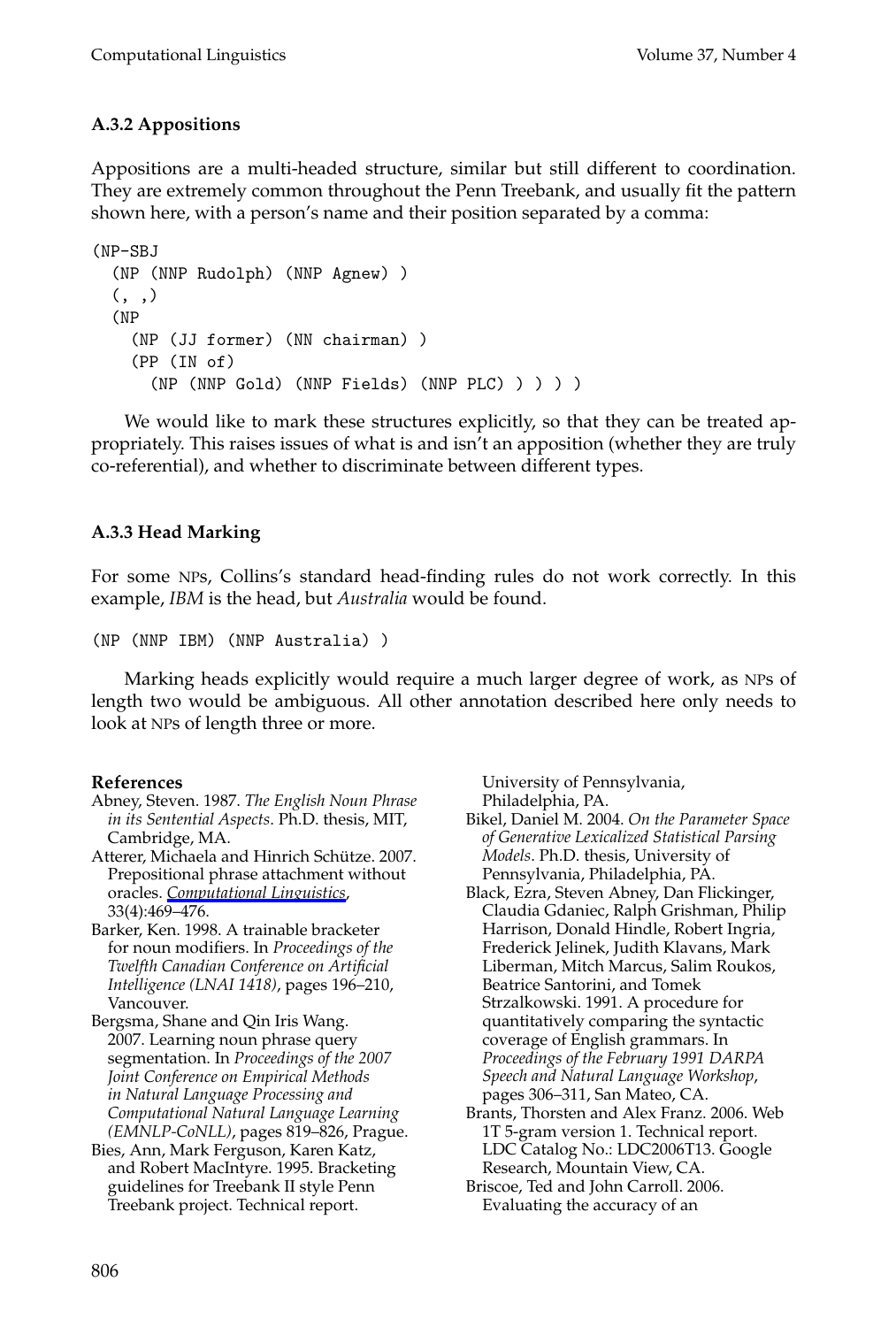unlexicalized statistical parser on the PARC DepBank. In *Proceedings of the COLING/ACL 2006 Main Conference Poster Sessions*, pages 41–48, Sydney.

- Buckeridge, Alan M. and Richard F. E. Sutcliffe. 2002. Using latent semantic indexing as a measure of conceptual association for noun compound disambiguation. In *Proceedings of the 13th Irish International Conference on Artificial Intelligence and Cognitive Science (AICS-02)*, pages 12–19, Limerick.
- Charniak, Eugene. 1997. Statistical parsing with a context-free grammar and word statistics. In *Proceedings of the Fourteenth National Conference on Artificial Intelligence (AAAI-97)*, pages 598–603, Providence, RI.
- Charniak, Eugene. 2000. A maximum-entropy-inspired parser. In *Proceedings of the 1st Meeting of the North American Chapter of the Association for Computational Linguistics (NAACL-00)*, pages 132–139, Seattle, WA.
- Chiang, David and Daniel M. Bikel. 2002. Recovering latent information in treebanks. In *Proceedings of the 19th International Conference on Computational Linguistics (COLING-02)*, pages 1–7, Taipei.
- Clark, Stephen and James R. Curran. 2007. Formalism-independent parser evaluation with CCG and DepBank. In *Proceedings of the 45th Annual Meeting of the Association for Computational Linguistics (ACL-07)*, pages 248–255, Prague.
- Cocke, John and Jacob T. Schwartz. 1970. *Programming Languages and Their Compilers: Preliminary Notes*. Courant Institute of Mathematical Sciences, New York University, New York, NY.
- Cohen, Paul R. 1995. *Empirical Methods for Artifical Intelligence*. MIT Press, Cambridge, MA.
- Collins, Michael. 1996. A new statistical parser based on bigram lexical dependencies. In *Proceedings of the 34th Annual Meeting of the Association for Computational Linguistics (ACL-96)*, pages 184–191, Santa Cruz, CA, USA, June 24–27.
- Collins, Michael. 1997. Three generative, lexicalised models for statistical parsing. In *Proceedings of the 35th Annual Meeting of the Association for Computational Linguistics and 8th Conference of the European Chapter of the Association for Computational Linguistics (ACL-97)*, pages 16–23, Madrid.
- Collins, Michael. 1999. *Head-Driven Statistical Models for Natural Language Parsing*. Ph.D.

thesis, University of Pennsylvania, Philadelphia, PA.

- Collins, Michael. 2003. Head-driven statistical models for natural language parsing. *Computational Linguistics*, 29(4):589–637.
- Daumé III, Hal. 2004. Notes on CG and LM-BFGS optimization of logistic regression. Paper available at http://pub.hal3.name, implementation available at http://hal3.name/megam/.
- Daume III, Hal and Daniel Marcu. 2004. NP ´ bracketing by maximum entropy tagging and SVM reranking. In Dekang Lin and Dekai Wu, editors, *Proceedings of the 2004 Conference on Empirical Methods in Natural Language Processing (EMNLP-04)*, pages 254–261, Barcelona.
- Fayyad, Usama M. and Keki B. Irani. 1993. Multi-interval discretization of continuous-valued attributes for classification learning. In *Proceedings of the 13th International Joint Conference on Artificial Intelligence (IJCAI–93)*, pages 1022–1029, Chambery.
- Fellbaum, Christiane, editor. 1998. *WordNet: An Electronic Lexical Database*. MIT Press, Cambridge, MA.
- Garside, Roger, Geoffrey Leech, and Geoffrey Sampson, editors. 1987. *The Computational Analysis of English: A Corpus-Based Approach*. Longman, London, UK.
- Girju, Roxana, Dan Moldovan, Marta Tatu, and Daniel Antohe. 2005. On the semantics of noun compounds. *Journal of Computer Speech and Language - Special Issue on Multiword Expressions*, 19(4):313–330.
- Goodman, Joshua. 1997. Probabilistic feature grammars. In *Proceedings of the 5th International Workshop on Parsing Technologies (IWPT-97)*, September 17–20, 1997, pages 89–100, Cambridge, MA.
- Hindle, Donald. 1983. User manual for Fidditch. Technical Report 7590-142, Naval Research Laboratory, Washington, DC.
- Hindle, Donald. 1989. Acquiring disambiguation rules from text. In *Proceedings of the 27th Annual Meeting of the Association for Computational Linguistics (ACL-89)*, pages 118–125, Vancouver.
- Hindle, Donald and Mats Rooth. 1993. Structural ambiguity and lexical relations. *Computational Linguistics*, 19(1):103–120.
- Hockenmaier, Julia. 2003. *Data and Models for Statistical Parsing with Combinatory Categorial Grammar*. Ph.D. thesis, University of Edinburgh, Edinburgh.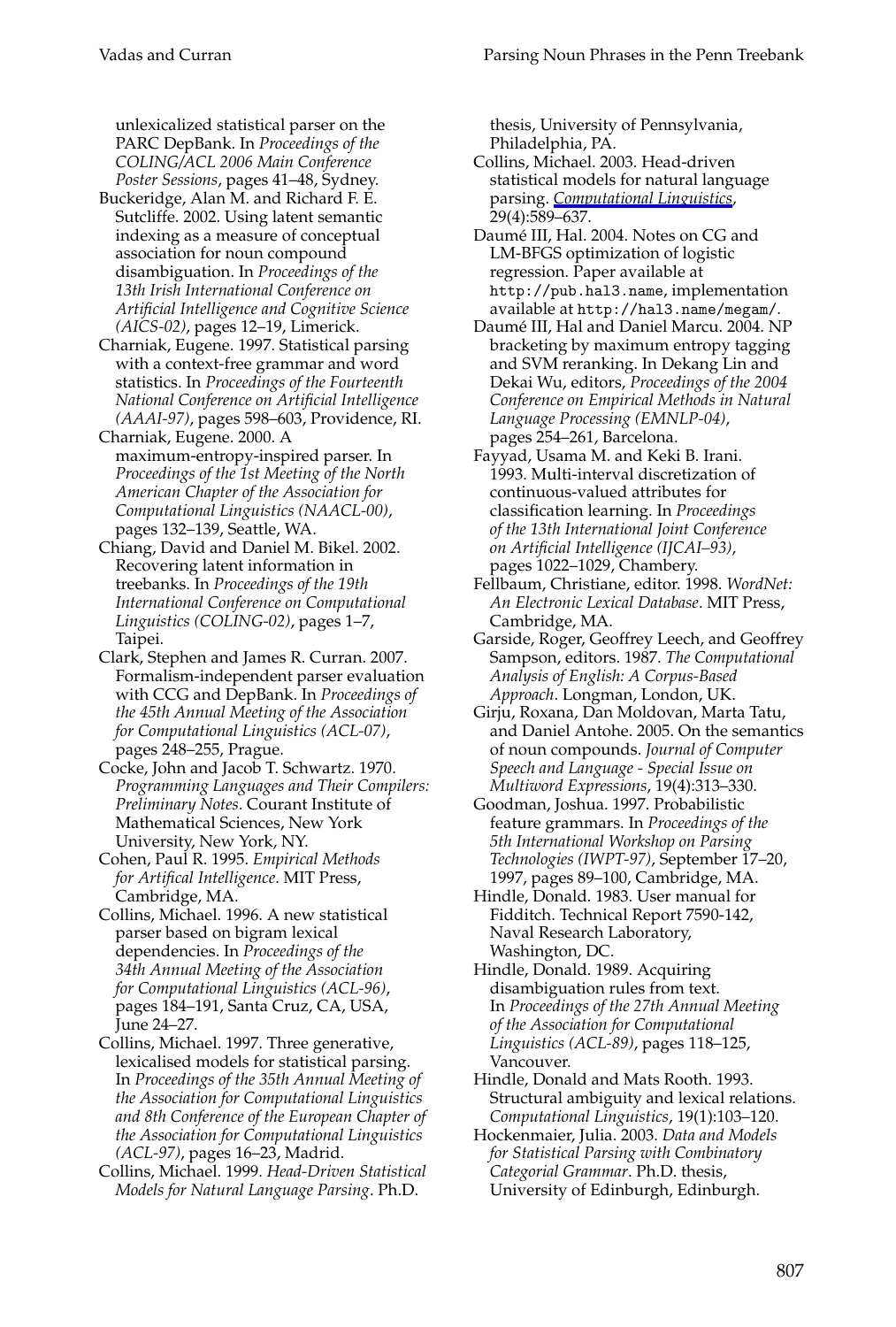Johnson, Mark. 1998. PCFG models of linguistic tree representations. *Computational Linguistics*, 24(4):613–632.

Kasami, Tadao. 1965. An efficient recognition and syntax analysis algorithm for context-free languages. Technical Report AFCRL-65-758, Air Force Cambridge Research Lab, Bedford, MA.

King, Tracy Holloway, Richard Crouch, Stefan Riezler, Mary Dalrymple, and Ronald M. Kaplan. 2003. The PARC700 dependency bank. In *Proceedings of the 4th International Workshop on Linguistically Interpreted Corpora (LINC-03)*, pages 1–8, Budapest.

Klein, Dan and Christopher D. Manning. 2001. Parsing with treebank grammars: empirical bounds, theoretical models, and the structure of the Penn Treebank. In *Proceedings of the 39th Annual Meeting on Association for Computational Linguistics (ACL-01)*, pages 338–345, Toulouse.

Koehn, Philipp. 2003. *Noun Phrase Translation*. Ph.D. thesis, University of Southern California, Los Angeles, CA.

Kübler, Sandra. 2005. How do treebank annotation schemes influence parsing results? Or how not to compare apples and oranges. In *Proceedings of the Recent Advances in Natural Language Processing Conference (RANLP-05)*, September 21–23, 2005, pages 293–300, Borovets.

Kulick, Seth, Ann Bies, Mark Liberman, Mark Mandel, Ryan McDonald, Martha Palmer, Andrew Schein, and Lyle Ungar. 2004. Integrated annotation for biomedical information extraction. In *Proceedings of BioLink Workshop at the Human Language Technology Conference of the North American Chapter of the Association for Computational Linguistics (BioLink-04)*, pages 61–68, Boston, MA.

Lapata, Mirella and Frank Keller. 2004. The web as a baseline: Evaluating the performance of unsupervised web-based models for a range of NLP tasks. In *Proceedings of the Human Language Technology Conference of the North American Chapter of the Association for Computational Linguistics (HLT-NAACL-04)*, pages 121–128, Boston, MA.

Lauer, Mark. 1995. *Designing Statistical Language Learners: Experiments on Noun Compounds*. Ph.D. thesis, Macquarie University, Sydney.

Magerman, David. 1994. *Natural Language Parsing as Statistical Pattern Recognition*. Ph.D. thesis, University of Pennsylvania, Philadelphia, PA.

Magerman, David. 1995. Statistical decision tree models for parsing. In *Proceedings of the 33rd Annual Meeting of the Association for Computational Linguistics (ACL-95)*, pages 276–283, Cambridge, MA.

Marcus, Mitchell. 1980. *A Theory of Syntactic Recognition for Natural Language*. MIT Press, Cambridge, MA.

Marcus, Mitchell, Grace Kim, Mary Ann Marcinkiewicz, Robert MacIntyre, Ann Bies, Mark Ferguson, Karen Katz, and Britta Schasberger. 1994. The Penn Treebank: Annotating predicate argument structure. In *Proceedings of the Workshop on Human Language Technology (HLT-94)*, pages 114–119, Plainsboro, NJ.

Marcus, Mitchell, Beatrice Santorini, and Mary Marcinkiewicz. 1993. Building a large annotated corpus of English: The Penn Treebank. *Computational Linguistics*, 19(2):313–330.

McInnes, Bridget, Ted Pedersen, and Serguei Pakhomov. 2007. Determining the syntactic structure of medical terms in clinical notes. In *Workshop on Biological, Translational, and Clinical Language Processing*, pages 9–16, Prague.

Melamed, I. Dan, Giorgio Satta, and Benjamin Wellington. 2004. Generalized multitext grammars. In *Proceedings of the 42nd Annual Meeting of the Association for Computational Linguistics (ACL-04)*, pages 661–668, Barcelona.

Nakov, Preslav and Marti Hearst. 2005. Search engine statistics beyond the n-gram: Application to noun compound bracketing. In *Proceedings of the 9th Conference on Computational Natural Language Learning (CoNLL-05)*, pages 17–24, Ann Arbor, MI.

Noreen, Eric W. 1989. *Computer Intensive Methods for Testing Hypotheses: An Introduction*. John Wiley & Sons, New York, NY.

Oepen, Stephan, Kristina Toutanova, Stuart Shieber, Christopher Manning, Dan Flickinger, and Thorsten Brants. 2002. The LinGO Redwoods Treebank: Motivation and preliminary applications. In *Proceedings of the 19th International Conference on Computational Linguistics (COLING-02)*, pages 1253–1257, Taipei.

Papineni, Kishore, Salim Roukos, Todd Ward, and Wei-Jing Zhu. 2002. Bleu: A method for automatic evaluation of machine translation. In *Proceedings of 40th Annual Meeting of the Association for Computational Linguistics (ACL-02)*, pages 311–318, Philadelphia, PA.